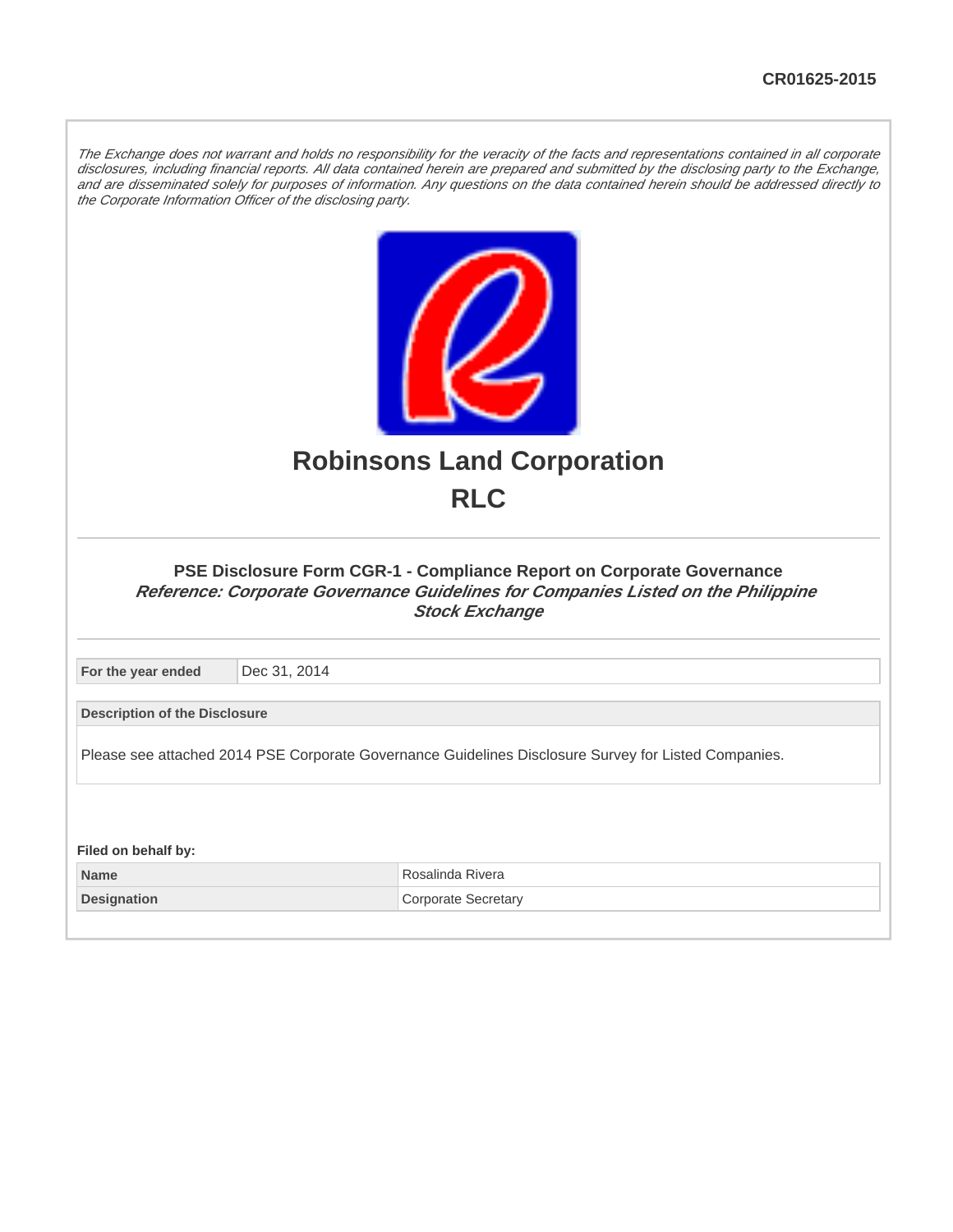

# **THE PHILIPPINE STOCK EXCHANGE, INC.**

**Corporate Governance Guidelines For Listed Companies**

**Disclosure Template for the Year 2014 Robinsons Land Corporation**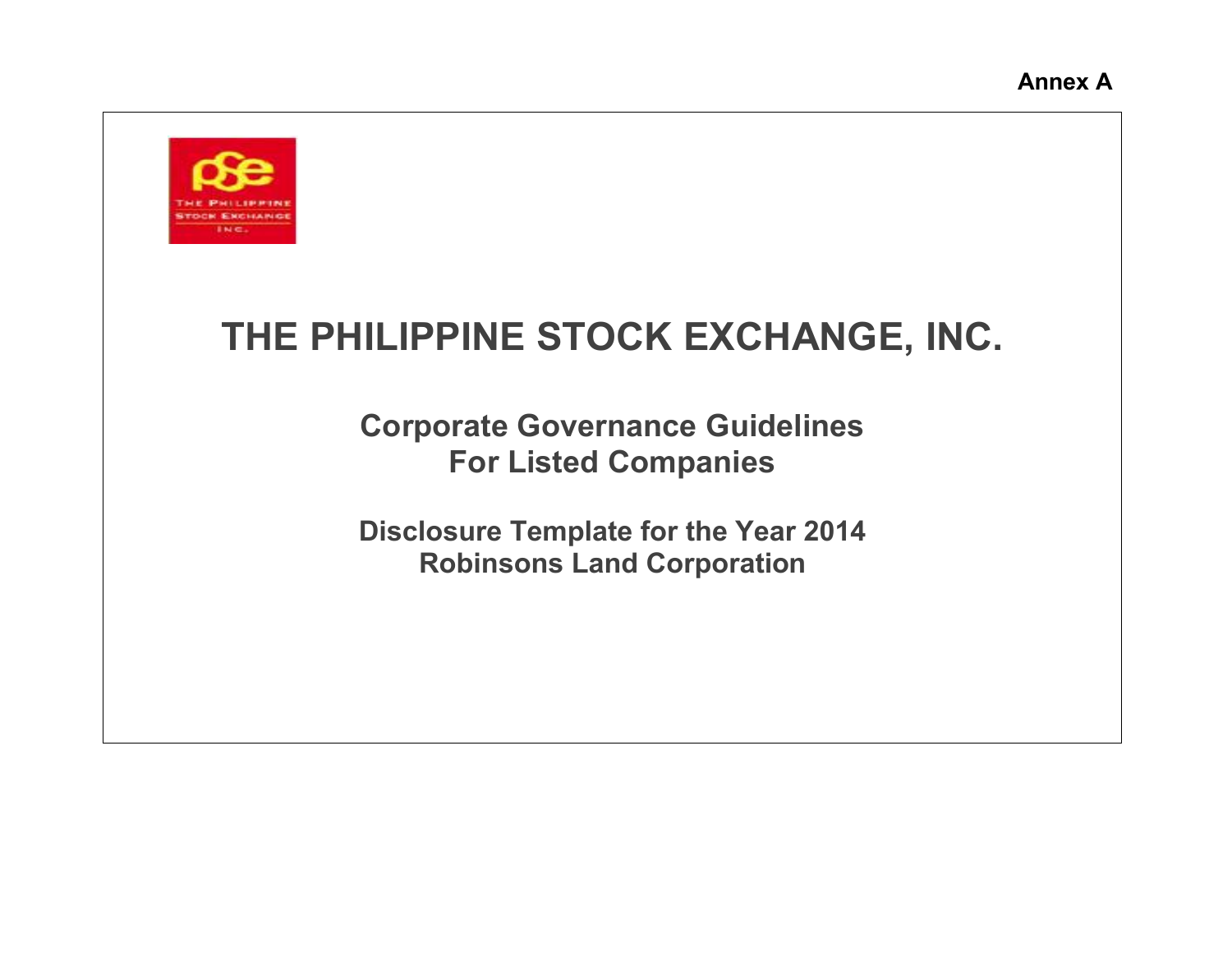|     |                                                                            | <b>APPLY</b> | <b>EXPLAIN</b>                                                                                                                                                                                                                                                                                                                                                                                                                                                                                                                                                                                                                                                                                                                                                                                          |
|-----|----------------------------------------------------------------------------|--------------|---------------------------------------------------------------------------------------------------------------------------------------------------------------------------------------------------------------------------------------------------------------------------------------------------------------------------------------------------------------------------------------------------------------------------------------------------------------------------------------------------------------------------------------------------------------------------------------------------------------------------------------------------------------------------------------------------------------------------------------------------------------------------------------------------------|
|     | Guideline No. 1:<br><b>DEVELOPS AND EXECUTES A SOUND BUSINESS STRATEGY</b> |              |                                                                                                                                                                                                                                                                                                                                                                                                                                                                                                                                                                                                                                                                                                                                                                                                         |
| 1.1 | Have a clearly defined vision, mission and core values.                    | $\checkmark$ | RLC has a clearly defined vision and mission reflected in the<br>company o website.                                                                                                                                                                                                                                                                                                                                                                                                                                                                                                                                                                                                                                                                                                                     |
|     |                                                                            |              | <b>Public Disclosure:</b>                                                                                                                                                                                                                                                                                                                                                                                                                                                                                                                                                                                                                                                                                                                                                                               |
|     |                                                                            |              | 1. RLC Website                                                                                                                                                                                                                                                                                                                                                                                                                                                                                                                                                                                                                                                                                                                                                                                          |
|     |                                                                            |              | http://www.robinsonsland.com/company_mission_vision.ph<br>$\overline{p}$                                                                                                                                                                                                                                                                                                                                                                                                                                                                                                                                                                                                                                                                                                                                |
| 1.2 | Have a well-developed business strategy.                                   |              | RLC has a sound strategic policies and guidelines on major<br>capital expenditures. The board establishes programs that can<br>sustain its long-term viability and strength. Periodically<br>evaluates and monitors the implementation of such policies<br>and strategies including the business plans, operating<br>budgets, and Managementos performance.<br>RLC was honored with the prestigious Overall Best Managed<br>Company in the Philippines award by Euromoney, a leading<br>international financial magazine for two years in a row.<br>In the 15th Best Managed and Governed Companies Asia Poll<br>2014, regarded as the benchmark awards for the best country<br>leaders, RLC emerged as the top Philippine choice. The<br>nomination process shortlists the top 3 listed companies that |
|     |                                                                            |              | outperformed across a number of categories such as business<br>strategy, corporate governance, management accessibility,<br>accounting transparency, and increasing shareholder value,<br>among others.                                                                                                                                                                                                                                                                                                                                                                                                                                                                                                                                                                                                 |
|     |                                                                            |              | <b>Public Disclosures:</b>                                                                                                                                                                                                                                                                                                                                                                                                                                                                                                                                                                                                                                                                                                                                                                              |
|     |                                                                            |              | 1. Corporate Governance Manual                                                                                                                                                                                                                                                                                                                                                                                                                                                                                                                                                                                                                                                                                                                                                                          |
|     |                                                                            |              | Article II . Governance                                                                                                                                                                                                                                                                                                                                                                                                                                                                                                                                                                                                                                                                                                                                                                                 |
|     |                                                                            |              | 3. Duties and Functions of the Board, 3.2,                                                                                                                                                                                                                                                                                                                                                                                                                                                                                                                                                                                                                                                                                                                                                              |
|     |                                                                            |              | page 2                                                                                                                                                                                                                                                                                                                                                                                                                                                                                                                                                                                                                                                                                                                                                                                                  |
|     |                                                                            |              | <b>Corporate Governance Manual</b>                                                                                                                                                                                                                                                                                                                                                                                                                                                                                                                                                                                                                                                                                                                                                                      |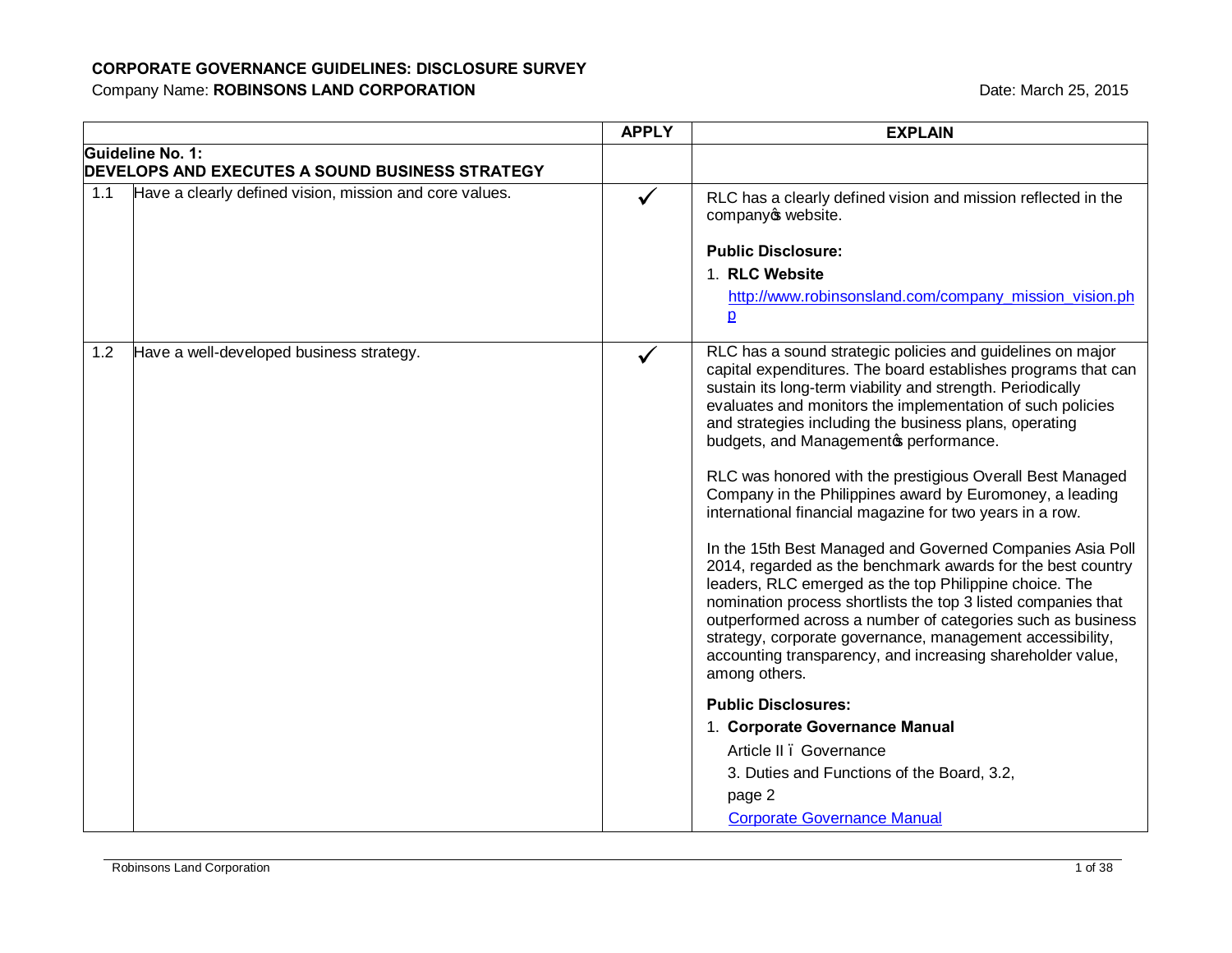|     |                                                                                                                                                                             | <b>APPLY</b> | <b>EXPLAIN</b>                                                                                                                                                                                                                                                                                                                                                                                                                                                                                                      |
|-----|-----------------------------------------------------------------------------------------------------------------------------------------------------------------------------|--------------|---------------------------------------------------------------------------------------------------------------------------------------------------------------------------------------------------------------------------------------------------------------------------------------------------------------------------------------------------------------------------------------------------------------------------------------------------------------------------------------------------------------------|
|     |                                                                                                                                                                             |              | 2. 2013 Annual Report<br>2013 Awards, page 20<br>26. Financial Risk Management Objectives and Policies,<br>pages 81-82<br><b>Annual Report RLC</b>                                                                                                                                                                                                                                                                                                                                                                  |
| 1.3 | Have a strategy execution process that facilitates effective<br>performance management and is attuned to the company<br>business environment, management style and culture. |              | RLC has a strategy execution process that facilitates effective<br>performance management, and is attuned to the companyop<br>business environment, management style, and culture.<br><b>Public Disclosures:</b><br>1. Corporate Governance Manual<br>Article II . Governance<br>3. Duties and Functions of the Board, 3.2,<br>page 2<br><b>Corporate Governance Manual</b><br>2. 2013 Annual Report<br>Message to Shareholders, pages 5-7<br>26. Financial Risk Management Objectives and Policies,<br>Pages 81-82 |
| 1.4 | Have its board continually engaged in discussions of strategic<br>business issues.                                                                                          |              | <b>Annual Report RLC</b><br>The Board represents the shareholdersqinterests in its<br>objective to continuously improve the value of the corporation<br>and to achieve a successful and long-term business.                                                                                                                                                                                                                                                                                                         |
|     |                                                                                                                                                                             |              | <b>Public Disclosures:</b><br>1. Corporate Governance Manual<br>Article II . Governance<br>3. Duties and Functions of the Board, 3.2,<br>page 2<br><b>Corporate Governance Manual</b>                                                                                                                                                                                                                                                                                                                               |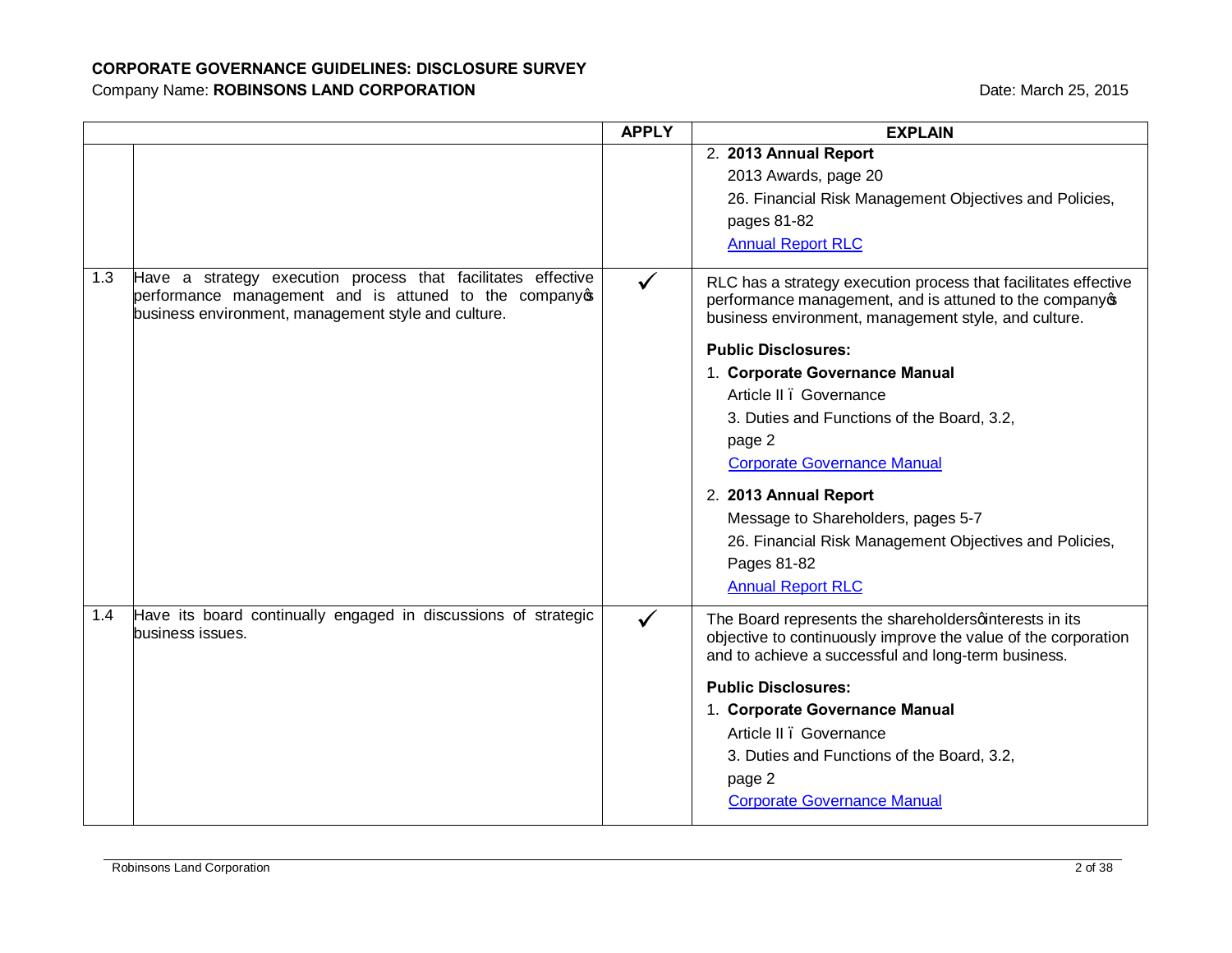|      |                                                                                       | <b>APPLY</b> | <b>EXPLAIN</b>                                                                                                                                                                                                             |
|------|---------------------------------------------------------------------------------------|--------------|----------------------------------------------------------------------------------------------------------------------------------------------------------------------------------------------------------------------------|
|      |                                                                                       |              | 2. 2013 Annual Report                                                                                                                                                                                                      |
|      |                                                                                       |              | 26. Financial Risk Management Objectives and Policies                                                                                                                                                                      |
|      |                                                                                       |              | Pages 81-82                                                                                                                                                                                                                |
|      |                                                                                       |              | <b>Annual Report RLC</b>                                                                                                                                                                                                   |
|      | <b>Guideline No. 2:</b><br><b>ESTABLISHES A WELL-STRUCTURED AND FUNCTIONING BOARD</b> |              |                                                                                                                                                                                                                            |
| 2.1. | Have a board composed of directors of proven competence and<br>integrity.             | $\checkmark$ | To ensure a high standard of best practices for the corporation<br>and for its stockholders, the Board shall always conduct itself<br>with utmost honesty and integrity in the performance of the<br>duties and functions. |
|      |                                                                                       |              | <b>Public Disclosures:</b>                                                                                                                                                                                                 |
|      |                                                                                       |              | 1. Corporate Governance Manual                                                                                                                                                                                             |
|      |                                                                                       |              | Article II . Governance                                                                                                                                                                                                    |
|      |                                                                                       |              | 1. Composition of the Board of Directors,                                                                                                                                                                                  |
|      |                                                                                       |              | pages 1-2                                                                                                                                                                                                                  |
|      |                                                                                       |              | 3. Duties and Functions of the Board, pages 2-3                                                                                                                                                                            |
|      |                                                                                       |              | 4. Specific Duties and Responsibilities of a Director, pages<br>$3-4$                                                                                                                                                      |
|      |                                                                                       |              | 5. Qualifications of a Director, pages 4-5                                                                                                                                                                                 |
|      |                                                                                       |              | <b>Corporate Governance Manual</b>                                                                                                                                                                                         |
|      |                                                                                       |              | 2. 2014 Annual Corporate Governance Report                                                                                                                                                                                 |
|      |                                                                                       |              | A. Board Matters                                                                                                                                                                                                           |
|      |                                                                                       |              | 1) Board of Directors, (b) Directorship in Other Companies,<br>pages 5-6                                                                                                                                                   |
|      |                                                                                       |              | <b>Annual Corporate Governance Report</b>                                                                                                                                                                                  |
|      |                                                                                       |              | 3. Definitive Information Statement                                                                                                                                                                                        |
|      |                                                                                       |              | Item 14 - Directors and Executive Officers of the                                                                                                                                                                          |
|      |                                                                                       |              | Registrant, pages 41-47                                                                                                                                                                                                    |
|      |                                                                                       |              | <b>Definitive Information Statement</b>                                                                                                                                                                                    |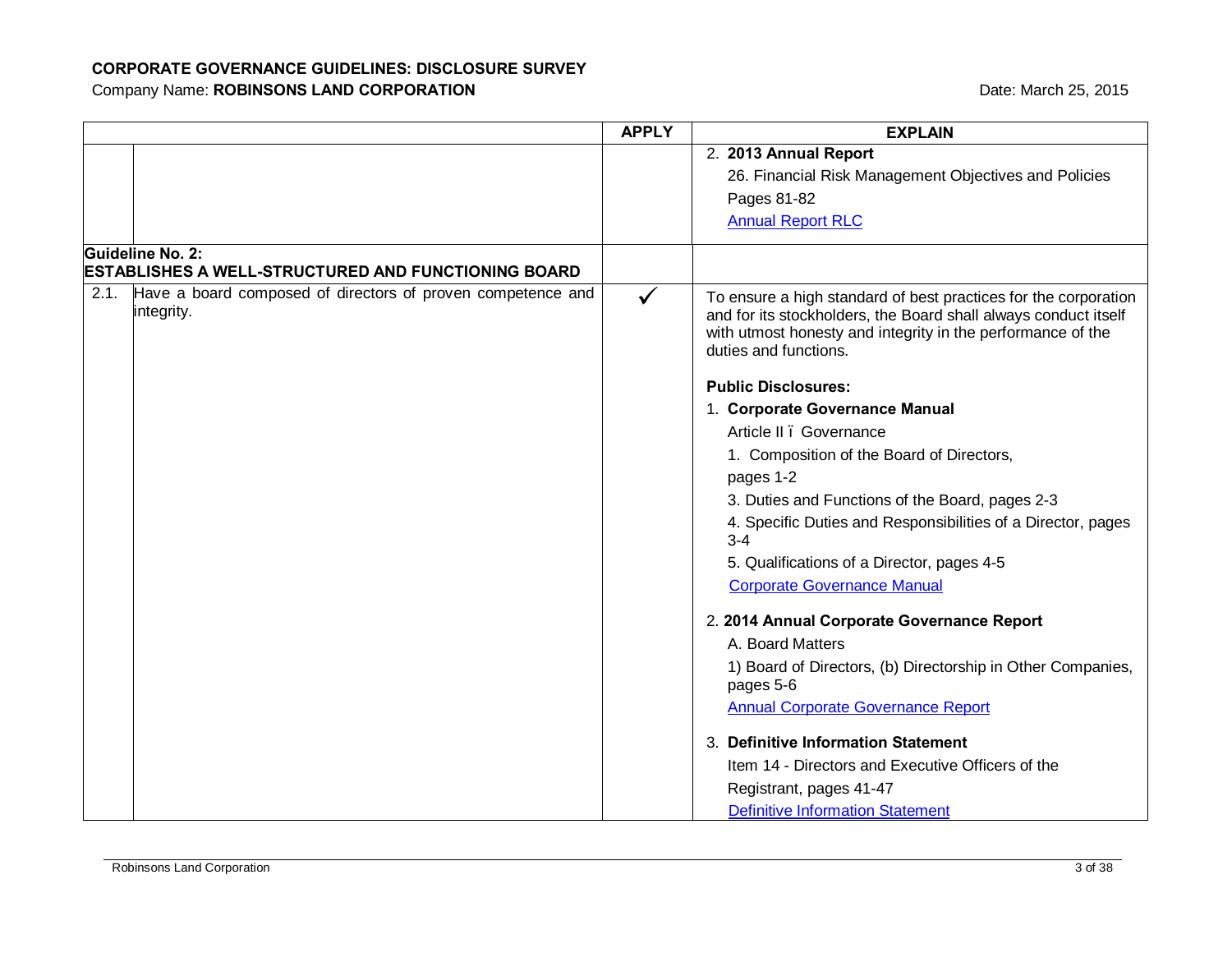|      |                                                                                                         | <b>APPLY</b> | <b>EXPLAIN</b>                                                                                         |
|------|---------------------------------------------------------------------------------------------------------|--------------|--------------------------------------------------------------------------------------------------------|
| 2.2. | Be led by a chairman who shall ensure that the board functions in<br>an effective and collegial manner. | $\checkmark$ | RLC is led by a chairman who ensures that the Board<br>functions in an effective and collegial manner. |
|      |                                                                                                         |              | <b>Public Disclosures:</b>                                                                             |
|      |                                                                                                         |              | 1. Corporate Governance Manual                                                                         |
|      |                                                                                                         |              | Article II - Governance                                                                                |
|      |                                                                                                         |              | 11. The Chairman of the Board and The Chief Executive<br>Officer (CEO), pages 9-10                     |
|      |                                                                                                         |              | <b>Corporate Governance Manual</b>                                                                     |
|      |                                                                                                         |              | 2. 2014 Annual Corporate Governance Report                                                             |
|      |                                                                                                         |              | A. Board Matters                                                                                       |
|      |                                                                                                         |              | 1) Board of Directors, (b) Directorship in Other Companies,<br>pages 5-6                               |
|      |                                                                                                         |              | 2) Chairman and CEO, pages 8-9                                                                         |
|      |                                                                                                         |              | <b>Annual Corporate Governance Report</b>                                                              |
| 2.3  | Have at least three (3) or thirty percent (30%) of its directors as<br>independent directors.           |              | RLC has three (3) of its directors as independent directors.                                           |
|      |                                                                                                         |              | <b>Public Disclosures:</b>                                                                             |
|      |                                                                                                         |              | 1. Corporate Governance Manual                                                                         |
|      |                                                                                                         |              | Article II . Governance                                                                                |
|      |                                                                                                         |              | 1. Composition of the Board of Director, page 1                                                        |
|      |                                                                                                         |              | <b>Corporate Governance Manual</b>                                                                     |
|      |                                                                                                         |              | 2. 2014 Annual Corporate Governance Report                                                             |
|      |                                                                                                         |              | A. Board Matters                                                                                       |
|      |                                                                                                         |              | 2) Board of Directors, (a) Composition of the Board, page 4                                            |
|      |                                                                                                         |              | <b>Annual Corporate Governance Report</b>                                                              |
|      |                                                                                                         |              |                                                                                                        |
|      |                                                                                                         |              |                                                                                                        |
|      |                                                                                                         |              |                                                                                                        |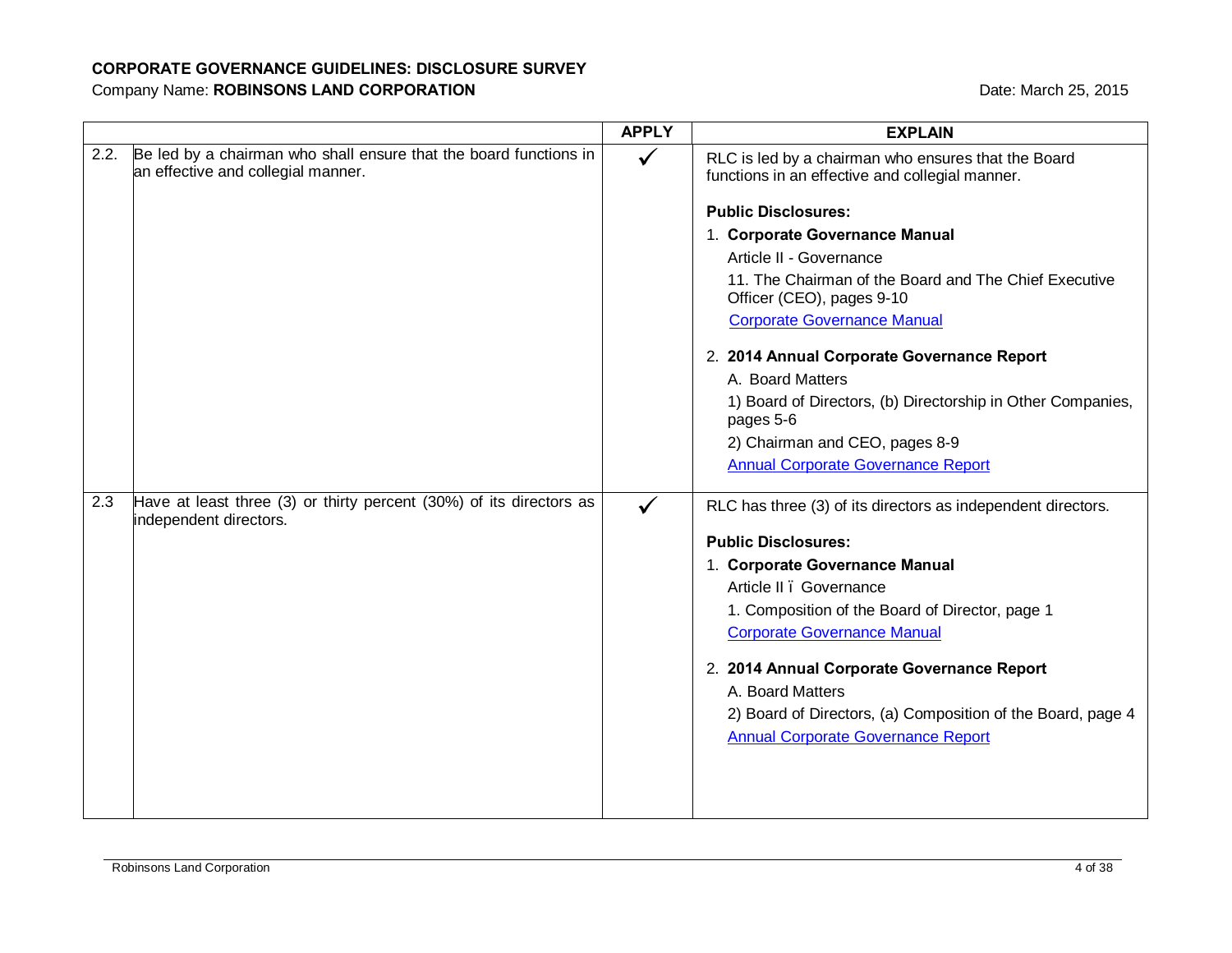|     |                                                                                                   | <b>APPLY</b> | <b>EXPLAIN</b>                                                            |
|-----|---------------------------------------------------------------------------------------------------|--------------|---------------------------------------------------------------------------|
| 2.4 | Have in place written manuals, guidelines and issuances that<br>outline procedures and processes. | $\checkmark$ | RLC has policies and procedures that shall guide its activities.          |
|     |                                                                                                   |              | <b>Public Disclosures:</b>                                                |
|     |                                                                                                   |              | 1. Corporate Governance Manual                                            |
|     |                                                                                                   |              | Article II . Governance                                                   |
|     |                                                                                                   |              | 2. Duties and Functions of the Board, 3.1 and 3.8, pages<br>$2 - 3$       |
|     |                                                                                                   |              | <b>Corporate Governance Manual</b>                                        |
|     |                                                                                                   |              | 2. 2013 Annual Report                                                     |
|     |                                                                                                   |              | 26. Financial Risk Management Objectives and Policies,<br>pages 81-81     |
|     |                                                                                                   |              | <b>Annual Report RLC</b>                                                  |
| 2.5 | Have Audit, Risk, Governance, Nomination & Election Committees                                    | $\checkmark$ | RLC has an Audit and Nomination Committees.                               |
|     | of the board.                                                                                     |              | <b>Public Disclosures:</b>                                                |
|     |                                                                                                   |              | 1. Corporate Governance Manual                                            |
|     |                                                                                                   |              | Article II . Governance                                                   |
|     |                                                                                                   |              | 15. Board Committees, page 11                                             |
|     |                                                                                                   |              | Article III . Audit Committee, pages 11-14                                |
|     |                                                                                                   |              | Article IV . Nomination Committee, pages 14-15                            |
|     |                                                                                                   |              | <b>Corporate Governance Manual</b>                                        |
|     |                                                                                                   |              | 2. 2014 Annual Corporate Governance Report                                |
|     |                                                                                                   |              | E. Board Committees, pages 33-37                                          |
|     |                                                                                                   |              | <b>Annual Corporate Governance Report</b>                                 |
| 2.6 | Have its Chairman and CEO positions held separately by                                            |              | The Chairman and CEO positions of RLC are held separately                 |
|     | lindividuals who are not related to each other.                                                   |              | by individuals who are related to each other.                             |
|     |                                                                                                   |              | Chairman of the Board:<br>James L. Go<br><b>CEO</b><br>Lance Y. Gokongwei |
|     |                                                                                                   |              |                                                                           |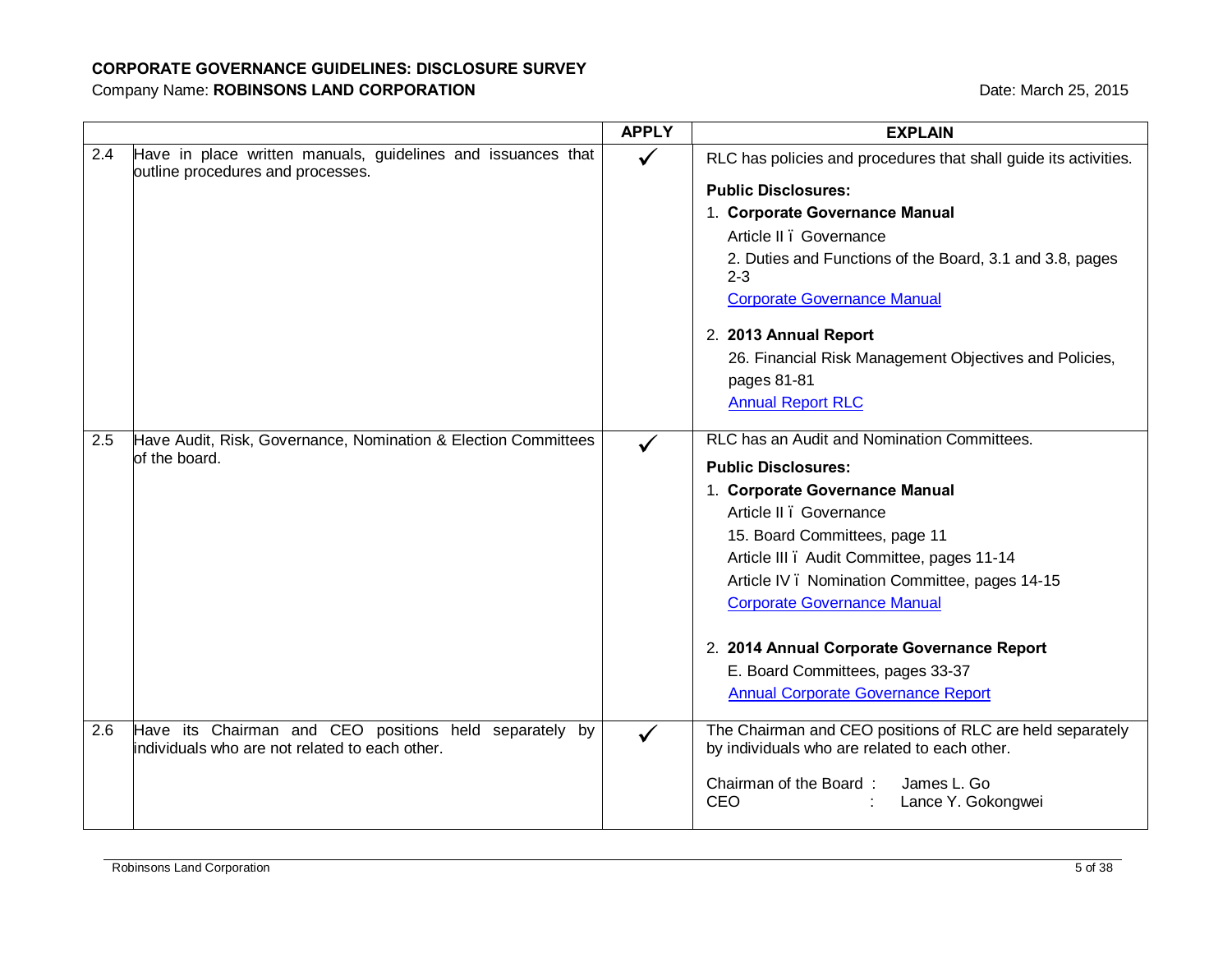|     |                                                                                                                                                                                                      | <b>APPLY</b> | <b>EXPLAIN</b>                                                                                                                                                         |
|-----|------------------------------------------------------------------------------------------------------------------------------------------------------------------------------------------------------|--------------|------------------------------------------------------------------------------------------------------------------------------------------------------------------------|
|     |                                                                                                                                                                                                      |              | <b>Public Disclosures:</b>                                                                                                                                             |
|     |                                                                                                                                                                                                      |              | 1. Corporate Governance Manual                                                                                                                                         |
|     |                                                                                                                                                                                                      |              | Article II . Governance                                                                                                                                                |
|     |                                                                                                                                                                                                      |              | 11. The Chairman of the Board and The Chief Executive<br>Officer (CEO), pages 9-10                                                                                     |
|     |                                                                                                                                                                                                      |              | <b>Corporate Governance Manual</b>                                                                                                                                     |
|     |                                                                                                                                                                                                      |              | 2. 2014 Annual Corporate Governance Report                                                                                                                             |
|     |                                                                                                                                                                                                      |              | A. Board Matters                                                                                                                                                       |
|     |                                                                                                                                                                                                      |              | 2) Chairman and CEO, pages 8-9                                                                                                                                         |
|     |                                                                                                                                                                                                      |              | <b>Annual Corporate Governance Report</b>                                                                                                                              |
|     |                                                                                                                                                                                                      |              | 3. Definitive Information Statement                                                                                                                                    |
|     |                                                                                                                                                                                                      |              | Item 14 - Directors and Executive Officers of the                                                                                                                      |
|     |                                                                                                                                                                                                      |              | Registrant, page 41                                                                                                                                                    |
|     |                                                                                                                                                                                                      |              | <b>Definitive Information Statement</b>                                                                                                                                |
| 2.7 | Have a director nomination and election process that ensures that<br>all shareholders are given the opportunity to nominate and elect<br>directors individually based on the number of shares voted. | $\checkmark$ | RLC has a nomination and election process stating that<br>stockholders may vote at all meetings based on the number of<br>shares registered in their respective names. |
|     |                                                                                                                                                                                                      |              | <b>Public Disclosures:</b>                                                                                                                                             |
|     |                                                                                                                                                                                                      |              | 1. By-Laws                                                                                                                                                             |
|     |                                                                                                                                                                                                      |              | Article II . The Board of Directors                                                                                                                                    |
|     |                                                                                                                                                                                                      |              | 1. Election of Directors, page 1                                                                                                                                       |
|     |                                                                                                                                                                                                      |              | B. Nomination and Election of Independent Directors,                                                                                                                   |
|     |                                                                                                                                                                                                      |              | page 7                                                                                                                                                                 |
|     |                                                                                                                                                                                                      |              | <b>Amended By-Laws</b>                                                                                                                                                 |
|     |                                                                                                                                                                                                      |              | 2. Definitive Information Statement                                                                                                                                    |
|     |                                                                                                                                                                                                      |              | Voting Procedures and Method of Counting Votes, page 5                                                                                                                 |
|     |                                                                                                                                                                                                      |              | <b>Definitive Information Statement</b>                                                                                                                                |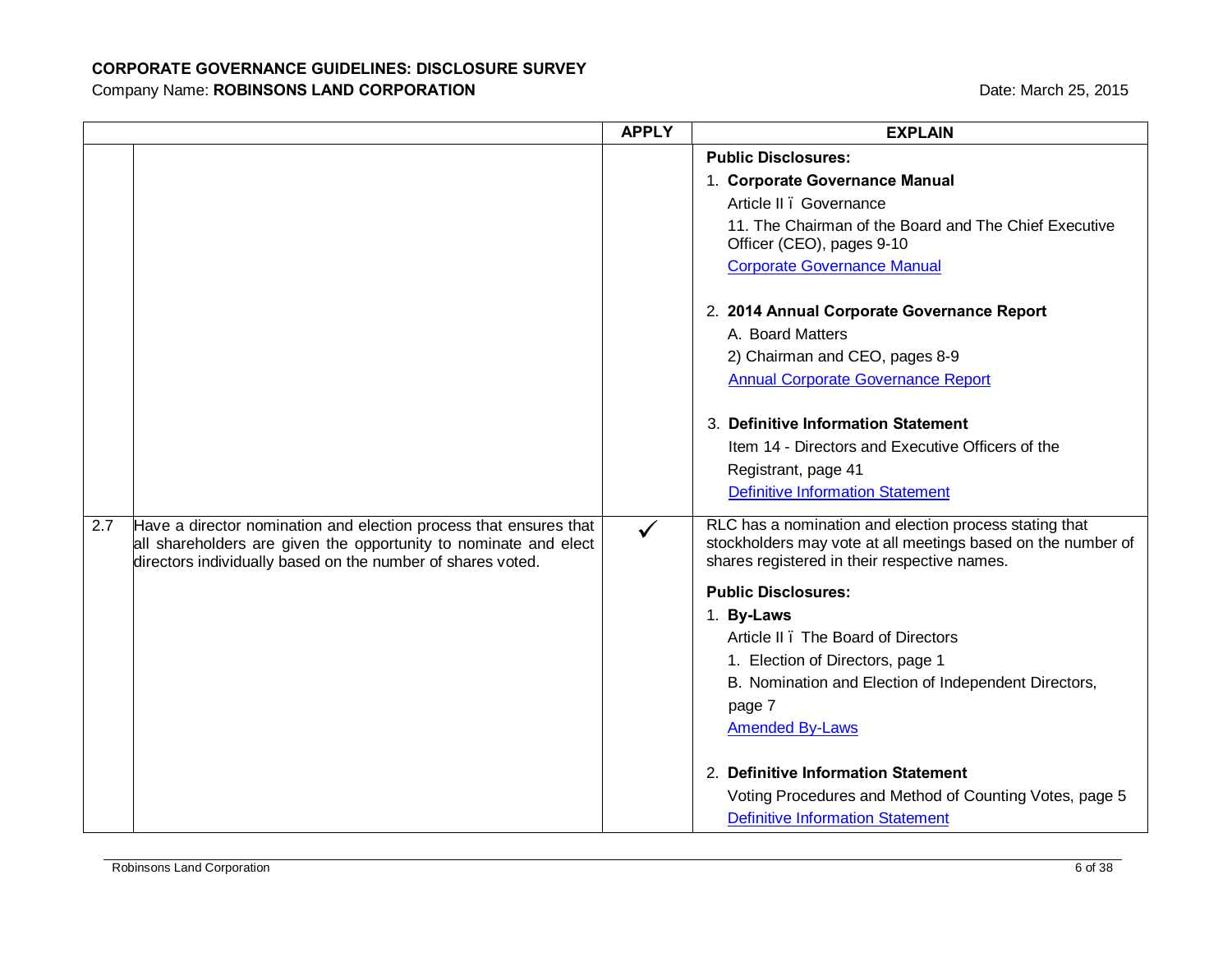|     |                                                                | <b>APPLY</b> | <b>EXPLAIN</b>                                                                                                                                                                                                                                                                                                                                                                                                                                                                                                                                 |
|-----|----------------------------------------------------------------|--------------|------------------------------------------------------------------------------------------------------------------------------------------------------------------------------------------------------------------------------------------------------------------------------------------------------------------------------------------------------------------------------------------------------------------------------------------------------------------------------------------------------------------------------------------------|
| 2.8 | Have in place a formal board and director development program. |              | Every Director shall receive appropriate orientation when he is<br>first appointed to the Board of Directors, in order to ensure that<br>incoming Directors are familiar with the Corporation of business<br>and governance processes. If necessary, a new Director or<br>Senior Management Officer may be required to attend a<br>seminar on corporate governance that shall be conducted by a<br>duly recognized private or government institute.<br><b>Public Disclosures:</b><br>1. Corporate Governance Manual<br>Article II - Governance |
|     |                                                                |              | 14. Training of New Directors and Senior Management<br>Officers, pages 10-11                                                                                                                                                                                                                                                                                                                                                                                                                                                                   |
|     |                                                                |              | <b>Corporate Governance Manual</b>                                                                                                                                                                                                                                                                                                                                                                                                                                                                                                             |
|     |                                                                |              | 2. 2014 Annual Corporate Governance Report                                                                                                                                                                                                                                                                                                                                                                                                                                                                                                     |
|     |                                                                |              | A. Board Matters                                                                                                                                                                                                                                                                                                                                                                                                                                                                                                                               |
|     |                                                                |              | 6) Orientation and Education Program, page 22                                                                                                                                                                                                                                                                                                                                                                                                                                                                                                  |
|     |                                                                |              | <b>Annual Corporate Governance Report</b>                                                                                                                                                                                                                                                                                                                                                                                                                                                                                                      |
| 2.9 | Have a corporate secretary.                                    |              | RLC has a Corporate Secretary. The Corporate Secretary<br>plays a very significant role in supporting the Board in<br>discharging its duties and responsibilities.                                                                                                                                                                                                                                                                                                                                                                             |
|     |                                                                |              | <b>Public Disclosures:</b>                                                                                                                                                                                                                                                                                                                                                                                                                                                                                                                     |
|     |                                                                |              | 1. Corporate Governance Manual                                                                                                                                                                                                                                                                                                                                                                                                                                                                                                                 |
|     |                                                                |              | Article IX . Corporate Secretary, pages 22-23                                                                                                                                                                                                                                                                                                                                                                                                                                                                                                  |
|     |                                                                |              | <b>Corporate Governance Manual</b>                                                                                                                                                                                                                                                                                                                                                                                                                                                                                                             |
|     |                                                                |              | 2. By-Laws                                                                                                                                                                                                                                                                                                                                                                                                                                                                                                                                     |
|     |                                                                |              | Article III . Officers                                                                                                                                                                                                                                                                                                                                                                                                                                                                                                                         |
|     |                                                                |              | 10. SECRETARY, page 11                                                                                                                                                                                                                                                                                                                                                                                                                                                                                                                         |
|     |                                                                |              | <b>Amended By-Laws</b>                                                                                                                                                                                                                                                                                                                                                                                                                                                                                                                         |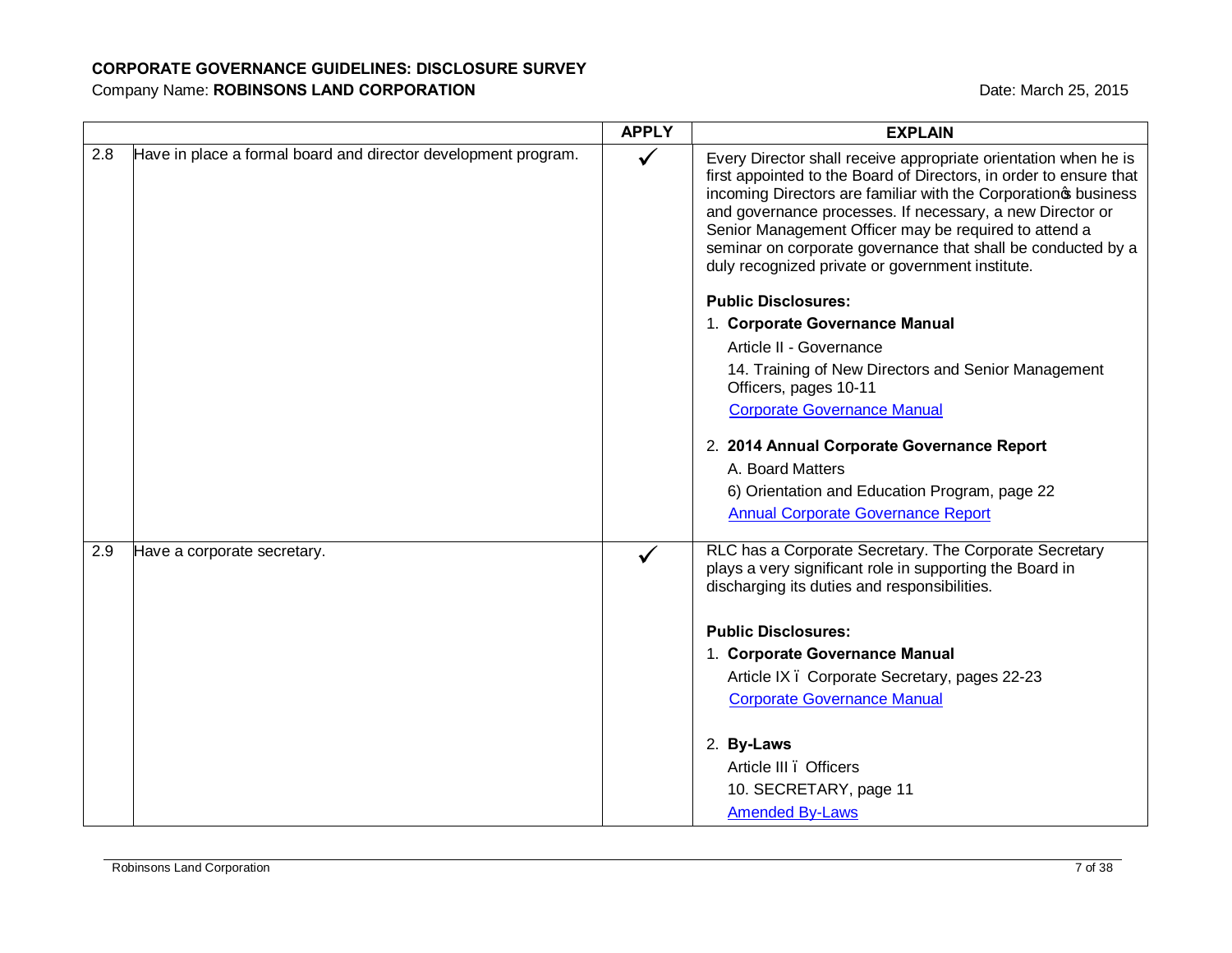|      |                                                                                                                                               | <b>APPLY</b> | <b>EXPLAIN</b>                                                                                                                                                                                                                                                                                                                                                                                                                                                                                                                                                                                                                                                                                                                                                                                                                                                                                                       |
|------|-----------------------------------------------------------------------------------------------------------------------------------------------|--------------|----------------------------------------------------------------------------------------------------------------------------------------------------------------------------------------------------------------------------------------------------------------------------------------------------------------------------------------------------------------------------------------------------------------------------------------------------------------------------------------------------------------------------------------------------------------------------------------------------------------------------------------------------------------------------------------------------------------------------------------------------------------------------------------------------------------------------------------------------------------------------------------------------------------------|
| 2.10 | Have no shareholder agreements, by-laws provisions, or other<br>arrangements that constrains the directorsq ability to vote<br>independently. | $\checkmark$ | 3. 2014 Annual Corporate Governance Report<br>C. Board Meetings and Attendance<br>5) Access to Information, (b), page 29<br><b>Annual Corporate Governance Report</b><br>4. Definitive Information Statement<br>Item 14 - Directors and Executive Officers of the<br>Registrant, pages 41-47<br><b>Definitive Information Statement</b><br>StockholdersqRights concerning Annual/Special Stockholders<br>Meeting are in accordance with provisions stated in the<br>Corporation Code.<br><b>Public Disclosures:</b><br>1. Corporate Governance Manual<br>Article VII . StockholdersqRights and Protection of Minority<br>Stockholdersqlnterests, pages 18-19<br><b>Corporate Governance Manual</b><br>2. 2014 Annual Corporate Governance Report<br>J. Rights of Stockholders<br>(c) Stockholders Rights, page 57<br>2) Treatment of Minority Stockholders, pages 61-62<br><b>Annual Corporate Governance Report</b> |
|      | Guideline No. 3:<br>MAINTAINS A ROBUST INTERNAL AUDIT AND CONTROL SYSTEM                                                                      |              |                                                                                                                                                                                                                                                                                                                                                                                                                                                                                                                                                                                                                                                                                                                                                                                                                                                                                                                      |
| 3.1  | Establish the internal audit function as a separate unit in the<br>company which would be overseen at the Board level.                        | $\checkmark$ | RLC has an Internal Audit Function headed by the Corporate<br>Internal Audit Head who reports to the Audit Committee.<br><b>Public Disclosures:</b><br>1. Corporate Governance Manual.<br>Article VIII . Internal Audit, pages 19-22<br><b>Corporate Governance Manual</b>                                                                                                                                                                                                                                                                                                                                                                                                                                                                                                                                                                                                                                           |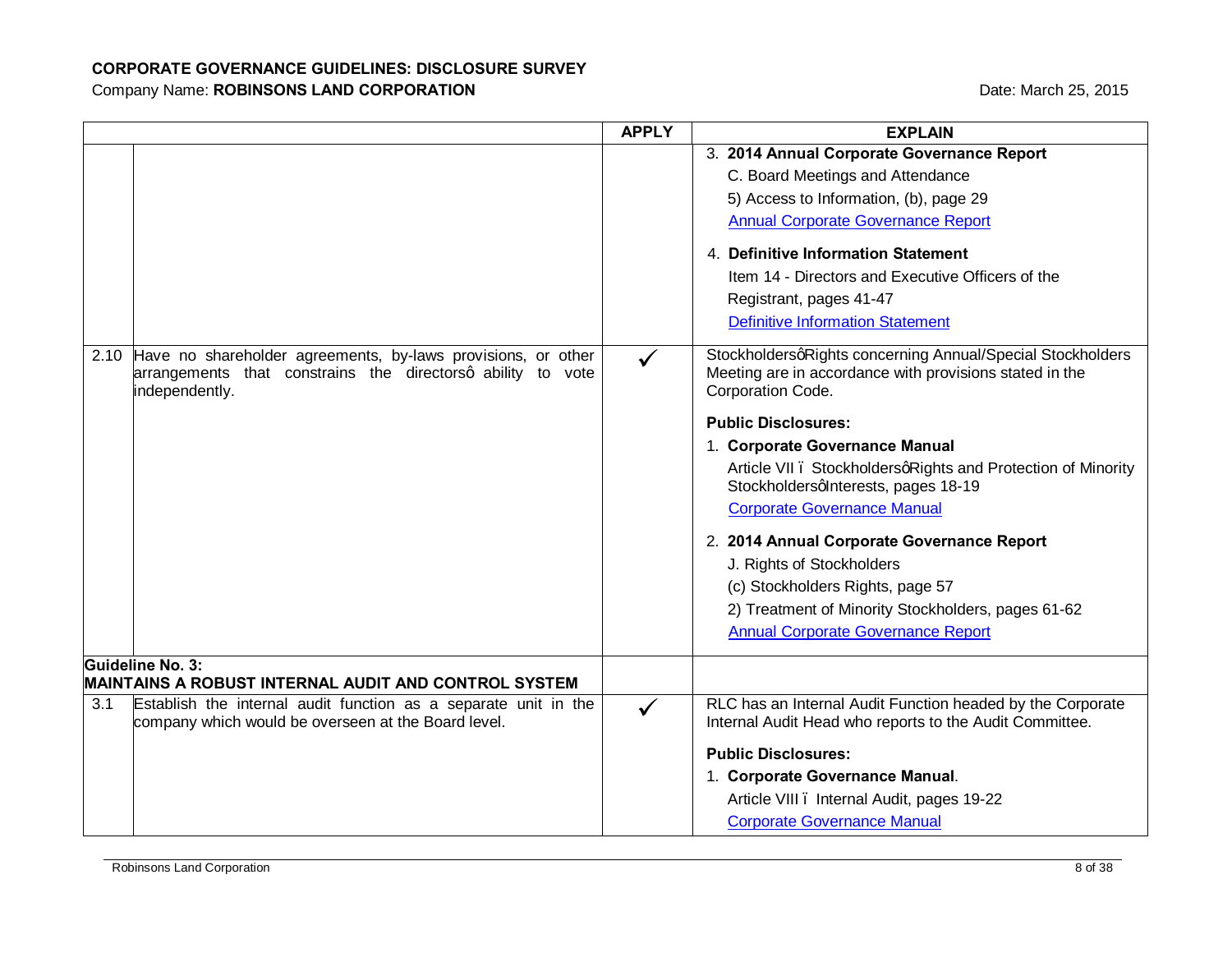|     |                                                                                       | <b>APPLY</b> | <b>EXPLAIN</b>                                                                                                                                                                                          |
|-----|---------------------------------------------------------------------------------------|--------------|---------------------------------------------------------------------------------------------------------------------------------------------------------------------------------------------------------|
|     |                                                                                       |              | 2. 2014 Annual Corporate Governance Report                                                                                                                                                              |
|     |                                                                                       |              | G. Internal Audit and Control                                                                                                                                                                           |
|     |                                                                                       |              | 2) Internal Audit, page 49                                                                                                                                                                              |
|     |                                                                                       |              | <b>Annual Corporate Governance Report</b>                                                                                                                                                               |
|     |                                                                                       |              | 3. 2013 Annual Report                                                                                                                                                                                   |
|     |                                                                                       |              | 26. Financial Risk Management Objectives and Policies                                                                                                                                                   |
|     |                                                                                       |              | Audit Committee, page 81                                                                                                                                                                                |
|     |                                                                                       |              | <b>Annual Report RLC</b>                                                                                                                                                                                |
| 3.2 | Have a comprehensive enterprise-wide compliance program that is<br>annually reviewed. |              | RLC has a comprehensive enterprise-wide compliance<br>program that is annually reviewed.                                                                                                                |
|     |                                                                                       |              | <b>Public Disclosures:</b>                                                                                                                                                                              |
|     |                                                                                       |              | 1. Corporate Governance Manual                                                                                                                                                                          |
|     |                                                                                       |              | Article X. Compliance Officer, page 23                                                                                                                                                                  |
|     |                                                                                       |              | <b>Corporate Governance Manual</b>                                                                                                                                                                      |
|     |                                                                                       |              |                                                                                                                                                                                                         |
|     |                                                                                       |              | 2. 2014 Annual Corporate Governance Report                                                                                                                                                              |
|     |                                                                                       |              | G. Internal Audit and Control                                                                                                                                                                           |
|     |                                                                                       |              | 2) Internal Audit, page 49                                                                                                                                                                              |
|     |                                                                                       |              | <b>Annual Corporate Governance Report</b>                                                                                                                                                               |
|     |                                                                                       |              | 3. 2013 Annual Report                                                                                                                                                                                   |
|     |                                                                                       |              | 26. Financial Risk Management Objectives and Policies                                                                                                                                                   |
|     |                                                                                       |              | Audit Committee, page 81                                                                                                                                                                                |
|     |                                                                                       |              | <b>Annual Report RLC</b>                                                                                                                                                                                |
|     |                                                                                       |              |                                                                                                                                                                                                         |
| 3.3 | Institutionalize quality service programs for the internal audit<br>function.         | $\checkmark$ | RLC established an Internal Audit System that can reasonably<br>assure the board, management, and stockholders that its key<br>organizational and operational controls are faithfully complied<br>with. |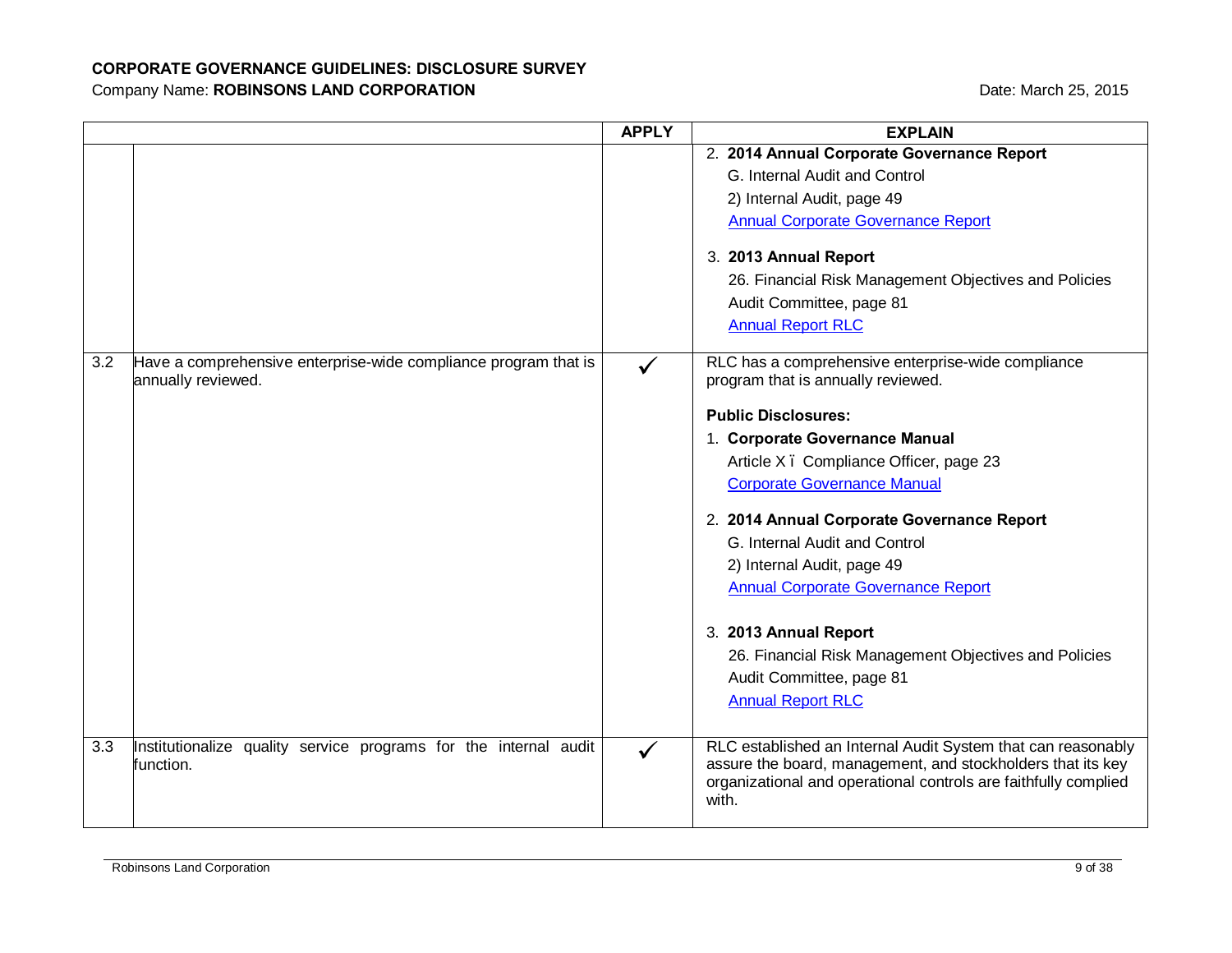|     |                                                                                                                                    | <b>APPLY</b> | <b>EXPLAIN</b>                                                                                                                                                                                                                                 |
|-----|------------------------------------------------------------------------------------------------------------------------------------|--------------|------------------------------------------------------------------------------------------------------------------------------------------------------------------------------------------------------------------------------------------------|
|     |                                                                                                                                    |              | <b>Public Disclosures:</b>                                                                                                                                                                                                                     |
|     |                                                                                                                                    |              | 1. Corporate Governance Manual                                                                                                                                                                                                                 |
|     |                                                                                                                                    |              | Article II . Governance                                                                                                                                                                                                                        |
|     |                                                                                                                                    |              | 8. Internal Control Responsibilities of the Board, page 7                                                                                                                                                                                      |
|     |                                                                                                                                    |              | Article VIII . Internal Audit                                                                                                                                                                                                                  |
|     |                                                                                                                                    |              | 4. Responsibility, page 21                                                                                                                                                                                                                     |
|     |                                                                                                                                    |              | <b>Corporate Governance Manual</b>                                                                                                                                                                                                             |
|     |                                                                                                                                    |              | 2. 2014 Annual Corporate Governance Report                                                                                                                                                                                                     |
|     |                                                                                                                                    |              | G. Internal Audit and Control                                                                                                                                                                                                                  |
|     |                                                                                                                                    |              | 2) Internal Audit, page 49                                                                                                                                                                                                                     |
|     |                                                                                                                                    |              | <b>Annual Corporate Governance Report</b>                                                                                                                                                                                                      |
| 3.4 | Have in place a mechanism that allows employees, suppliers and<br>other stakeholders to raise valid issues.                        | ✓            | RLC has a mechanism in place, allowing employees,<br>suppliers, and other stakeholders to raise valid issues.                                                                                                                                  |
|     |                                                                                                                                    |              | <b>Public Disclosures:</b>                                                                                                                                                                                                                     |
|     |                                                                                                                                    |              | 1. Corporate Governance Manual                                                                                                                                                                                                                 |
|     |                                                                                                                                    |              | Article II . Governance                                                                                                                                                                                                                        |
|     |                                                                                                                                    |              | 3. Duties and Functions of the Board, 3.4 and 3.5, page 2                                                                                                                                                                                      |
|     |                                                                                                                                    |              | <b>Corporate Governance Manual</b>                                                                                                                                                                                                             |
|     |                                                                                                                                    |              | 2. 2014 Annual Corporate Governance Report                                                                                                                                                                                                     |
|     |                                                                                                                                    |              | K. Investors Relations Program, page 62                                                                                                                                                                                                        |
|     |                                                                                                                                    |              | <b>Annual Corporate Governance Report</b>                                                                                                                                                                                                      |
|     |                                                                                                                                    |              | 3. RLC Company Website                                                                                                                                                                                                                         |
|     |                                                                                                                                    |              | <b>RLC Website</b>                                                                                                                                                                                                                             |
| 3.5 | Have the Chief Executive Officer and Chief Audit Executive attest                                                                  | $\checkmark$ | The Chief Executive Officer and Chief Audit Executive                                                                                                                                                                                          |
|     | in writing, at least annually, that a sound internal audit, control, and<br>compliance system is in place and working effectively. |              | executes annually a written attestation that a sound internal<br>audit, control and compliance system is in place and working<br>effectively. The attestation is presented by the Chief Audit<br>Executive during the Audit Committee meeting. |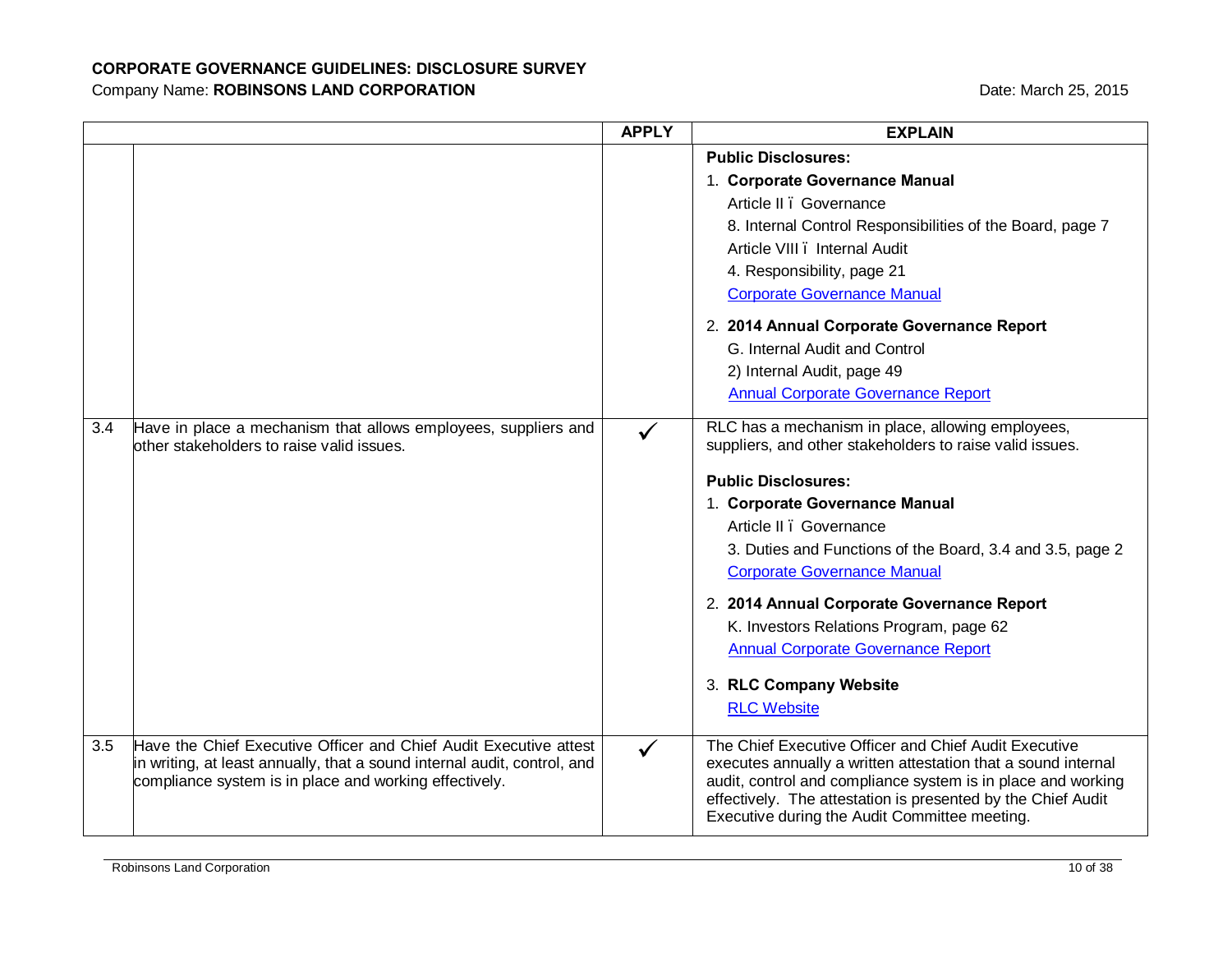|     |                                                                                                                          | <b>APPLY</b> | <b>EXPLAIN</b>                                                                                                                                                                                                                                                                                                                 |
|-----|--------------------------------------------------------------------------------------------------------------------------|--------------|--------------------------------------------------------------------------------------------------------------------------------------------------------------------------------------------------------------------------------------------------------------------------------------------------------------------------------|
|     | Guideline No. 4:<br>RECOGNIZES AND MANAGES ITS ENTERPRISE RISKS                                                          |              |                                                                                                                                                                                                                                                                                                                                |
| 4.1 | Have its board oversee the company or risk management function.                                                          |              | The Audit Committee provides an independent and objective<br>assurance to the Corporation stakeholders for the continuous<br>improvement of risk management systems, internal control<br>systems, governance processes, business operations, and<br>proper safeguarding and use of the Corporation of resources<br>and assets. |
|     |                                                                                                                          |              | <b>Public Disclosures:</b>                                                                                                                                                                                                                                                                                                     |
|     |                                                                                                                          |              | 1. Corporate Governance Manual                                                                                                                                                                                                                                                                                                 |
|     |                                                                                                                          |              | Article III . Audit Committee                                                                                                                                                                                                                                                                                                  |
|     |                                                                                                                          |              | 1. Mission of the Audit Committee, page 11                                                                                                                                                                                                                                                                                     |
|     |                                                                                                                          |              | Article II - Governance, page 1                                                                                                                                                                                                                                                                                                |
|     |                                                                                                                          |              | <b>Corporate Governance Manual</b>                                                                                                                                                                                                                                                                                             |
|     |                                                                                                                          |              | 2. 2014 Annual Corporate Governance Report<br>F. Risk Management System, page 39<br><b>Annual Corporate Governance Report</b>                                                                                                                                                                                                  |
|     |                                                                                                                          |              | 3. 2013 Annual Report                                                                                                                                                                                                                                                                                                          |
|     |                                                                                                                          |              | 26. Financial Risk Management Objectives and Policies                                                                                                                                                                                                                                                                          |
|     |                                                                                                                          |              | Enterprise Risk Management Group (ERMG), page 82<br><b>Annual Report RLC</b>                                                                                                                                                                                                                                                   |
| 4.2 | Have a formal risk management policy that guides the company<br>risk management and compliance processes and procedures. |              | RLC has a formal risk management policy that guides the<br>company of risk management and compliance processes and<br>procedures.                                                                                                                                                                                              |
|     |                                                                                                                          |              | <b>Public Disclosures:</b>                                                                                                                                                                                                                                                                                                     |
|     |                                                                                                                          |              | 1. 2014 Annual Corporate Governance Report                                                                                                                                                                                                                                                                                     |
|     |                                                                                                                          |              | F. Risk Management System                                                                                                                                                                                                                                                                                                      |
|     |                                                                                                                          |              | 2) Risk Policy, page 40                                                                                                                                                                                                                                                                                                        |
|     |                                                                                                                          |              | <b>Annual Corporate Governance Report</b>                                                                                                                                                                                                                                                                                      |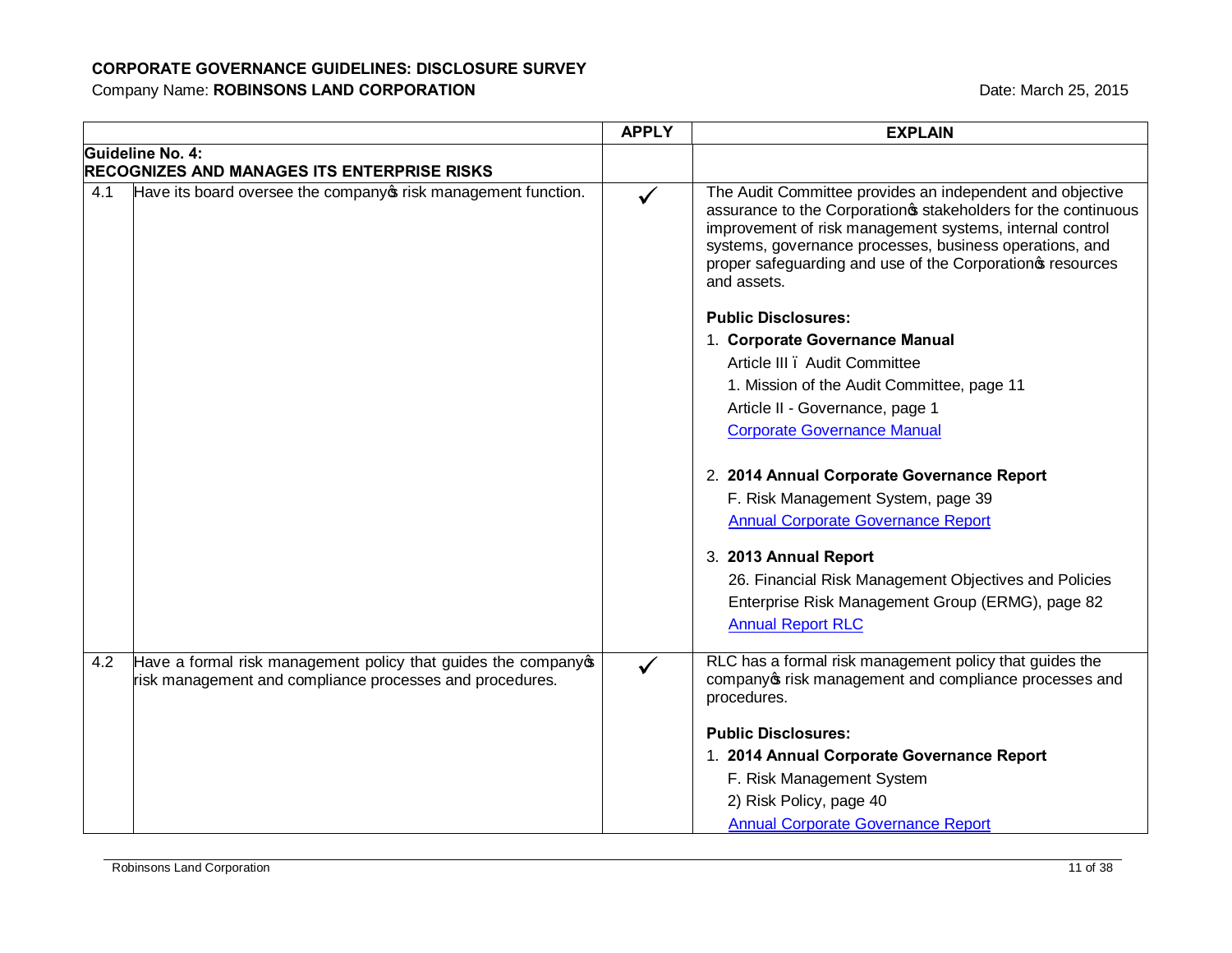|     |                                                                                                                                                                                                                                                                                   | <b>APPLY</b> | <b>EXPLAIN</b>                                                                                                                                                                                                                                                                                                                                                                                                                                                                                                                                                |
|-----|-----------------------------------------------------------------------------------------------------------------------------------------------------------------------------------------------------------------------------------------------------------------------------------|--------------|---------------------------------------------------------------------------------------------------------------------------------------------------------------------------------------------------------------------------------------------------------------------------------------------------------------------------------------------------------------------------------------------------------------------------------------------------------------------------------------------------------------------------------------------------------------|
|     |                                                                                                                                                                                                                                                                                   |              | 2. 2013 Annual Report<br>26. Financial Risk Management Objectives and Policies,<br>pages 81-82<br><b>Annual Report RLC</b>                                                                                                                                                                                                                                                                                                                                                                                                                                    |
| 4.3 | Design and undertake its Enterprise Risk Management (ERM)<br>activities on the basis of, or in accordance with, internationally<br>recognized frameworks such as but not limited to, COSO, (The<br>Committee of Sponsoring Organizations of the Treadway<br>Commission) I and II. | $\checkmark$ | The fulfillment of the risk management functions of the Groupo<br>BOD is delegated to the ERMG who is primarily responsible<br>for the execution of the Enterprise Risk Management (ERM)<br>framework.<br><b>Public Disclosure:</b><br>1. 2013 Annual Report<br>26. Financial Risk Management Objectives and Policies,<br>pages 81-82<br><b>Annual Report RLC</b>                                                                                                                                                                                             |
| 4.4 | Have a unit at the management level, headed by a Risk<br>Management Officer (RMO).                                                                                                                                                                                                |              | The fulfillment of the risk management functions of the Groupo<br>BOD is delegated to the ERMG who is primarily responsible<br>for the execution of the Enterprise Risk Management (ERM)<br>framework.<br><b>Public Disclosures:</b><br>1. Corporate Governance Manual<br>Article II - Governance<br>3. Duties and Functions of the Board, 3.7, page 3<br><b>Corporate Governance Manual</b><br>2. 2014 Annual Corporate Governance Report<br>F. Risk Management System<br>3) Control System Set Up, pages 49-53<br><b>Annual Corporate Governance Report</b> |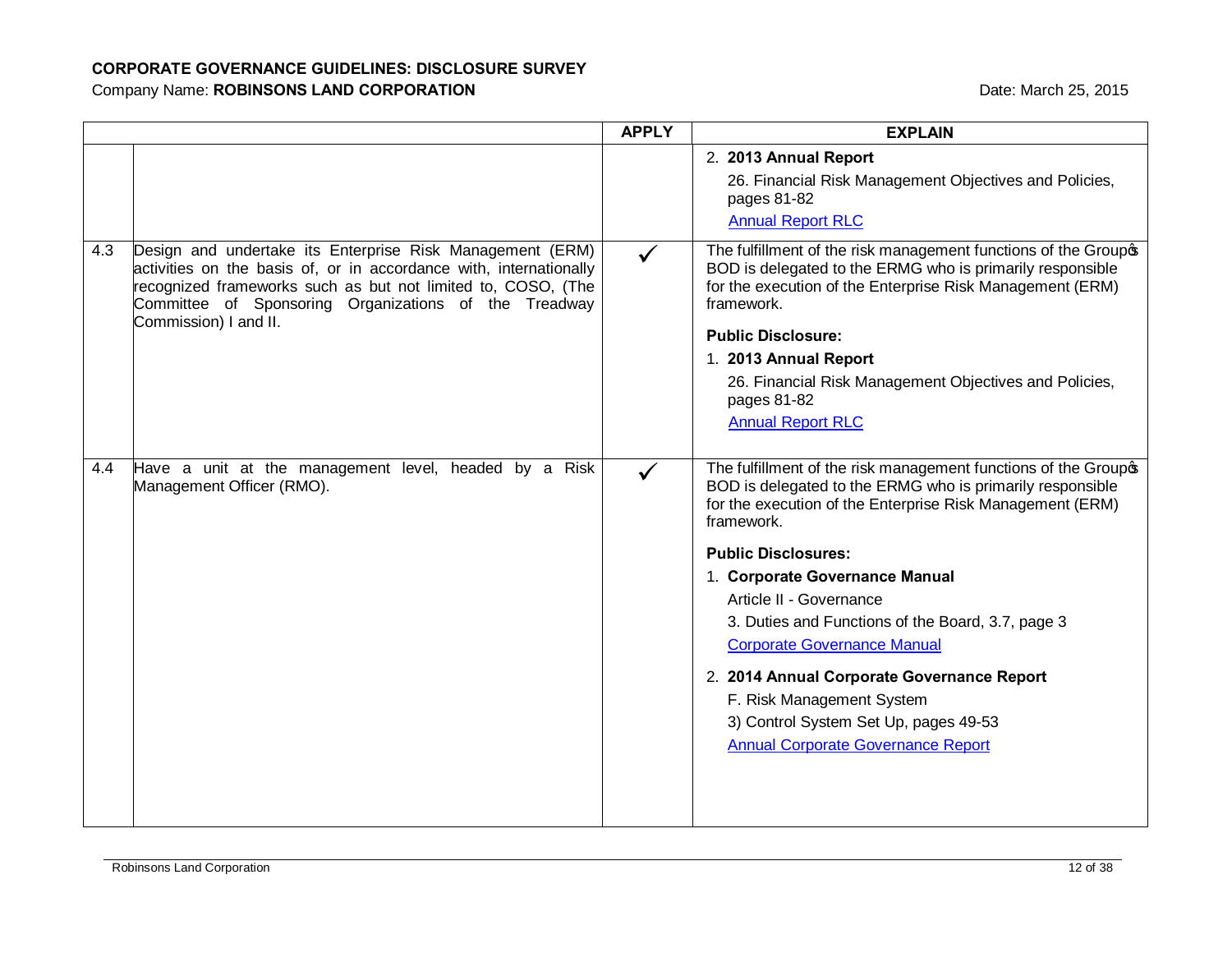|     |                                                                                                                                                                                          | <b>APPLY</b> | <b>EXPLAIN</b>                                                                                                                                                                                                                                                                                                                                                                                                                                                                                                                                                                                                       |
|-----|------------------------------------------------------------------------------------------------------------------------------------------------------------------------------------------|--------------|----------------------------------------------------------------------------------------------------------------------------------------------------------------------------------------------------------------------------------------------------------------------------------------------------------------------------------------------------------------------------------------------------------------------------------------------------------------------------------------------------------------------------------------------------------------------------------------------------------------------|
|     |                                                                                                                                                                                          |              | 3. 2013 Annual Report<br>26. Financial Risk Management Objectives and Policies<br>Enterprise Risk Management Group (ERMG), page 111<br><b>Annual Report CEB</b>                                                                                                                                                                                                                                                                                                                                                                                                                                                      |
| 4.5 | Disclose sufficient information about its risk management<br>procedures and processes as well as the key risks the company is<br>currently facing including how these are being managed. |              | RLC has a formal risk management policy that guides the<br>Company o risk management and compliance processes and<br>procedures.<br><b>Public Disclosures:</b><br>1. Corporate Governance Manual<br>Article II - Governance<br>3. Duties and Functions of the Board, 3.7, page 3<br><b>Corporate Governance Manual</b><br>2. 2014 Annual Corporate Governance Report<br>F. Risk Management System<br>3) Control System Set Up, page 43-46<br><b>Annual Corporate Governance Report</b><br>3. 2013 Annual Report<br>26. Financial Risk Management Objectives and Policies,<br>pages 81-82<br><b>Annual Report RLC</b> |
| 4.6 | Seek external technical support in risk management when such<br>competence is not available internally.                                                                                  |              | RLC will seek external technical support in risk management<br>when such competence is not available internally.                                                                                                                                                                                                                                                                                                                                                                                                                                                                                                     |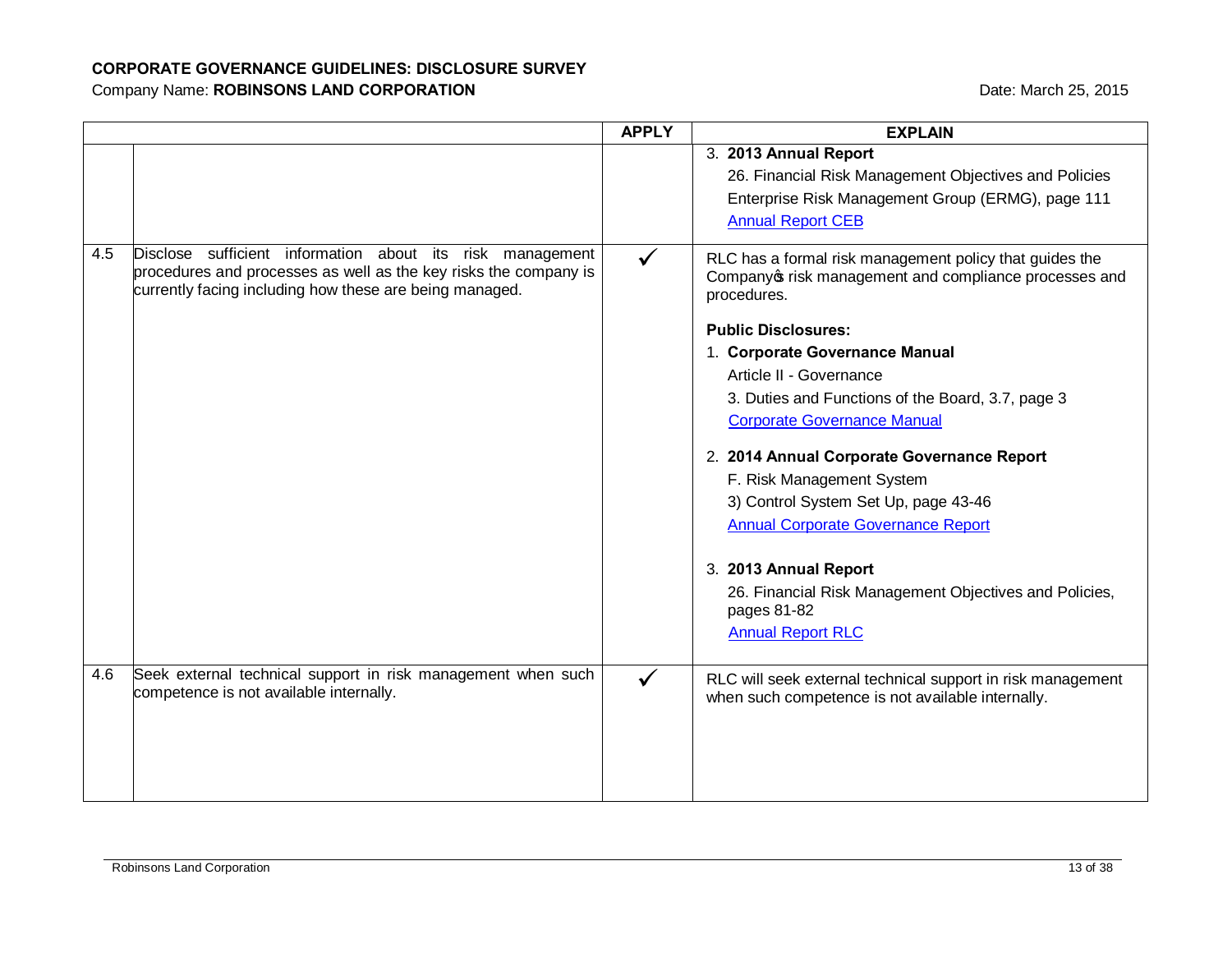|     |                                                                                                                                                                                                                        | <b>APPLY</b> | <b>EXPLAIN</b>                                                                                                                                                                                                                             |
|-----|------------------------------------------------------------------------------------------------------------------------------------------------------------------------------------------------------------------------|--------------|--------------------------------------------------------------------------------------------------------------------------------------------------------------------------------------------------------------------------------------------|
|     | Guideline No. 5<br><b>ENSURES THE INTEGRITY OF FINANCIAL REPORTS AS WELL AS</b><br><b>ITS EXTERNAL AUDITING FUNCTION</b>                                                                                               |              |                                                                                                                                                                                                                                            |
| 5.1 | Have the board Audit Committee approve all non-audit services<br>conducted by the external auditor. The Committee should ensure<br>that the non-audit fees do not outweigh the fees earned from the<br>external audit. | $\checkmark$ | RLC <sub>C</sub> Audit Committee evaluates and determines the non-<br>audit work, review periodically the non-audit fees paid to the<br>External Auditor in relation to their significance to the<br>company overall consultancy expenses. |
|     |                                                                                                                                                                                                                        |              | <b>Public Disclosures:</b>                                                                                                                                                                                                                 |
|     |                                                                                                                                                                                                                        |              | 1. Corporate Governance Manual                                                                                                                                                                                                             |
|     |                                                                                                                                                                                                                        |              | Article III - Audit Committee                                                                                                                                                                                                              |
|     |                                                                                                                                                                                                                        |              | 3. Functions, 3.11, page 13                                                                                                                                                                                                                |
|     |                                                                                                                                                                                                                        |              | <b>Corporate Governance Manual</b>                                                                                                                                                                                                         |
|     |                                                                                                                                                                                                                        |              | 2. 2014 Annual Corporate Governance Report                                                                                                                                                                                                 |
|     |                                                                                                                                                                                                                        |              | I. Disclosure and Transparency                                                                                                                                                                                                             |
|     |                                                                                                                                                                                                                        |              | 3. External Auditoros fee, page 55                                                                                                                                                                                                         |
|     |                                                                                                                                                                                                                        |              | <b>Annual Corporate Governance Report</b>                                                                                                                                                                                                  |
| 5.2 | Ensure that the external auditor is credible, competent, and should<br>have the ability to understand complex related party transactions,<br>its counterparties, and valuations of such transactions.                  | $\checkmark$ | RLC ensures that the External Auditor is credible and<br>competent, and has the ability to understand complex related<br>party transactions, its counterparties, and valuations of such<br>transactions.                                   |
|     |                                                                                                                                                                                                                        |              | <b>Public Disclosures:</b>                                                                                                                                                                                                                 |
|     |                                                                                                                                                                                                                        |              | 1. Corporate Governance Manual                                                                                                                                                                                                             |
|     |                                                                                                                                                                                                                        |              | Article III . Audit Committee                                                                                                                                                                                                              |
|     |                                                                                                                                                                                                                        |              | 3. Functions, 3.3 and 3.8, page 12                                                                                                                                                                                                         |
|     |                                                                                                                                                                                                                        |              | <b>Corporate Governance Manual</b>                                                                                                                                                                                                         |
|     |                                                                                                                                                                                                                        |              | 2. 2014 Annual Corporate Governance Report                                                                                                                                                                                                 |
|     |                                                                                                                                                                                                                        |              | G. Internal Audit and Control                                                                                                                                                                                                              |
|     |                                                                                                                                                                                                                        |              | 1) Internal Control System, (g) Mechanisms and<br>Safeguards, pages 50-51                                                                                                                                                                  |
|     |                                                                                                                                                                                                                        |              | <b>Annual Corporate Governance Report</b>                                                                                                                                                                                                  |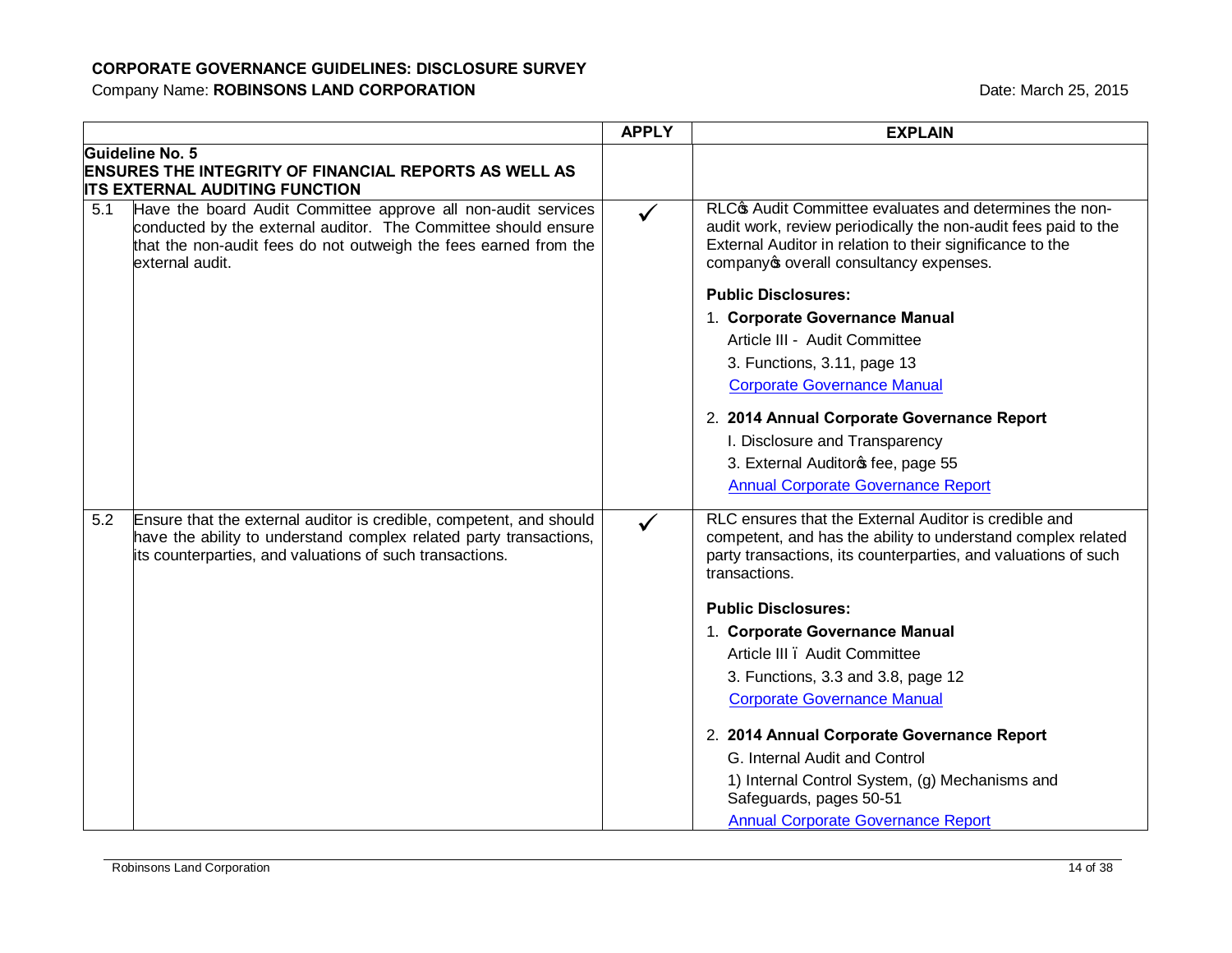|     |                                                                                                            | <b>APPLY</b> | <b>EXPLAIN</b>                                                                                                                                                                                                                                                                                                                                                                  |
|-----|------------------------------------------------------------------------------------------------------------|--------------|---------------------------------------------------------------------------------------------------------------------------------------------------------------------------------------------------------------------------------------------------------------------------------------------------------------------------------------------------------------------------------|
|     |                                                                                                            |              | 3. Definitive Information Statement<br>Appointment of Independent Public Accountants, page 10                                                                                                                                                                                                                                                                                   |
|     |                                                                                                            |              | <b>Definitive Information Statement</b>                                                                                                                                                                                                                                                                                                                                         |
| 5.3 | Ensure that the external auditor has adequate quality control<br>procedures.                               |              | RLC ensures that the External Auditor has adequate quality<br>control procedures.                                                                                                                                                                                                                                                                                               |
|     |                                                                                                            |              | <b>Public Disclosures:</b>                                                                                                                                                                                                                                                                                                                                                      |
|     |                                                                                                            |              | 1. Corporate Governance Manual                                                                                                                                                                                                                                                                                                                                                  |
|     |                                                                                                            |              | Article III . Audit Committee                                                                                                                                                                                                                                                                                                                                                   |
|     |                                                                                                            |              | 3. Functions, 3.3 and 3.8, page 12                                                                                                                                                                                                                                                                                                                                              |
|     |                                                                                                            |              | <b>Corporate Governance Manual</b>                                                                                                                                                                                                                                                                                                                                              |
|     |                                                                                                            |              | 2. Definitive Information Statement                                                                                                                                                                                                                                                                                                                                             |
|     |                                                                                                            |              | Appointment of Independent Public Accountants, page 10                                                                                                                                                                                                                                                                                                                          |
|     |                                                                                                            |              | <b>Definitive Information Statement</b>                                                                                                                                                                                                                                                                                                                                         |
| 5.4 | Disclose relevant information to the external auditors.                                                    |              | RLC ensures that the External Auditors are given reasonable<br>access to all material records, properties and personnel to<br>enable them to perform their respective audit functions.                                                                                                                                                                                          |
|     |                                                                                                            |              | <b>Public Disclosure:</b>                                                                                                                                                                                                                                                                                                                                                       |
|     |                                                                                                            |              | 1. Corporate Governance Manual                                                                                                                                                                                                                                                                                                                                                  |
|     |                                                                                                            |              | Article III . Audit Committee                                                                                                                                                                                                                                                                                                                                                   |
|     |                                                                                                            |              | 3. Functions, 3.3 and 3.5, page 12                                                                                                                                                                                                                                                                                                                                              |
|     |                                                                                                            |              | <b>Corporate Governance Manual</b>                                                                                                                                                                                                                                                                                                                                              |
| 5.5 | Ensures that the external audit firm is selected on the basis of a<br>fair and transparent tender process. | ✓            | The Board, after consultations with the Audit Committee, shall<br>recommend to the stockholders an External Auditor duly<br>accredited by the Commission who shall undertake an<br>independent audit of the Corporation, and shall provide an<br>objective assurance on the matter by which the financial<br>statements shall be prepared and presented to the<br>stockholders. |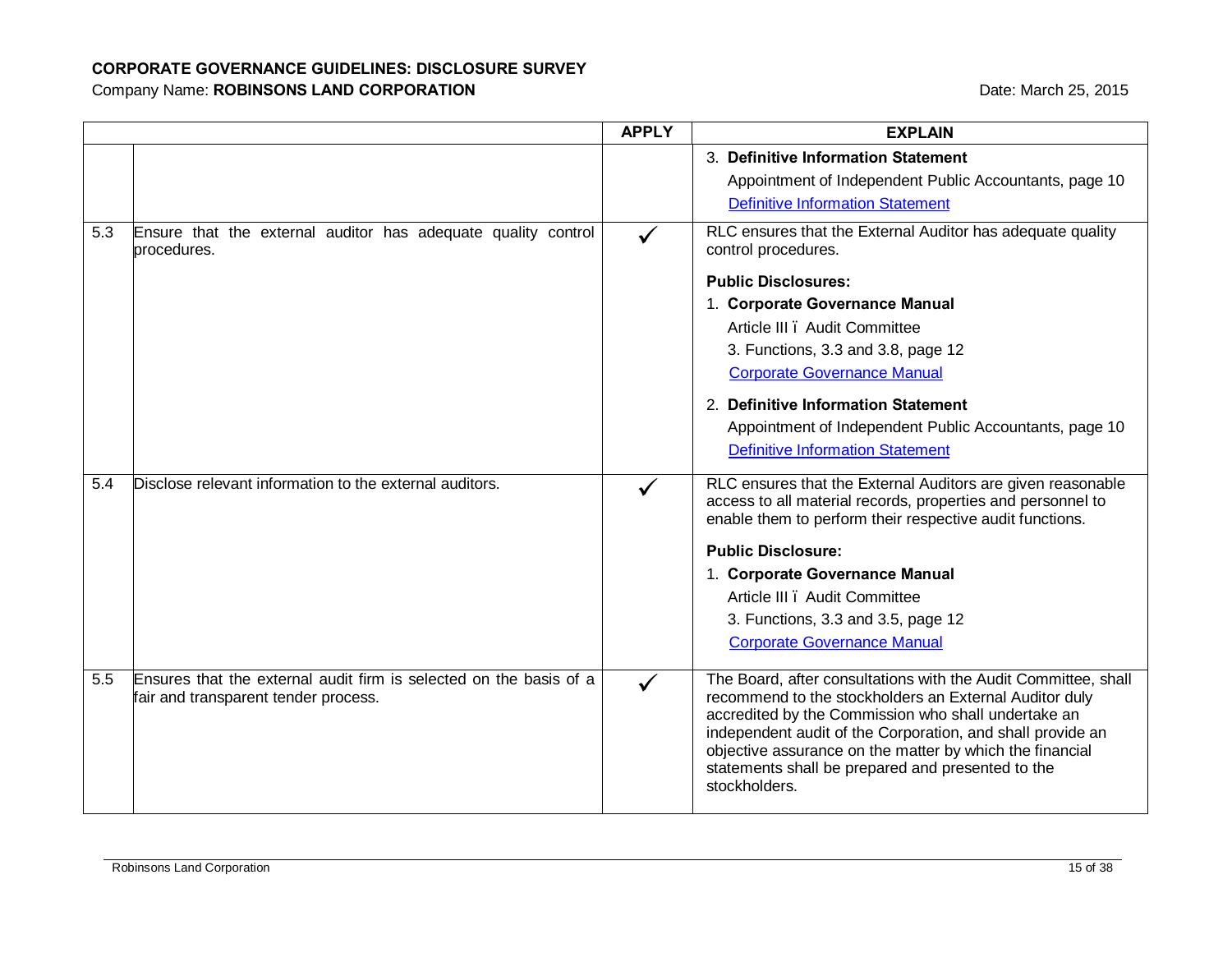|     |                                                                                                                                            | <b>APPLY</b> | <b>EXPLAIN</b>                                                                                                                                                                                                           |
|-----|--------------------------------------------------------------------------------------------------------------------------------------------|--------------|--------------------------------------------------------------------------------------------------------------------------------------------------------------------------------------------------------------------------|
|     |                                                                                                                                            |              | <b>Public Disclosure:</b>                                                                                                                                                                                                |
|     |                                                                                                                                            |              | 1. Corporate Governance Manual                                                                                                                                                                                           |
|     |                                                                                                                                            |              | Article II . Governance                                                                                                                                                                                                  |
|     |                                                                                                                                            |              | 10. Accountability and Audit, pages 8-9                                                                                                                                                                                  |
|     |                                                                                                                                            |              | <b>Corporate Governance Manual</b>                                                                                                                                                                                       |
| 5.6 | Have its audit committee conduct regular meetings and dialogues<br>with the external audit team without anyone from management<br>present. | $\checkmark$ | RLC <sub>C</sub> Audit Committee conducts regular meetings and<br>dialogues with the External Audit Team without anyone from<br>management present.                                                                      |
|     |                                                                                                                                            |              | <b>Public Disclosure:</b>                                                                                                                                                                                                |
|     |                                                                                                                                            |              | 1. Corporate Governance Manual                                                                                                                                                                                           |
|     |                                                                                                                                            |              | Article III . Audit Committee                                                                                                                                                                                            |
|     |                                                                                                                                            |              | 3. Functions, 3.5, page 12                                                                                                                                                                                               |
|     |                                                                                                                                            |              | 4. Meetings, 4.3, page 13                                                                                                                                                                                                |
|     |                                                                                                                                            |              | <b>Corporate Governance Manual</b>                                                                                                                                                                                       |
| 5.7 | Have the financial reports attested to by the Chief Executive<br>Officer and Chief Financial Officer.                                      | $\checkmark$ | The financial reports, being part of the Annual Report, is being<br>attested by the Chairman and Chief Executive Officer and<br>Chief Financial Officer.                                                                 |
|     |                                                                                                                                            |              | <b>Public Disclosure:</b>                                                                                                                                                                                                |
|     |                                                                                                                                            |              | 1. 2013 Annual Report                                                                                                                                                                                                    |
|     |                                                                                                                                            |              | Message to Shareholders, page 7                                                                                                                                                                                          |
|     |                                                                                                                                            |              | <b>Annual Report RLC</b>                                                                                                                                                                                                 |
|     |                                                                                                                                            |              | 2. Definitive Information Statement                                                                                                                                                                                      |
|     |                                                                                                                                            |              | Management & Responsibility for the Consolidated Financial<br><b>Statements</b>                                                                                                                                          |
|     |                                                                                                                                            |              | <b>Definitive Information Statement</b>                                                                                                                                                                                  |
| 5.8 | Have a policy of rotating the lead audit partner every five years.                                                                         |              | The External Auditor should be rotated or changed every five<br>(5) years or earlier, or the signing partner of the external<br>auditing firm assigned to the Corporation, should be changed<br>with the same frequency. |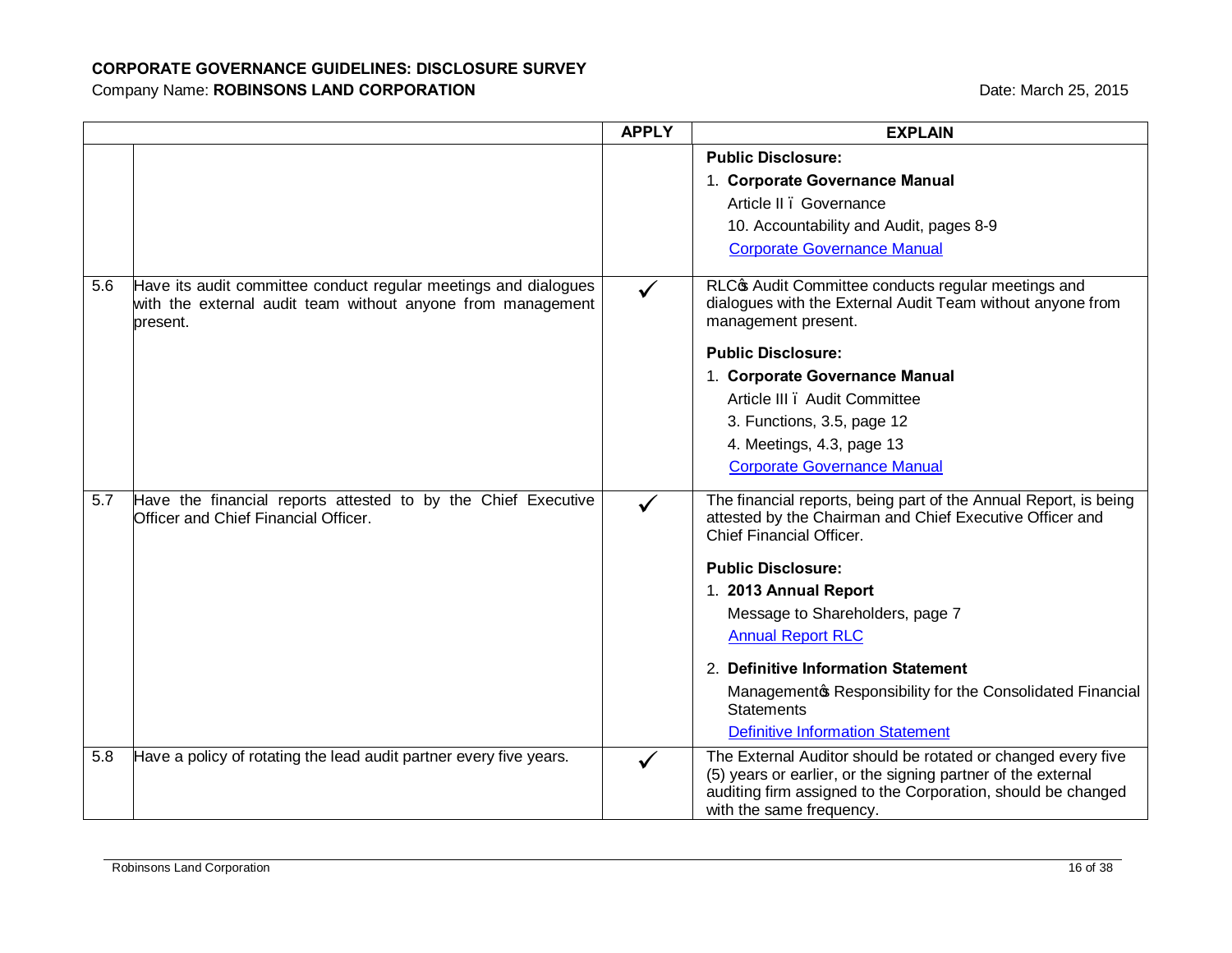|                                                                                                                                                                        | <b>APPLY</b> | <b>EXPLAIN</b>                                                                                                                                                                                                                                                                                                                                                                                                                                                                                                                                                                           |
|------------------------------------------------------------------------------------------------------------------------------------------------------------------------|--------------|------------------------------------------------------------------------------------------------------------------------------------------------------------------------------------------------------------------------------------------------------------------------------------------------------------------------------------------------------------------------------------------------------------------------------------------------------------------------------------------------------------------------------------------------------------------------------------------|
|                                                                                                                                                                        |              | <b>Public Disclosures:</b><br>1. Corporate Governance Manual<br>Article II . Governance<br>10. Accountability and Audit, page 9<br><b>Corporate Governance Manual</b><br>2. Definitive Information Statement<br>Appointment of Independent Public Accountants, page 10<br><b>Definitive Information Statement</b>                                                                                                                                                                                                                                                                        |
| Guideline No. 6:<br><b>RESPECTS AND PROTECTS THE RIGHTS OF ITS SHAREHOLDERS,</b><br>PARTICULARLY THOSE THAT BELONG TO THE MINORITY OR NON-<br><b>CONTROLLING GROUP</b> |              |                                                                                                                                                                                                                                                                                                                                                                                                                                                                                                                                                                                          |
| Adopt the principle of % ane share, one vote.+<br>6.1                                                                                                                  | $\checkmark$ | Common shares carry one vote per share.<br><b>Public Disclosure:</b><br>1. By-Laws<br>Article VII . StockholdersqMeeting<br>4. Vote, page 14<br><b>Amended By-Laws</b><br>2. 2014 Annual Corporate Governance Report<br>J. Right of Stockholders<br>1) Right to participate effectively in and vote in<br>Annual/Special StockholdersqMeeting<br>(f) Stockholders' Attendance, (iii), p. 59<br><b>Annual Corporate Governance Report</b><br>3. Definitive Information Statement<br>Voting Securities and Principal Holders Thereof, pages 2-3<br><b>Definitive Information Statement</b> |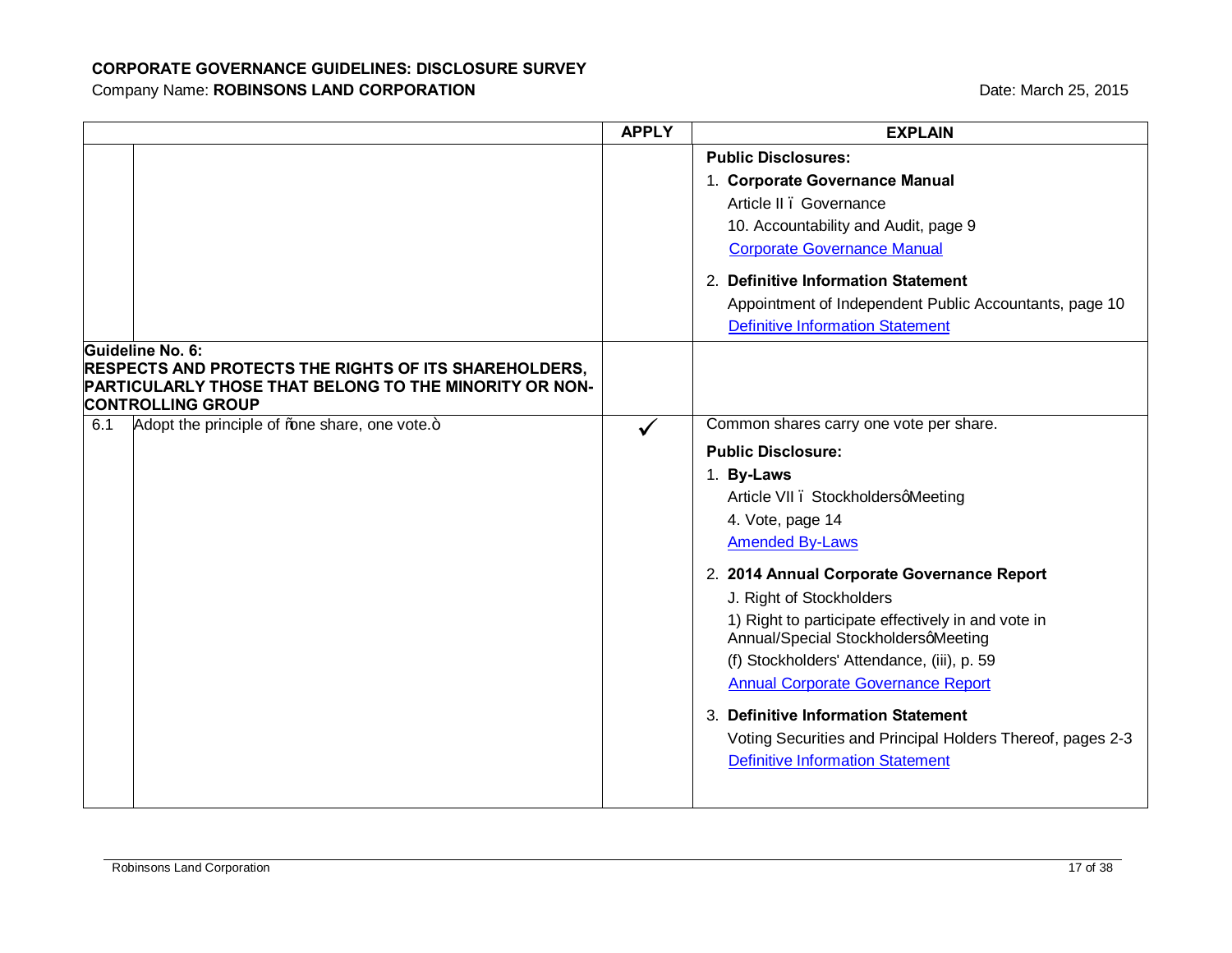|     |                                                                                                                                               | <b>APPLY</b> | <b>EXPLAIN</b>                                                                                                                                        |
|-----|-----------------------------------------------------------------------------------------------------------------------------------------------|--------------|-------------------------------------------------------------------------------------------------------------------------------------------------------|
| 6.2 | Ensure that all shareholders of the same class are treated equally<br>with respect to voting rights, subscription rights and transfer rights. | $\checkmark$ | RLC ensures that all shareholders of the same class are<br>treated equally with respect to voting rights, subscription rights<br>and transfer rights. |
|     |                                                                                                                                               |              | <b>Public Disclosures:</b>                                                                                                                            |
|     |                                                                                                                                               |              | 1. By-Laws                                                                                                                                            |
|     |                                                                                                                                               |              | Article VII . StockholdersqMeeting                                                                                                                    |
|     |                                                                                                                                               |              | 4. Vote, page 14                                                                                                                                      |
|     |                                                                                                                                               |              | <b>Amended By-Laws</b>                                                                                                                                |
|     |                                                                                                                                               |              | 2. Definitive Information Statement                                                                                                                   |
|     |                                                                                                                                               |              | Voting Procedures, page 12                                                                                                                            |
|     |                                                                                                                                               |              | Voting Securities and Principal Holders Thereof, pages 2-3                                                                                            |
|     |                                                                                                                                               |              | <b>Definitive Information Statement</b>                                                                                                               |
| 6.3 | Have an effective, secure, and efficient voting system.                                                                                       |              | Every stockholder shall be entitled to vote for each share of<br>stock held by him, which shall be by viva voce or show of<br>hands.                  |
|     |                                                                                                                                               |              | <b>Public Disclosures:</b>                                                                                                                            |
|     |                                                                                                                                               |              | 1. By-Laws                                                                                                                                            |
|     |                                                                                                                                               |              | Article VII . StockholdersqMeeting                                                                                                                    |
|     |                                                                                                                                               |              | 4. Vote, page 14                                                                                                                                      |
|     |                                                                                                                                               |              | <b>Amended By-Laws</b>                                                                                                                                |
|     |                                                                                                                                               |              | 2. 2014 Annual Corporate Governance Report                                                                                                            |
|     |                                                                                                                                               |              | J. Right of Stockholders                                                                                                                              |
|     |                                                                                                                                               |              | 1) Right to participate effectively in and vote in<br>Annual/Special StockholdersqMeeting                                                             |
|     |                                                                                                                                               |              | (f) Stockholders' Attendance, (i), Voting Procedure, p. 59                                                                                            |
|     |                                                                                                                                               |              | <b>Annual Corporate Governance Report</b>                                                                                                             |
|     |                                                                                                                                               |              | 3. Definitive Information Statement                                                                                                                   |
|     |                                                                                                                                               |              | Voting Procedures and Method of Counting Votes, page 5                                                                                                |
|     |                                                                                                                                               |              | <b>Definitive Information Statement</b>                                                                                                               |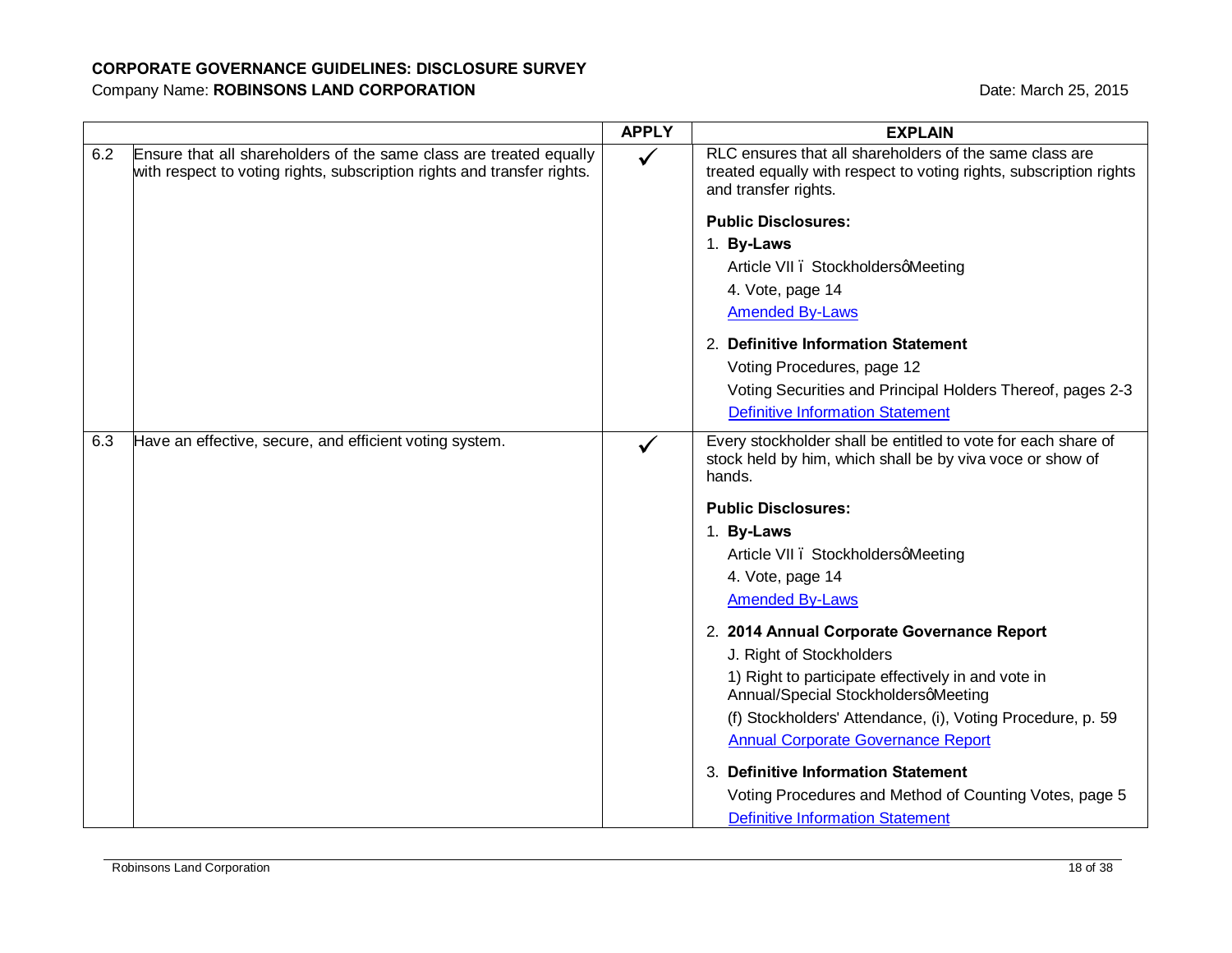|     |                                                                                                                                                                                                 | <b>APPLY</b> | <b>EXPLAIN</b>                                                                                                                                                                                                                                                                                                                                                                                                                       |
|-----|-------------------------------------------------------------------------------------------------------------------------------------------------------------------------------------------------|--------------|--------------------------------------------------------------------------------------------------------------------------------------------------------------------------------------------------------------------------------------------------------------------------------------------------------------------------------------------------------------------------------------------------------------------------------------|
| 6.4 | Have effective shareholder voting mechanisms such as<br>supermajority or ‰ajority of minority+ requirements to protect<br>minority shareholders against actions of controlling shareholders.    | $\checkmark$ | RLC is compliant to the Corporation Code with regards to<br>protection of minority shareholdersqin certain instances<br>wherein a vote by the shareholders representing at least two-<br>thirds of the Company outstanding capital stock is required.<br>The Corporation Code also grants shareholders an appraisal,<br>right allowing a dissenting shareholder to require a Company<br>to purchase his shares in certain instances. |
|     |                                                                                                                                                                                                 |              | <b>Public Disclosures:</b><br>1. By-Laws<br>Article VII . StockholdersqMeeting, page 13<br><b>Amended By-Laws</b><br>2. 2014 Annual Corporate Governance Report<br>F. Risk Management System<br>2) Risk Policy, (c) Minority Shareholders, page 43<br><b>Annual Corporate Governance Report</b>                                                                                                                                      |
|     |                                                                                                                                                                                                 |              | 3. Definitive Information Statement<br>Voting Procedures, page 12<br>Voting Securities and Principal Holders Thereof, pages 2-3<br><b>Definitive Information Statement</b>                                                                                                                                                                                                                                                           |
| 6.5 | Provide all shareholders with the notice and agenda of the annual<br>general meeting (AGM) at least thirty (30) days before a regular<br>meeting and twenty (20) days before a special meeting. |              | The Company complies with the SRC Rule 20 (Disclosures to<br>stockholders prior to meeting) of the Securities Regulations<br>Code which provides that the information statement, including<br>the notice of meeting, shall be distributed to stockholders at<br>least 15 business days before the date of the stockholdersq<br>meeting.                                                                                              |
|     |                                                                                                                                                                                                 |              | <b>Public Disclosures:</b>                                                                                                                                                                                                                                                                                                                                                                                                           |
|     |                                                                                                                                                                                                 |              | 1. 2014 Annual Corporate Governance Report                                                                                                                                                                                                                                                                                                                                                                                           |
|     |                                                                                                                                                                                                 |              | J. Rights of Stockholders                                                                                                                                                                                                                                                                                                                                                                                                            |
|     |                                                                                                                                                                                                 |              | 1) Right to participate effectively in and vote in<br>Annual/Special StockholdersqMeeting                                                                                                                                                                                                                                                                                                                                            |
|     |                                                                                                                                                                                                 |              | d) Stockholders Participationg page 57                                                                                                                                                                                                                                                                                                                                                                                               |
|     |                                                                                                                                                                                                 |              | <b>Annual Corporate Governance Report</b>                                                                                                                                                                                                                                                                                                                                                                                            |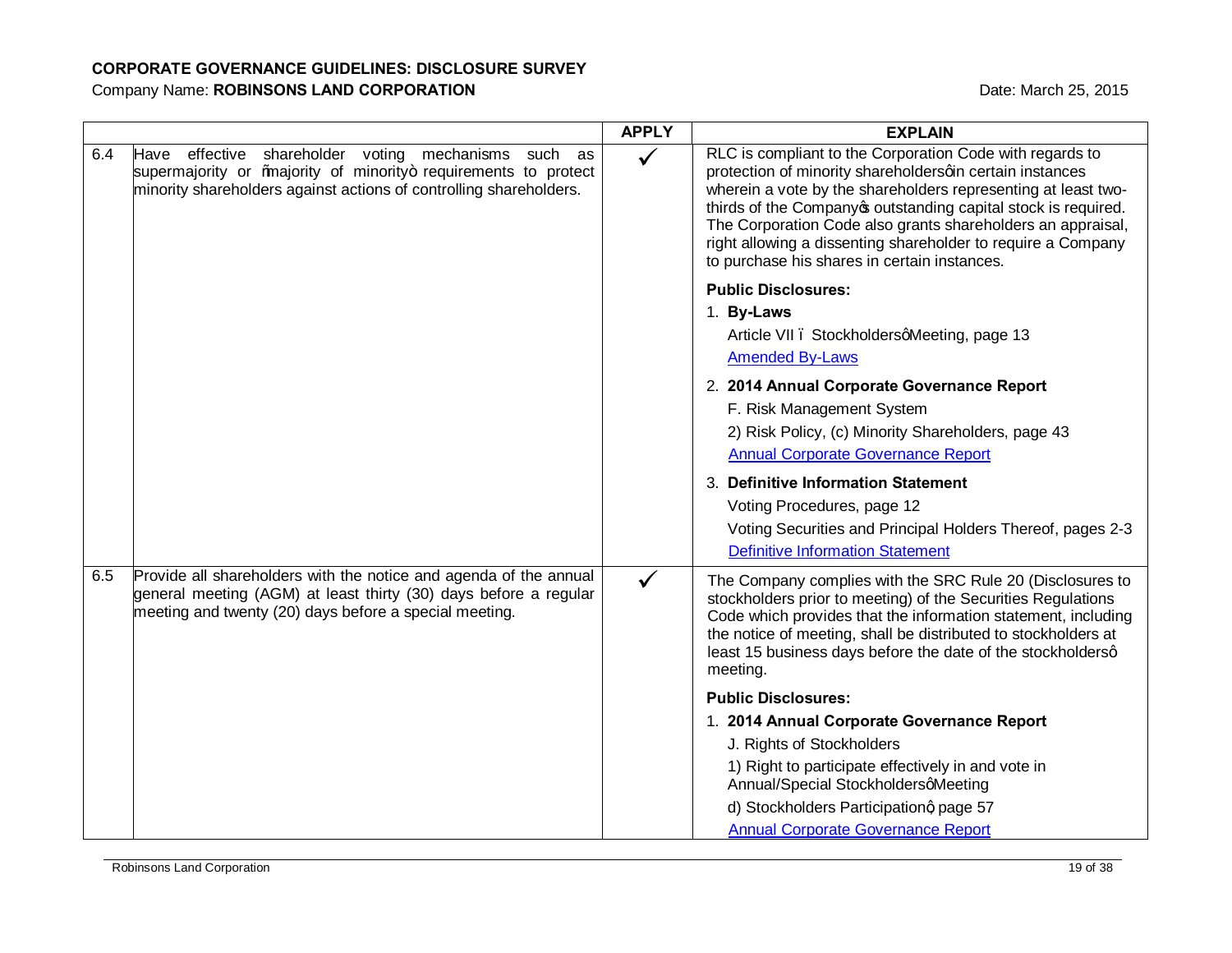|     |                                                                                                                                                                                                                                                                                  | <b>APPLY</b> | <b>EXPLAIN</b>                                                                                                                                                                                                                                                                                                                                                                                                                                                                                                                                                                                                                                                                           |
|-----|----------------------------------------------------------------------------------------------------------------------------------------------------------------------------------------------------------------------------------------------------------------------------------|--------------|------------------------------------------------------------------------------------------------------------------------------------------------------------------------------------------------------------------------------------------------------------------------------------------------------------------------------------------------------------------------------------------------------------------------------------------------------------------------------------------------------------------------------------------------------------------------------------------------------------------------------------------------------------------------------------------|
|     |                                                                                                                                                                                                                                                                                  |              | 2. Definitive Information Statement<br>Voting Procedures and Method of Counting Votes, page 5<br>Voting Securities and Principal Holders Thereof, pages 2-3<br><b>Definitive Information Statement</b><br>3. Notice of Stockholders Meeting<br><b>Notice of Stockholders Meeting</b>                                                                                                                                                                                                                                                                                                                                                                                                     |
| 6.6 | Allow shareholders to call a special shareholders meeting, submit<br>a proposal for consideration at the AGM or the special meeting,<br>and ensure the attendance of the external auditor and other<br>relevant individuals to answer shareholder questions in such<br>meetings. |              | RLC allows shareholders to call a special shareholders<br>meeting and ensures the attendance of relevant individuals to<br>answer questions.<br><b>Public Disclosures:</b><br>1. Corporate Governance Manual<br>Article II . Governance<br>Board Meeting and Quorum Requirements, page 2<br><b>Corporate Governance Manual</b><br>2. By-Laws<br>Article VII . StockholdersqMeeting, pages 13-15<br><b>Amended By-Laws</b><br>3. 2014 Annual Corporate Governance Report<br>J. Rights of Stockholders<br>1) Right to participate effectively in and vote in<br>Annual/Special StockholdersqMeeting<br>d) Stockholders Participationg page 57<br><b>Annual Corporate Governance Report</b> |
| 6.7 | Ensure that all relevant questions during the AGM are answered.                                                                                                                                                                                                                  | $\checkmark$ | The usual questions during the Annual Stockholdersqmeeting<br>pertain to dividends and disclosures made in the Audited<br>Consolidated Financial Statements of the Company.                                                                                                                                                                                                                                                                                                                                                                                                                                                                                                              |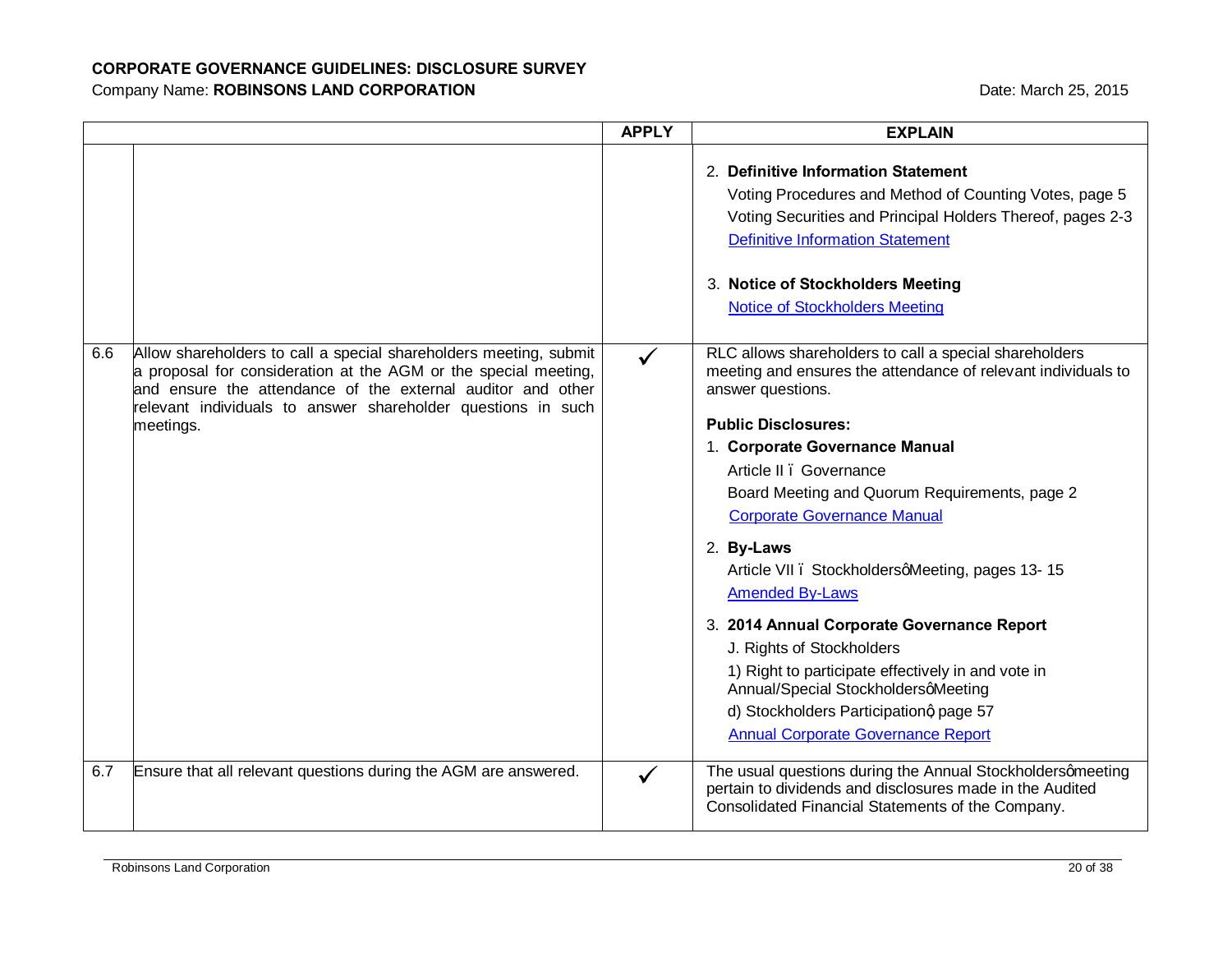|     |                                                                                                                                    | <b>APPLY</b> | <b>EXPLAIN</b>                                                                                                                                                                                                                                                                                                                                                                                                                                                                                                                                                                                                                                                                                                                                                                                                                |
|-----|------------------------------------------------------------------------------------------------------------------------------------|--------------|-------------------------------------------------------------------------------------------------------------------------------------------------------------------------------------------------------------------------------------------------------------------------------------------------------------------------------------------------------------------------------------------------------------------------------------------------------------------------------------------------------------------------------------------------------------------------------------------------------------------------------------------------------------------------------------------------------------------------------------------------------------------------------------------------------------------------------|
|     |                                                                                                                                    |              | <b>Public Disclosure:</b><br>1. 2014 Annual Corporate Governance Report<br>J. Rights of Stockholders<br>1) Right to participate effectively in and vote in<br>Annual/Special StockholdersqMeeting<br>d) StockholdersqParticipation, page 58<br><b>Annual Corporate Governance Report</b>                                                                                                                                                                                                                                                                                                                                                                                                                                                                                                                                      |
| 6.8 | Have clearly articulated and enforceable policies with respect to<br>treatment of minority shareholders.                           |              | RLC is compliant to the Corporation Code with regards to<br>protection of minority shareholdersqin certain instances<br>wherein a vote by the shareholders representing at least two-<br>thirds of the Company outstanding capital stock is required.<br>The Corporation Code also grants shareholders an appraisal,<br>right allowing a dissenting shareholder to require a Company<br>to purchase his shares in certain instances.<br><b>Public Disclosures:</b><br>1. Corporate Governance Manual<br>Article VII . StockholdersqRights and Protection of Minority<br>Stockholdersqlnterest, pages 18-19<br><b>Corporate Governance Manual</b><br>2. 2014 Annual Corporate Governance Report<br>J. Rights of Stockholders<br>2) Treatment of Minority Stockholder, pages 61-62<br><b>Annual Corporate Governance Report</b> |
| 6.9 | Avoid anti-takeover measures or similar devices that may entrench<br>management or the existing controlling shareholder group age. | $\checkmark$ | RLC is compliant to the Corporation Code with regards to<br>protection of minority shareholdersqin certain instances<br>wherein a vote by the shareholders representing at least two-<br>thirds of the Company outstanding capital stock is required.<br>The Corporation Code also grants shareholders an appraisal,<br>right allowing a dissenting shareholder to require a Company<br>to purchase his shares in certain instances.                                                                                                                                                                                                                                                                                                                                                                                          |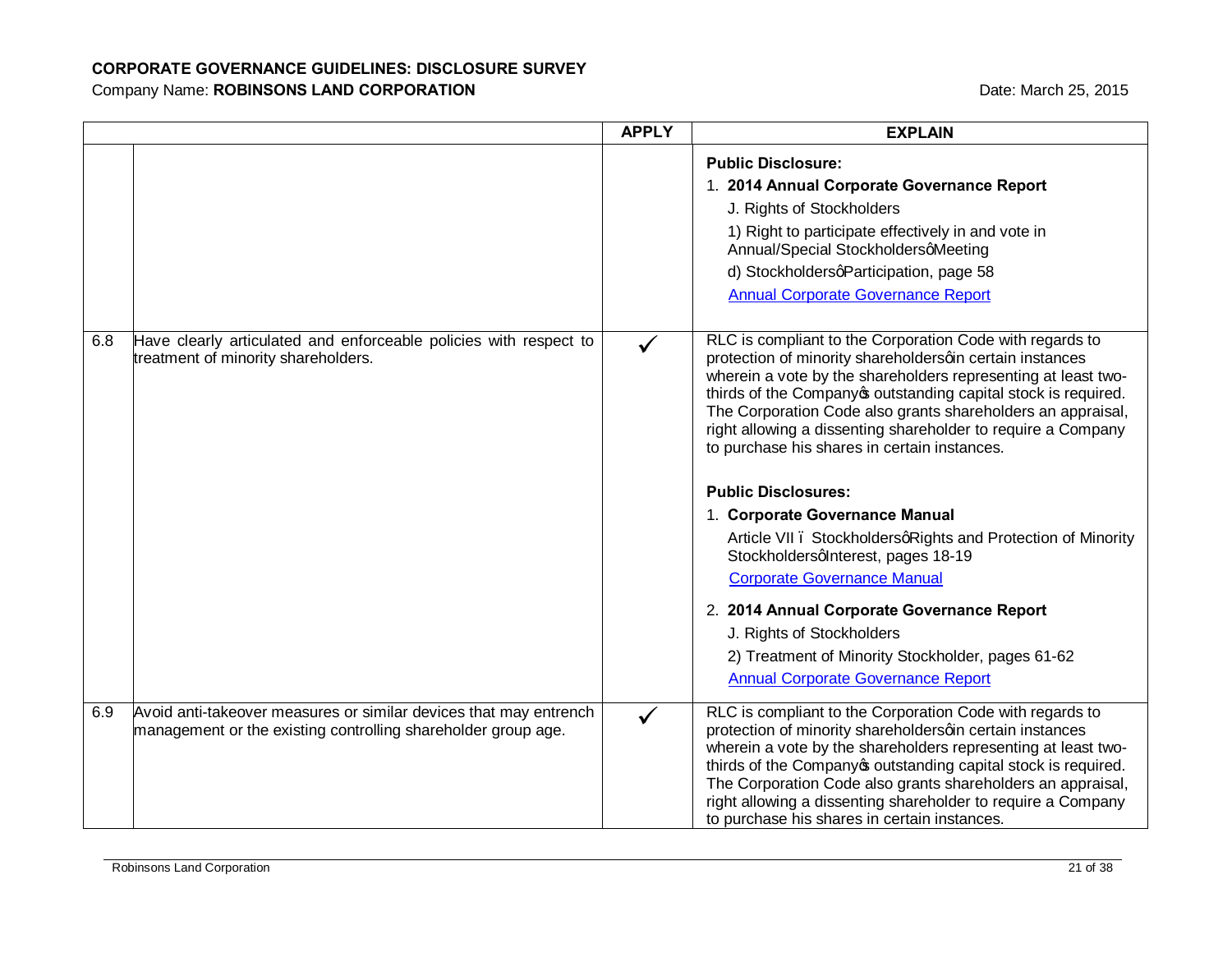|      |                                                                                                                                                                          | <b>APPLY</b> | <b>EXPLAIN</b>                                                                                                                                                                                                                                                                                                                                                                                                                                                                                                                                                                                            |
|------|--------------------------------------------------------------------------------------------------------------------------------------------------------------------------|--------------|-----------------------------------------------------------------------------------------------------------------------------------------------------------------------------------------------------------------------------------------------------------------------------------------------------------------------------------------------------------------------------------------------------------------------------------------------------------------------------------------------------------------------------------------------------------------------------------------------------------|
|      |                                                                                                                                                                          |              | <b>Public Disclosure:</b><br>1. 2014 Annual Corporate Governance Report<br>F. Risk Management System<br>2) Risk Policy, (c) Minority Shareholders, page 43<br><b>Annual Corporate Governance Report</b>                                                                                                                                                                                                                                                                                                                                                                                                   |
| 6.10 | Provide all shareholders with accurate and timely information<br>regarding the number of shares of all classes held by controlling<br>shareholders and their affiliates. | $\checkmark$ | RLC provides all shareholders with accurate and timely<br>information regarding the number of shares of all classes held<br>by controlling shareholders and their affiliates.<br><b>Public Disclosures:</b><br>1. Corporate Governance Manual<br>Article II . Governance<br>10. Accountability and Audit, page 8<br><b>Corporate Governance Manual</b><br>2. 2014 Annual Corporate Governance Report<br>I. Disclosure and Transparency, pages 54-56<br><b>Annual Corporate Governance Report</b><br>3. Public Ownership Report<br><b>Public Ownership Report</b>                                          |
|      | effective<br>6.11 Have<br>communications<br>to<br>promote<br>a<br>strategy<br>communication with shareholders.                                                           |              | RLC has a communications strategy to promote effective<br>communication with shareholders.<br>RLC was honored with the prestigious Overall Best Managed<br>Company in the Philippines award by Euromoney, a leading<br>international financial magazine for two years in a row.<br>According to Euromoney, RLC was praised for its leading role<br>in promoting transparent communication to investors, citing<br>that % be company has a clear strategy and good visibility.+It<br>was also noted that % obinsons Land senior management<br>continues to demonstrate prudent gearing, transparency, good |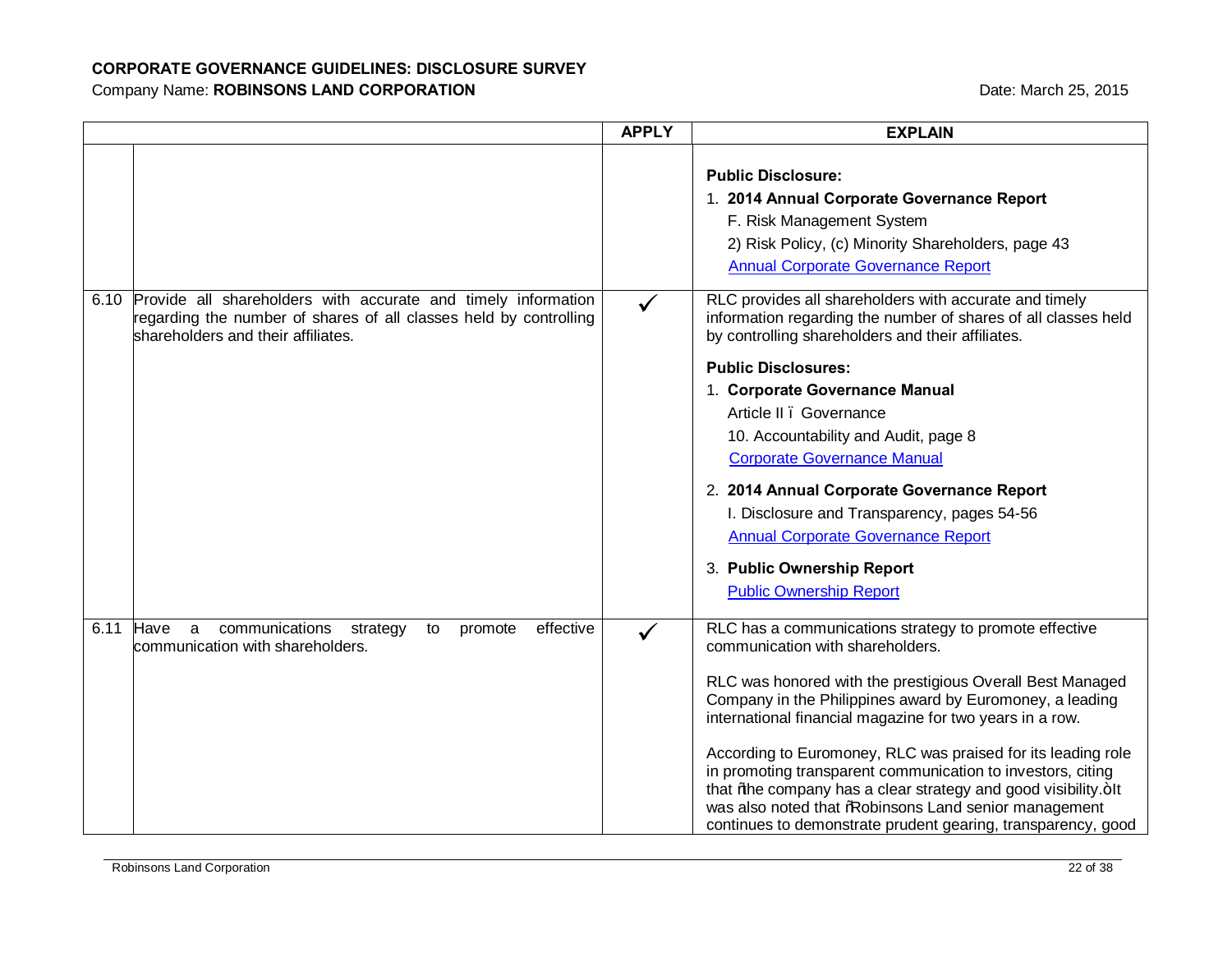|      |                                                                                              | <b>APPLY</b> | <b>EXPLAIN</b>                                                                                                                                                                                                                           |
|------|----------------------------------------------------------------------------------------------|--------------|------------------------------------------------------------------------------------------------------------------------------------------------------------------------------------------------------------------------------------------|
|      |                                                                                              |              | governance and clear articulation of strategy.+                                                                                                                                                                                          |
|      |                                                                                              |              | <b>Public Disclosures:</b>                                                                                                                                                                                                               |
|      |                                                                                              |              | 1. 2014 Annual Corporate Governance Report                                                                                                                                                                                               |
|      |                                                                                              |              | J. Rights of Stockholders                                                                                                                                                                                                                |
|      |                                                                                              |              | 1) Right to participate effectively in and vote in<br>Annual/Special StockholdersqMeeting                                                                                                                                                |
|      |                                                                                              |              | (d) StockholdersqParticipation, pages 63-64                                                                                                                                                                                              |
|      |                                                                                              |              | K. Investor Relations Program, pages 68-71                                                                                                                                                                                               |
|      |                                                                                              |              | <b>Annual Corporate Governance Report</b>                                                                                                                                                                                                |
|      |                                                                                              |              | 2. 2013 Annual Report                                                                                                                                                                                                                    |
|      |                                                                                              |              | <b>Annual Report RLC</b>                                                                                                                                                                                                                 |
|      |                                                                                              |              | 3. RLC Website                                                                                                                                                                                                                           |
|      |                                                                                              |              | http://www.robinsonsland.com/index.php                                                                                                                                                                                                   |
|      |                                                                                              |              |                                                                                                                                                                                                                                          |
|      | 6.12 Have at least thirty percent (30%) public float to increase liquidity<br>in the market. | $\checkmark$ | RLC has a public float of 38.59% as reflected in the Public<br>Ownership Report as of December 31, 2014 filed with PSE.                                                                                                                  |
|      |                                                                                              |              | <b>Public Disclosure:</b>                                                                                                                                                                                                                |
|      |                                                                                              |              | 1. Public Ownership Report                                                                                                                                                                                                               |
|      |                                                                                              |              | <b>Public Ownership Report</b>                                                                                                                                                                                                           |
|      |                                                                                              |              |                                                                                                                                                                                                                                          |
| 6.13 | Have a transparent dividend policy.                                                          | $\checkmark$ | Dividends may be declared the surplus profits of the<br>Corporation and payable at such time and in such percentage<br>or amount as the Board of Directors may deem proper. Stock<br>dividends shall be declared in accordance with law. |
|      |                                                                                              |              | <b>Public Disclosure:</b>                                                                                                                                                                                                                |
|      |                                                                                              |              | 1. Corporate Governance Manual                                                                                                                                                                                                           |
|      |                                                                                              |              | Article VI. Disclosure and Transparency, page 18                                                                                                                                                                                         |
|      |                                                                                              |              | <b>Corporate Governance Manual</b>                                                                                                                                                                                                       |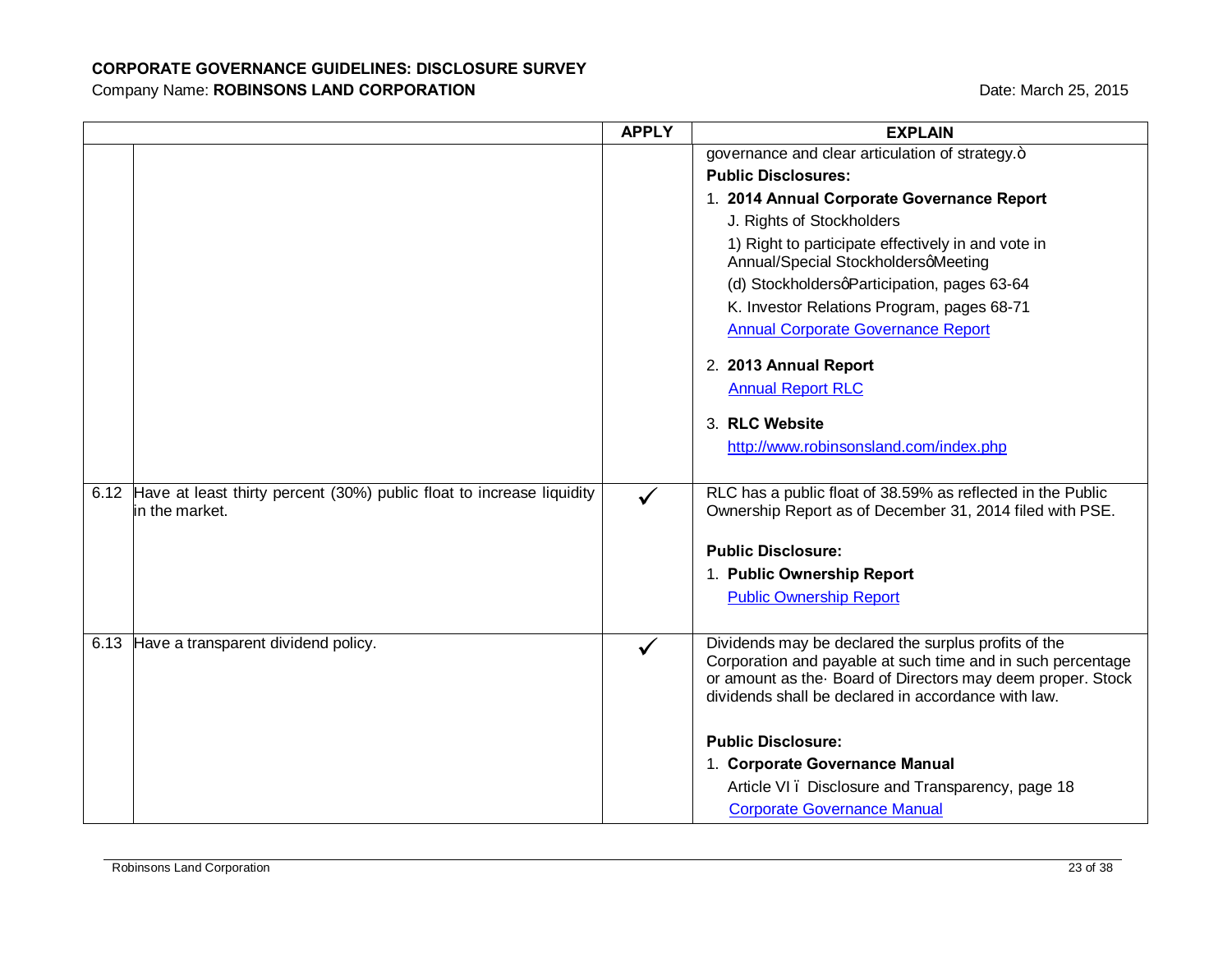|     |                                                                                                                                                                                                                                                           | <b>APPLY</b> | <b>EXPLAIN</b>                                                                                                                                                                                                                                                    |
|-----|-----------------------------------------------------------------------------------------------------------------------------------------------------------------------------------------------------------------------------------------------------------|--------------|-------------------------------------------------------------------------------------------------------------------------------------------------------------------------------------------------------------------------------------------------------------------|
|     |                                                                                                                                                                                                                                                           |              | 2. By-Laws<br>Article VI. Fiscal Year, Dividends, and Accounts<br>2. Dividends, page 13<br>C. Nomination and Election of Independent Directors, page<br>$\overline{7}$<br><b>Amended By-Laws</b>                                                                  |
|     | Guideline No. 7:<br><b>ADOPTS AND IMPLEMENTS AN INTERNATIONALLY-ACCEPTED</b><br><b>DISCLOSURE AND TRANSPARENCY REGIME</b>                                                                                                                                 |              |                                                                                                                                                                                                                                                                   |
| 7.1 | Have written policies and procedures designed to ensure<br>compliance with the PSE and SEC disclosure rules, as well as<br>other disclosure requirements under existing laws and regulations.                                                             | $\checkmark$ | RLC has written policies and procedures designed to ensure<br>compliance with the PSE and SEC disclosure rules, as well as<br>other disclosure requirements under existing laws and<br>regulations.                                                               |
|     |                                                                                                                                                                                                                                                           |              | <b>Public Disclosures:</b>                                                                                                                                                                                                                                        |
|     |                                                                                                                                                                                                                                                           |              | 1. Corporate Governance Manual<br>Article VI. Disclosure and Transparency, page 18<br><b>Corporate Governance Manual</b>                                                                                                                                          |
|     |                                                                                                                                                                                                                                                           |              | 2. 2014 Annual Corporate Governance Report                                                                                                                                                                                                                        |
|     |                                                                                                                                                                                                                                                           |              | F. Risk Management System                                                                                                                                                                                                                                         |
|     |                                                                                                                                                                                                                                                           |              | 3) Control System Set Up, c) Committee, Compliance<br>Officer, pages 47-48                                                                                                                                                                                        |
|     |                                                                                                                                                                                                                                                           |              | I. Disclosure and Transparency, page 54                                                                                                                                                                                                                           |
|     |                                                                                                                                                                                                                                                           |              | <b>Annual Corporate Governance Report</b>                                                                                                                                                                                                                         |
| 7.2 | Disclose the existence, justification, and details on shareholders<br>agreements, voting trust agreements, confidentiality agreements,<br>and such other agreements that may impact on the control,<br>ownership, and strategic direction of the company. | $\checkmark$ | RLC discloses the existence, justification, and details on<br>shareholders agreements, voting trust agreements,<br>confidentiality agreements, and such other agreements that<br>may impact on the control, ownership, and strategic direction<br>of the company. |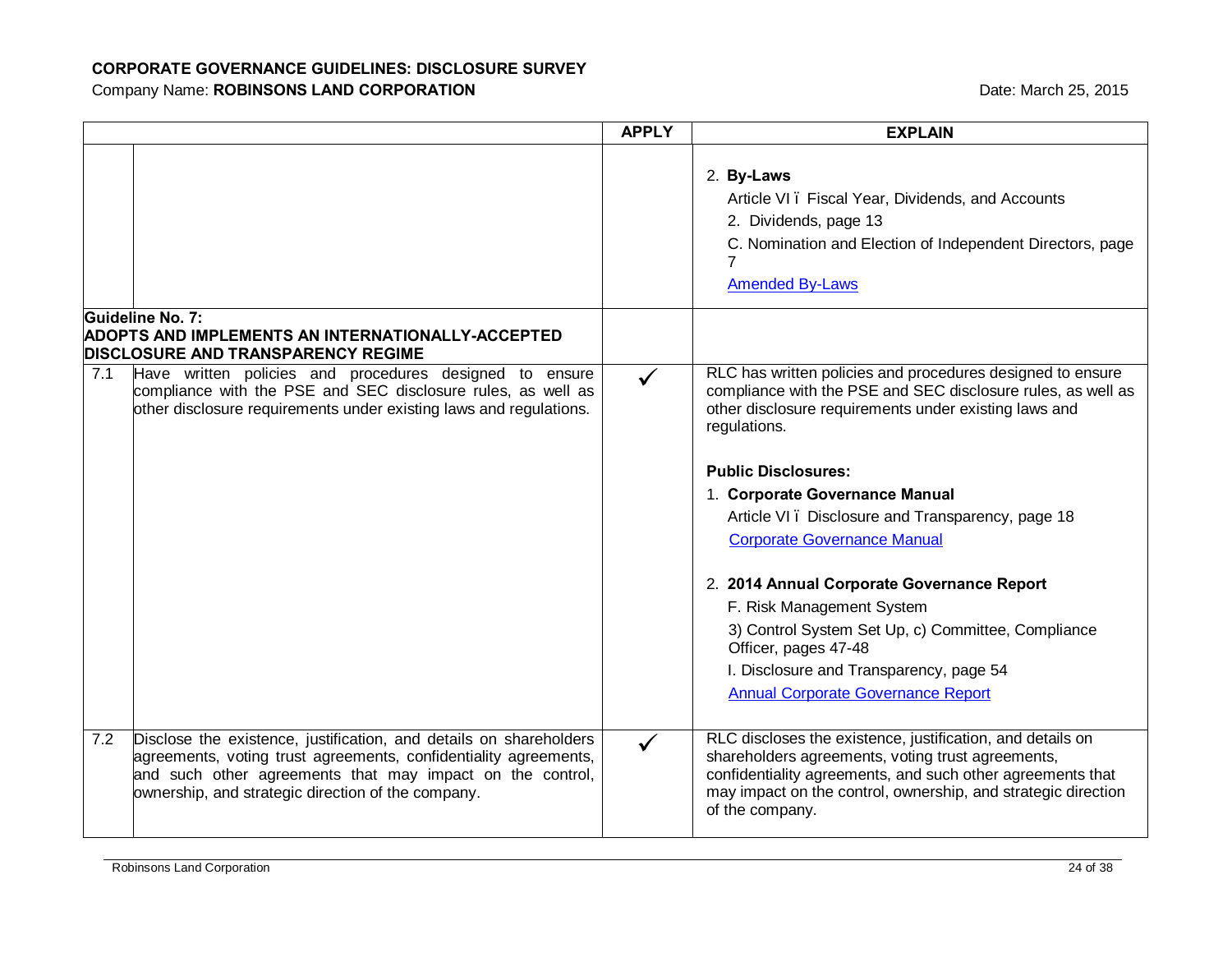|     |                                                                                                                                                                                                     | <b>APPLY</b> | <b>EXPLAIN</b>                                                                                                                                                                                                                                                                                                                                        |
|-----|-----------------------------------------------------------------------------------------------------------------------------------------------------------------------------------------------------|--------------|-------------------------------------------------------------------------------------------------------------------------------------------------------------------------------------------------------------------------------------------------------------------------------------------------------------------------------------------------------|
|     |                                                                                                                                                                                                     |              | <b>Public Disclosure:</b>                                                                                                                                                                                                                                                                                                                             |
|     |                                                                                                                                                                                                     |              | 1. Corporate Governance Manual                                                                                                                                                                                                                                                                                                                        |
|     |                                                                                                                                                                                                     |              | Article VII . StockholdersqRights and Protection of Minority<br>Stockholdero Interests, pages 18-19                                                                                                                                                                                                                                                   |
|     |                                                                                                                                                                                                     |              | <b>Corporate Governance Manual</b>                                                                                                                                                                                                                                                                                                                    |
| 7.3 | Disclose its director and executive compensation policy.                                                                                                                                            |              | Formal and transparent procedures for the development of a<br>policy on executive remuneration or determination of<br>remuneration levels for individual Directors and Officers may<br>be established for the Corporation depending on the particular<br>needs of the Corporation. No Director should participate in<br>deciding on his remuneration. |
|     |                                                                                                                                                                                                     |              | <b>Public Disclosures:</b>                                                                                                                                                                                                                                                                                                                            |
|     |                                                                                                                                                                                                     |              | 1. Corporate Governance Manual                                                                                                                                                                                                                                                                                                                        |
|     |                                                                                                                                                                                                     |              | Article II . Governance                                                                                                                                                                                                                                                                                                                               |
|     |                                                                                                                                                                                                     |              | 12. Remuneration of Directors and Management Officer,<br>page 10                                                                                                                                                                                                                                                                                      |
|     |                                                                                                                                                                                                     |              | <b>Corporate Governance Manual</b>                                                                                                                                                                                                                                                                                                                    |
|     |                                                                                                                                                                                                     |              | 2. 2014 Annual Corporate Governance Report                                                                                                                                                                                                                                                                                                            |
|     |                                                                                                                                                                                                     |              | D. Remuneration Matters                                                                                                                                                                                                                                                                                                                               |
|     |                                                                                                                                                                                                     |              | 2) Remuneration Policy and Structure for Executive and<br>Non-Executive Directors, page 31                                                                                                                                                                                                                                                            |
|     |                                                                                                                                                                                                     |              | <b>Annual Corporate Governance Report</b>                                                                                                                                                                                                                                                                                                             |
| 7.4 | Disclose names of groups or individuals who hold 5% or more<br>ownership interest in the company, significant cross-shareholding<br>relationship and cross guarantees, as well as the nature of the |              | RLC discloses shareholdings and reveal the identity of<br>beneficial owners.                                                                                                                                                                                                                                                                          |
|     | company other companies if it belongs to a corporate group age.                                                                                                                                     |              | <b>Public Disclosures:</b>                                                                                                                                                                                                                                                                                                                            |
|     |                                                                                                                                                                                                     |              | 1. 2014 Annual Corporate Governance Report                                                                                                                                                                                                                                                                                                            |
|     |                                                                                                                                                                                                     |              | I. Disclosure and Transparency                                                                                                                                                                                                                                                                                                                        |
|     |                                                                                                                                                                                                     |              | 1) Ownership Structure, (a) Holding 5% shareholding or<br>more, page 54                                                                                                                                                                                                                                                                               |
|     |                                                                                                                                                                                                     |              | <b>Annual Corporate Governance Report</b>                                                                                                                                                                                                                                                                                                             |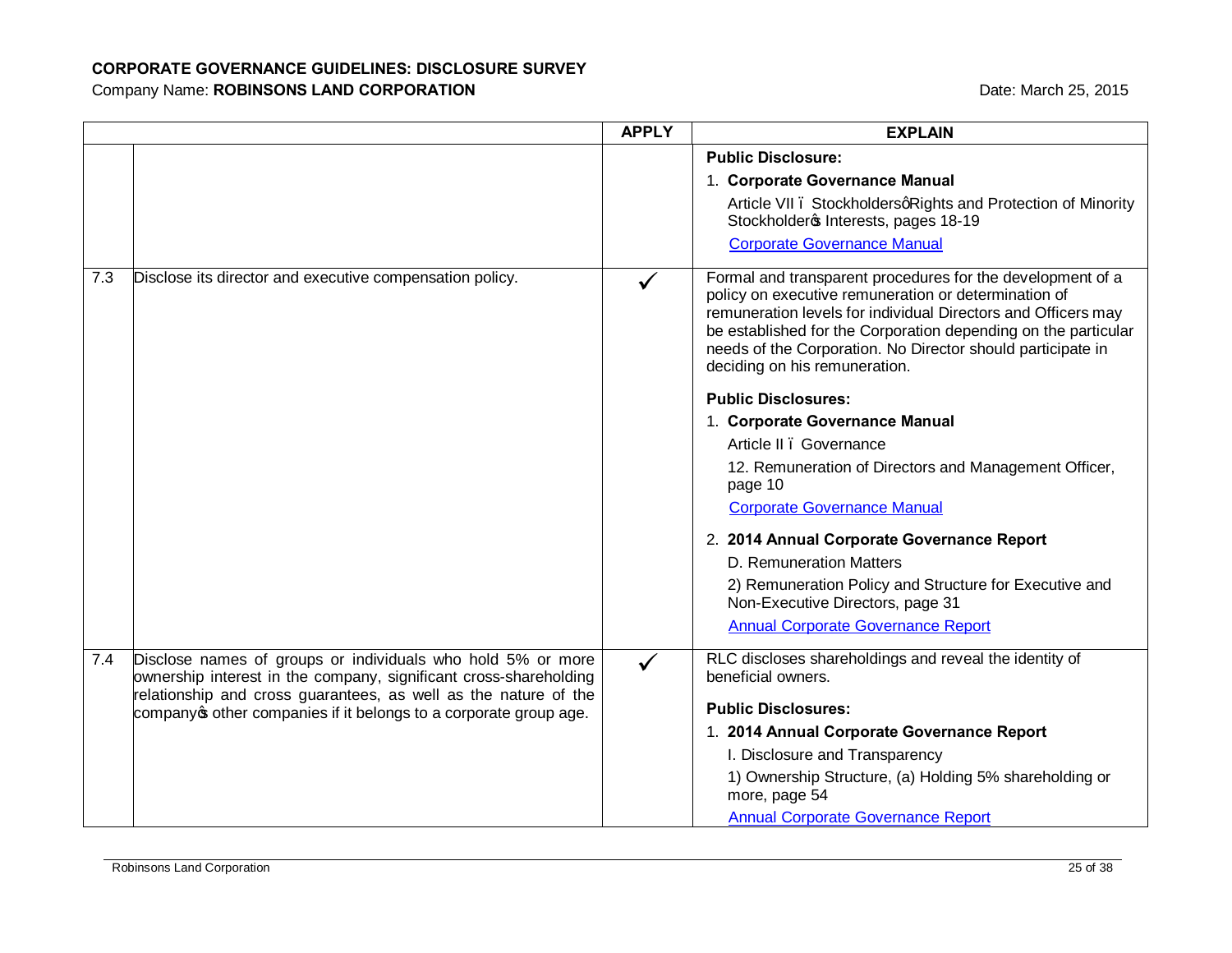|     |                                                                                                                                                                                                      | <b>APPLY</b> | <b>EXPLAIN</b>                                                                                                                                                                                                                                                                                                                                                                                                            |
|-----|------------------------------------------------------------------------------------------------------------------------------------------------------------------------------------------------------|--------------|---------------------------------------------------------------------------------------------------------------------------------------------------------------------------------------------------------------------------------------------------------------------------------------------------------------------------------------------------------------------------------------------------------------------------|
| 7.5 | Disclose annual and quarterly consolidated reports, cash flow<br>statements, and special audit revisions. Consolidated financial<br>statements shall be published within 90 days from the end of the | $\checkmark$ | 2. Definitive Information Statement<br>Security Ownership of Certain Record and Beneficial<br>Owners and Management, pages 3-4<br><b>Definitive Information Statement</b><br>3. Public Ownership Report<br><b>Public Ownership Report</b><br>RLC uploads in the company website annual and quarterly<br>consolidated reports, cash flow statements, and special audit<br>revisions compliant with statutory requirements. |
|     | financial year, while interim reports shall be published within 45<br>days from the end of the reporting period.                                                                                     |              | <b>Public Disclosures:</b><br>1. Corporate Governance Manual<br>Article VI. Disclosure and Transparency, page 18<br><b>Corporate Governance Manual</b><br>2. 2014 Annual Corporate Governance Report<br>I. Disclosure and Transparency<br>5) Date of release of audited financial report, page 55<br><b>Annual Corporate Governance Report</b><br>3. SEC 17-Q<br>http://www.robinsonsland.com/quarterly-reports.php       |
| 7.6 | Disclose to shareholders and the Exchange any changes to its<br>corporate governance manual and practices, and the extent to<br>which such practices conform to the SEC and PSE CG Guidelines.       |              | RLC discloses to shareholders and the Exchange any changes<br>to its corporate governance manual and practices, and the<br>extent to which such practices conform to the SEC and PSE<br>CG Guidelines.                                                                                                                                                                                                                    |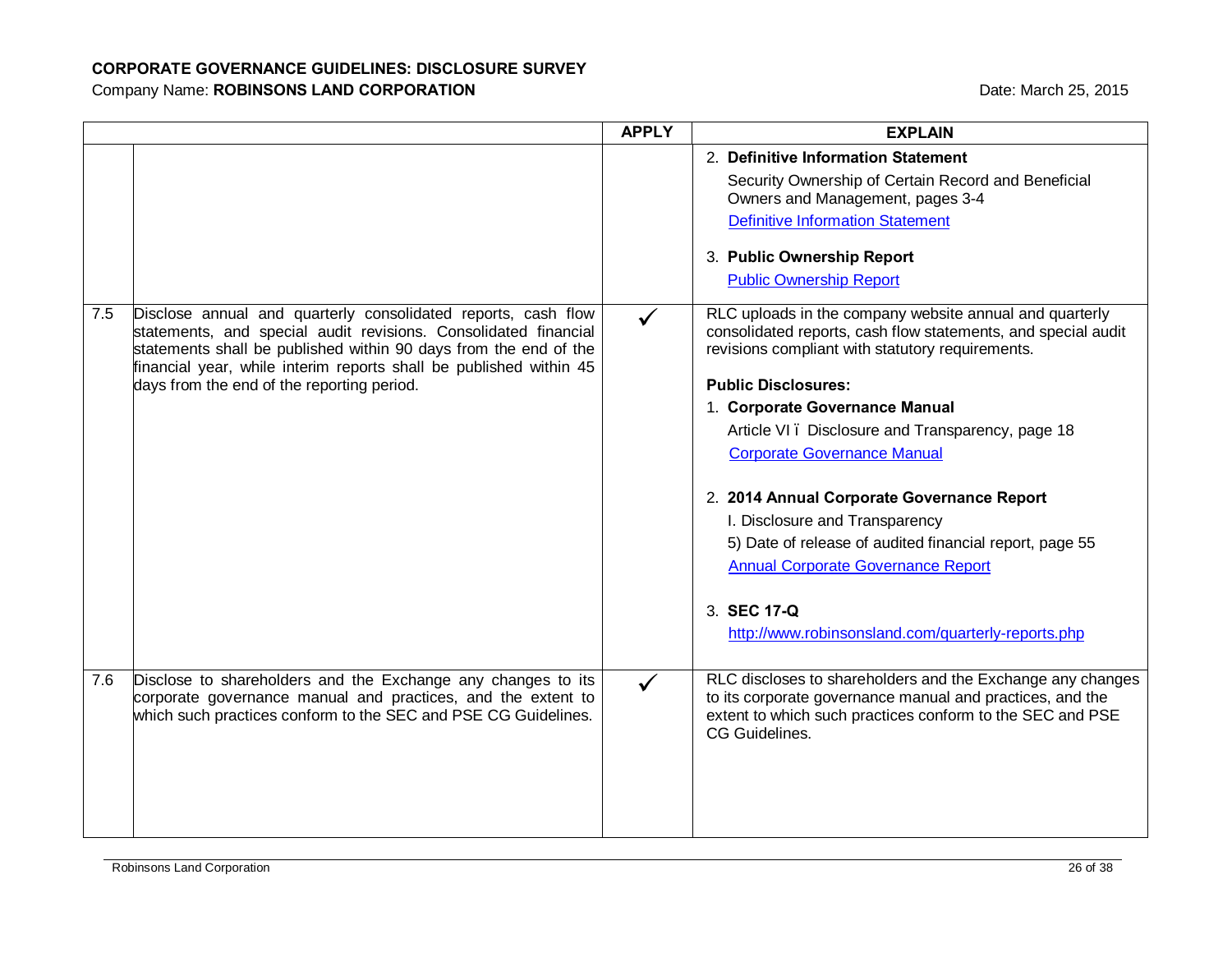|     |                                                                                                                                                                                                                                                                                            | <b>APPLY</b> | <b>EXPLAIN</b>                                                                                                                                                                                                                                                    |
|-----|--------------------------------------------------------------------------------------------------------------------------------------------------------------------------------------------------------------------------------------------------------------------------------------------|--------------|-------------------------------------------------------------------------------------------------------------------------------------------------------------------------------------------------------------------------------------------------------------------|
|     |                                                                                                                                                                                                                                                                                            |              | <b>Public Disclosures:</b>                                                                                                                                                                                                                                        |
|     |                                                                                                                                                                                                                                                                                            |              | 1. 2014 Annual Corporate Governance Report                                                                                                                                                                                                                        |
|     |                                                                                                                                                                                                                                                                                            |              | <b>Annual Corporate Governance Report</b>                                                                                                                                                                                                                         |
|     |                                                                                                                                                                                                                                                                                            |              | 2. RLC Website                                                                                                                                                                                                                                                    |
|     |                                                                                                                                                                                                                                                                                            |              | http://www.robinsonsland.com/index.php                                                                                                                                                                                                                            |
| 7.7 | Publish and/or deliver to its shareholders in a timely fashion all<br>information and materials relevant to corporate actions that require<br>shareholder approval.                                                                                                                        | $\checkmark$ | All information and materials relevant to corporate actions that<br>require shareholder approval are published to its shareholders<br>in a timely fashion.                                                                                                        |
|     |                                                                                                                                                                                                                                                                                            |              | <b>Public Disclosures:</b>                                                                                                                                                                                                                                        |
|     |                                                                                                                                                                                                                                                                                            |              | 1. Corporate Governance Manual                                                                                                                                                                                                                                    |
|     |                                                                                                                                                                                                                                                                                            |              | Article II . Governance                                                                                                                                                                                                                                           |
|     |                                                                                                                                                                                                                                                                                            |              | 9. Adequate and Timely Information for the Board, page 8                                                                                                                                                                                                          |
|     |                                                                                                                                                                                                                                                                                            |              | <b>Corporate Governance Manual</b>                                                                                                                                                                                                                                |
|     |                                                                                                                                                                                                                                                                                            |              | 2. 2014 Annual Corporate Governance Report                                                                                                                                                                                                                        |
|     |                                                                                                                                                                                                                                                                                            |              | J. Rights of Stockholders                                                                                                                                                                                                                                         |
|     |                                                                                                                                                                                                                                                                                            |              | (d) StockholdersqParticipation, pages 63-64                                                                                                                                                                                                                       |
|     |                                                                                                                                                                                                                                                                                            |              | <b>Annual Corporate Governance Report</b>                                                                                                                                                                                                                         |
|     |                                                                                                                                                                                                                                                                                            |              | 3. SEC 17-C                                                                                                                                                                                                                                                       |
|     |                                                                                                                                                                                                                                                                                            |              | <b>SEC 17-C</b>                                                                                                                                                                                                                                                   |
| 7.8 | Disclose the trading of the corporation of shares by directors,<br>officers (or persons performing similar functions), and controlling<br>shareholders. This shall also include the disclosure of the<br>company purchase of its shares from the market (e.g. share buy-<br>back program). | $\checkmark$ | RLC discloses the trading of the corporation of shares by<br>directors, officers (or persons performing similar functions),<br>and controlling shareholders. This shall also include the<br>disclosure of the company opurchase of its shares from the<br>market. |
|     |                                                                                                                                                                                                                                                                                            |              | <b>Public Disclosures:</b>                                                                                                                                                                                                                                        |
|     |                                                                                                                                                                                                                                                                                            |              | 1. Definitive Information Statement                                                                                                                                                                                                                               |
|     |                                                                                                                                                                                                                                                                                            |              | Security Ownership of Certain Record and Beneficial<br>Owners and Management, pages 3-4                                                                                                                                                                           |
|     |                                                                                                                                                                                                                                                                                            |              | <b>Definitive Information Statement</b>                                                                                                                                                                                                                           |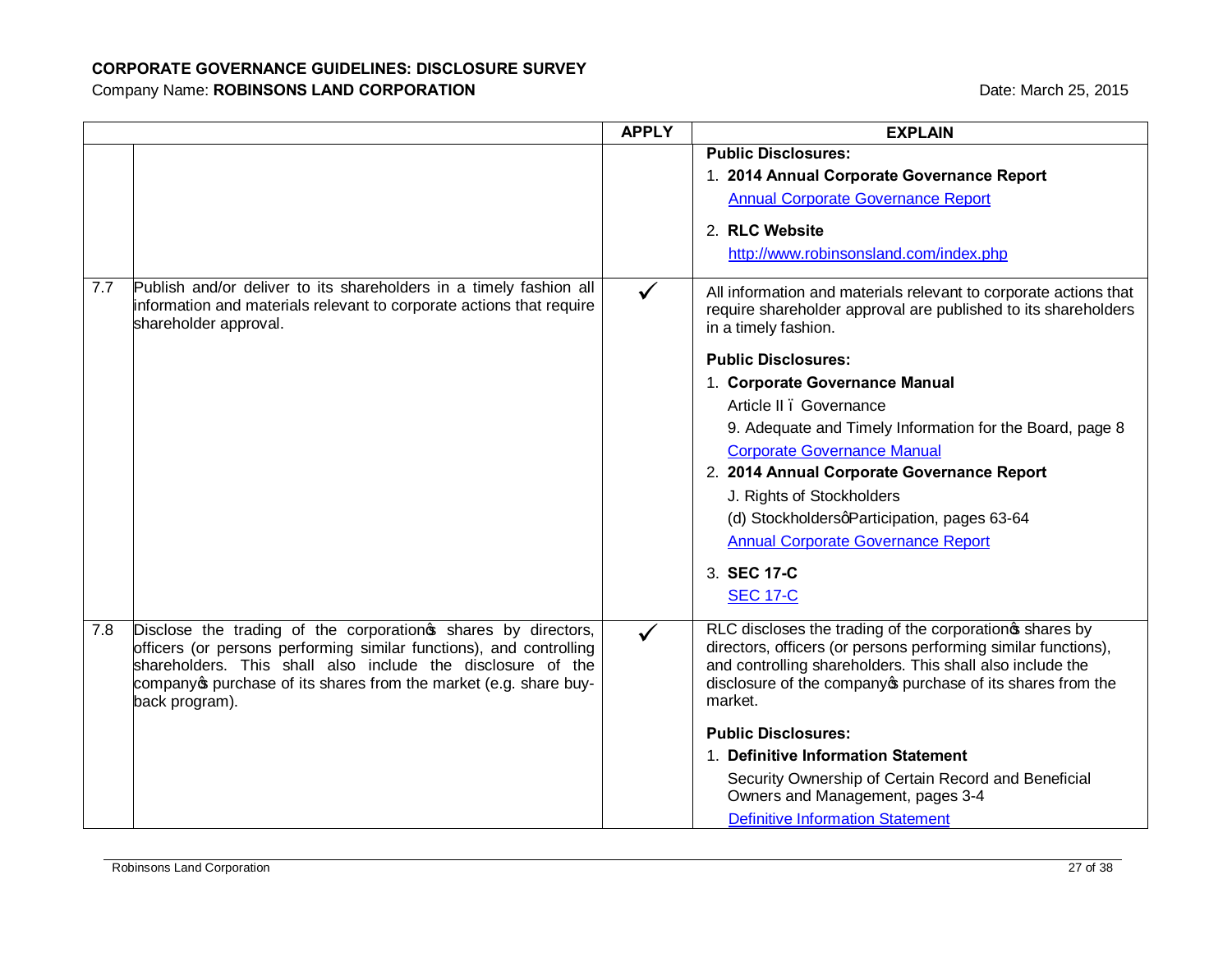|     |                                                                                                                                                                                                                                                                                                                                                                   | <b>APPLY</b> | <b>EXPLAIN</b>                                                                                                                                                                                                                                                                                                                                                                                                                       |
|-----|-------------------------------------------------------------------------------------------------------------------------------------------------------------------------------------------------------------------------------------------------------------------------------------------------------------------------------------------------------------------|--------------|--------------------------------------------------------------------------------------------------------------------------------------------------------------------------------------------------------------------------------------------------------------------------------------------------------------------------------------------------------------------------------------------------------------------------------------|
|     |                                                                                                                                                                                                                                                                                                                                                                   |              | 2. SEC 17-C                                                                                                                                                                                                                                                                                                                                                                                                                          |
|     |                                                                                                                                                                                                                                                                                                                                                                   |              | http://www.robinsonsland.com/disclosures.php                                                                                                                                                                                                                                                                                                                                                                                         |
|     |                                                                                                                                                                                                                                                                                                                                                                   |              |                                                                                                                                                                                                                                                                                                                                                                                                                                      |
| 7.9 | Disclose in its annual report the principal risks to minority<br>shareholders associated with the identity of the company<br>controlling shareholders; the degree of ownership concentration;<br>cross-holdings among company affiliates; and any imbalances<br>between the controlling shareholdersq voting power and overall<br>equity position in the company. | $\checkmark$ | RLC is compliant to the Corporation Code with regards to<br>protection of minority shareholdersqin certain instances<br>wherein a vote by the shareholders representing at least two-<br>thirds of the Company outstanding capital stock is required.<br>The Corporation Code also grants shareholders an appraisal,<br>right allowing a dissenting shareholder to require a Company<br>to purchase his shares in certain instances. |
|     |                                                                                                                                                                                                                                                                                                                                                                   |              | <b>Public Disclosures:</b>                                                                                                                                                                                                                                                                                                                                                                                                           |
|     |                                                                                                                                                                                                                                                                                                                                                                   |              | 1. 2014 Annual Corporate Governance Report                                                                                                                                                                                                                                                                                                                                                                                           |
|     |                                                                                                                                                                                                                                                                                                                                                                   |              | F. Risk Management System                                                                                                                                                                                                                                                                                                                                                                                                            |
|     |                                                                                                                                                                                                                                                                                                                                                                   |              | (c) Minority Shareholders, page 43                                                                                                                                                                                                                                                                                                                                                                                                   |
|     |                                                                                                                                                                                                                                                                                                                                                                   |              | <b>Annual Corporate Governance Report</b>                                                                                                                                                                                                                                                                                                                                                                                            |
|     |                                                                                                                                                                                                                                                                                                                                                                   |              | 2. 2013 Annual Report                                                                                                                                                                                                                                                                                                                                                                                                                |
|     |                                                                                                                                                                                                                                                                                                                                                                   |              | 26. Financial Risk Management Objectives and Policies,<br>pages 81-82                                                                                                                                                                                                                                                                                                                                                                |
|     |                                                                                                                                                                                                                                                                                                                                                                   |              | <b>Annual Report RLC</b>                                                                                                                                                                                                                                                                                                                                                                                                             |
|     |                                                                                                                                                                                                                                                                                                                                                                   |              | 3. Definitive Information Statement                                                                                                                                                                                                                                                                                                                                                                                                  |
|     |                                                                                                                                                                                                                                                                                                                                                                   |              | Security Ownership of Certain Record and Beneficial<br>Owners and Management, pages 3-4                                                                                                                                                                                                                                                                                                                                              |
|     |                                                                                                                                                                                                                                                                                                                                                                   |              | <b>Definitive Information Statement</b>                                                                                                                                                                                                                                                                                                                                                                                              |
|     | Guideline No. 8:<br><b>RESPECTS AND PROTECTS THE RIGHTS AND INTERESTS OF</b><br>EMPLOYEES, COMMUNITY, ENVIRONMENT, AND OTHER<br><b>STAKEHOLDERS</b>                                                                                                                                                                                                               |              |                                                                                                                                                                                                                                                                                                                                                                                                                                      |
| 8.1 | Establish and disclose a clear policy statement that articulates the<br>company of recognition and protection of the rights and interests of<br>key stakeholders specifically its employees, suppliers &<br>customers, creditors, as well the community, environment, and                                                                                         | $\checkmark$ | RLC identifies the corporation of stakeholders in the community<br>in which it operates or is directly affected by its operations and<br>formulates clear policy of accurate, timely and effective<br>communication with them.                                                                                                                                                                                                       |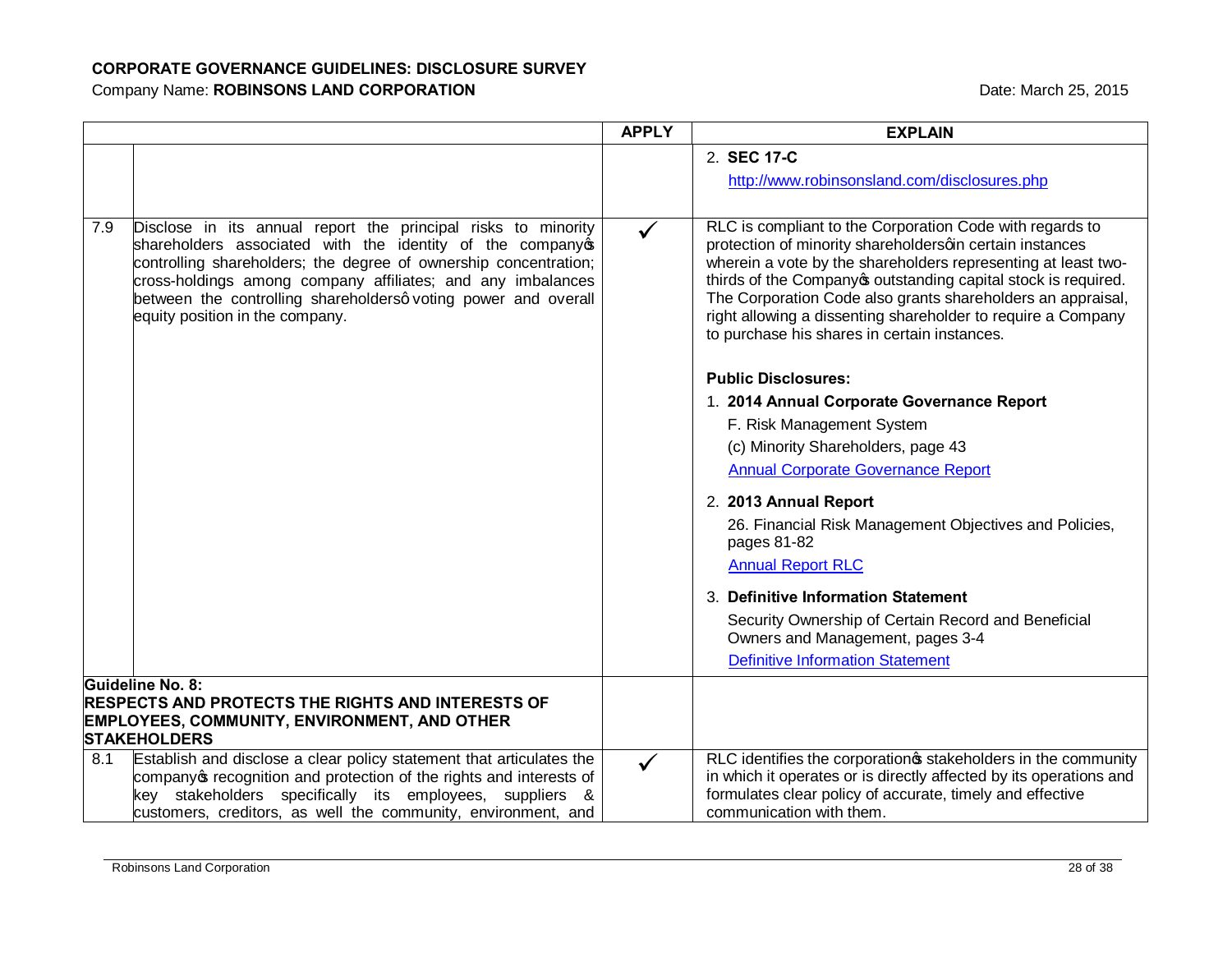|     |                                                                                                                                                                                                                                                      | <b>APPLY</b> | <b>EXPLAIN</b>                                                                                                                                                                                                   |
|-----|------------------------------------------------------------------------------------------------------------------------------------------------------------------------------------------------------------------------------------------------------|--------------|------------------------------------------------------------------------------------------------------------------------------------------------------------------------------------------------------------------|
|     | other key stakeholder groups.                                                                                                                                                                                                                        |              | <b>Public Disclosure:</b>                                                                                                                                                                                        |
|     |                                                                                                                                                                                                                                                      |              | 1. 2014 Annual Corporate Governance Report                                                                                                                                                                       |
|     |                                                                                                                                                                                                                                                      |              | H. Role of Stakeholders, page 52                                                                                                                                                                                 |
|     |                                                                                                                                                                                                                                                      |              | <b>Annual Corporate Governance Report</b>                                                                                                                                                                        |
| 8.2 | Have in place a workplace development program.                                                                                                                                                                                                       |              | RLC continuously provides learning and development<br>opportunities for its employees through the John Gokongwei<br>Institute for Leadership and Enterprise Development or what is<br>commonly known as JG-ILED. |
|     |                                                                                                                                                                                                                                                      |              | <b>Public Disclosure:</b>                                                                                                                                                                                        |
|     |                                                                                                                                                                                                                                                      |              | 1. 2014 Annual Corporate Governance Report                                                                                                                                                                       |
|     |                                                                                                                                                                                                                                                      |              | H. Role of Stakeholders                                                                                                                                                                                          |
|     |                                                                                                                                                                                                                                                      |              | 3) Performance-enhancing mechanisms for employee<br>participation                                                                                                                                                |
|     |                                                                                                                                                                                                                                                      |              | (c) Companyos training and development programs for its<br>employees, pages 53-54                                                                                                                                |
|     |                                                                                                                                                                                                                                                      |              | <b>Annual Corporate Governance Report</b>                                                                                                                                                                        |
| 8.3 | Have in place a merit-based performance incentive mechanism<br>such as an employee stock option plan (ESOP) or any such<br>scheme that awards and incentivizes employees, at the same time<br>aligns their interests with those of the shareholders. |              | RLC has policies on annual merit increase and salary<br>adjustments that are tied-up to the employeesqperformance<br>assessments.                                                                                |
|     |                                                                                                                                                                                                                                                      |              | <b>Public Disclosure:</b>                                                                                                                                                                                        |
|     |                                                                                                                                                                                                                                                      |              | 1. 2014 Annual Corporate Governance Report                                                                                                                                                                       |
|     |                                                                                                                                                                                                                                                      |              | H. Role of Stakeholders                                                                                                                                                                                          |
|     |                                                                                                                                                                                                                                                      |              | 3) Performance-enhancing mechanisms for employee<br>participation                                                                                                                                                |
|     |                                                                                                                                                                                                                                                      |              | (d) Company of reward/compensation policy that accounts<br>for the performance of the Company beyond short-term<br>financial measures, pages 53-54                                                               |
|     |                                                                                                                                                                                                                                                      |              | <b>Annual Corporate Governance Report</b>                                                                                                                                                                        |
|     |                                                                                                                                                                                                                                                      |              |                                                                                                                                                                                                                  |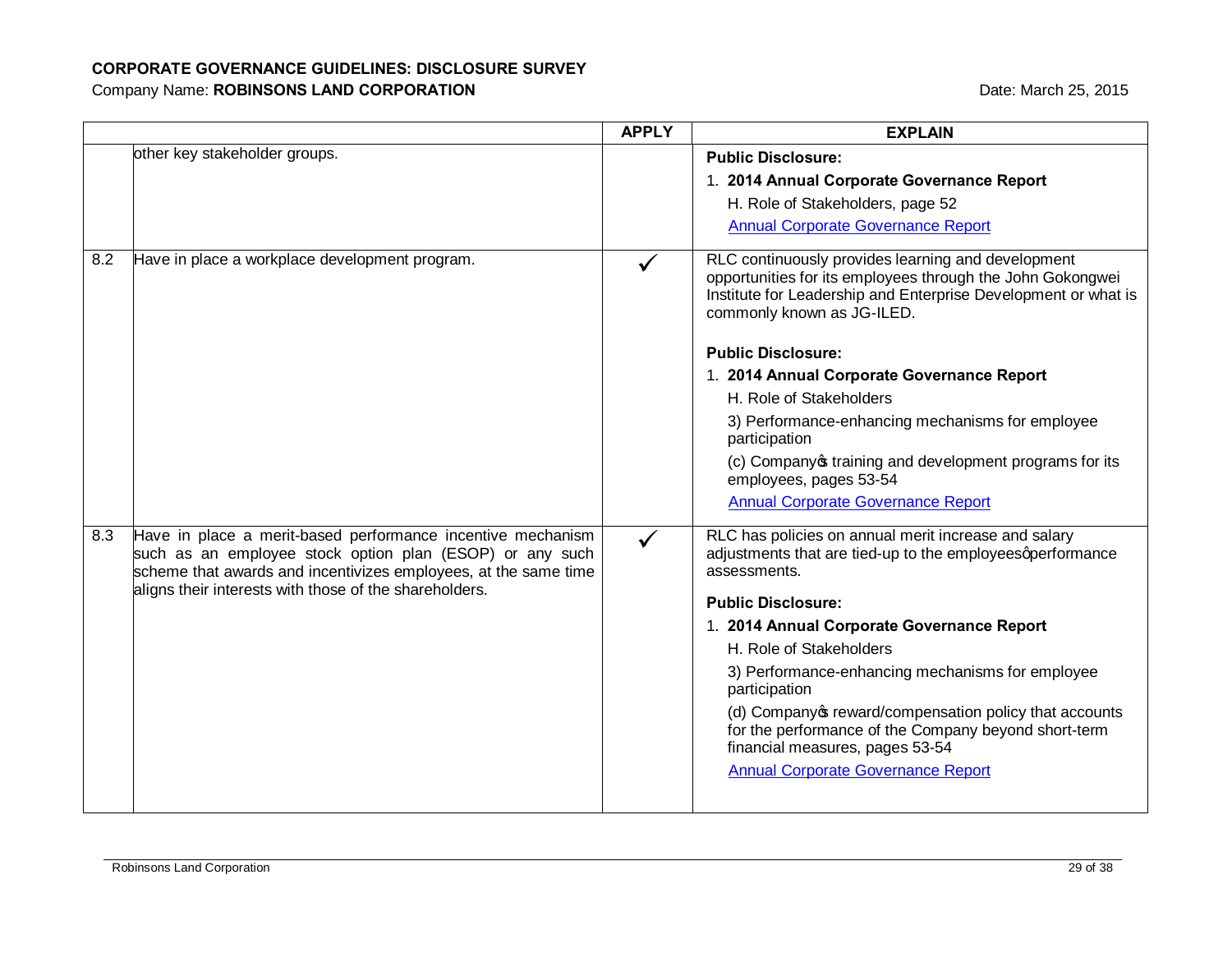|     |                                                                                                                                                                           | <b>APPLY</b> | <b>EXPLAIN</b>                                                                                                                                                               |
|-----|---------------------------------------------------------------------------------------------------------------------------------------------------------------------------|--------------|------------------------------------------------------------------------------------------------------------------------------------------------------------------------------|
| 8.4 | Have in place a community involvement program.                                                                                                                            |              | RLC partners with organizations that promote education of<br>Filipinos through grants, endowments, scholarships, and<br>educational facilities.                              |
|     |                                                                                                                                                                           |              | <b>Public Disclosures:</b>                                                                                                                                                   |
|     |                                                                                                                                                                           |              | 1. 2014 Annual Corporate Governance Report                                                                                                                                   |
|     |                                                                                                                                                                           |              | H. Role of Stakeholders                                                                                                                                                      |
|     |                                                                                                                                                                           |              | Community Interaction, page 52                                                                                                                                               |
|     |                                                                                                                                                                           |              | L. Corporate Social Responsibility Initiatives, pages 63-64                                                                                                                  |
|     |                                                                                                                                                                           |              | <b>Annual Corporate Governance Report</b>                                                                                                                                    |
|     |                                                                                                                                                                           |              | 2. 2013 Annual Report                                                                                                                                                        |
|     |                                                                                                                                                                           |              | Corporate Social Responsibility, pages 16-17                                                                                                                                 |
|     |                                                                                                                                                                           |              | <b>Annual Report RLC</b>                                                                                                                                                     |
| 8.5 | Have in place an environment-related program.                                                                                                                             |              | Partnership with World Wide Fund for Nature, CEB & Bright<br>Skies for Every Juan, a climate adaptation program to fight<br>global warming                                   |
|     |                                                                                                                                                                           |              | <b>Public Disclosures:</b>                                                                                                                                                   |
|     |                                                                                                                                                                           |              | 1. 2014 Annual Corporate Governance Report                                                                                                                                   |
|     |                                                                                                                                                                           |              | L. Corporate Social Responsibility Initiatives, pages 63-64                                                                                                                  |
|     |                                                                                                                                                                           |              | <b>Annual Corporate Governance Report</b>                                                                                                                                    |
|     |                                                                                                                                                                           |              | 2. 2013 Annual Report                                                                                                                                                        |
|     |                                                                                                                                                                           |              | For the Environment: Our Roots, Our Homes                                                                                                                                    |
|     |                                                                                                                                                                           |              | Environmental Sustainability Programs, page 17                                                                                                                               |
|     |                                                                                                                                                                           |              | <b>Annual Report RLC</b>                                                                                                                                                     |
| 8.6 | Have clear policies that guide the company in its dealing with its<br>suppliers, customers, creditors, analysts, market intermediaries,<br>and other market participants. | $\checkmark$ | RLC has clear policies that guide the company in its dealing<br>with its suppliers, customers, creditors, analysts, market<br>intermediaries, and other market participants. |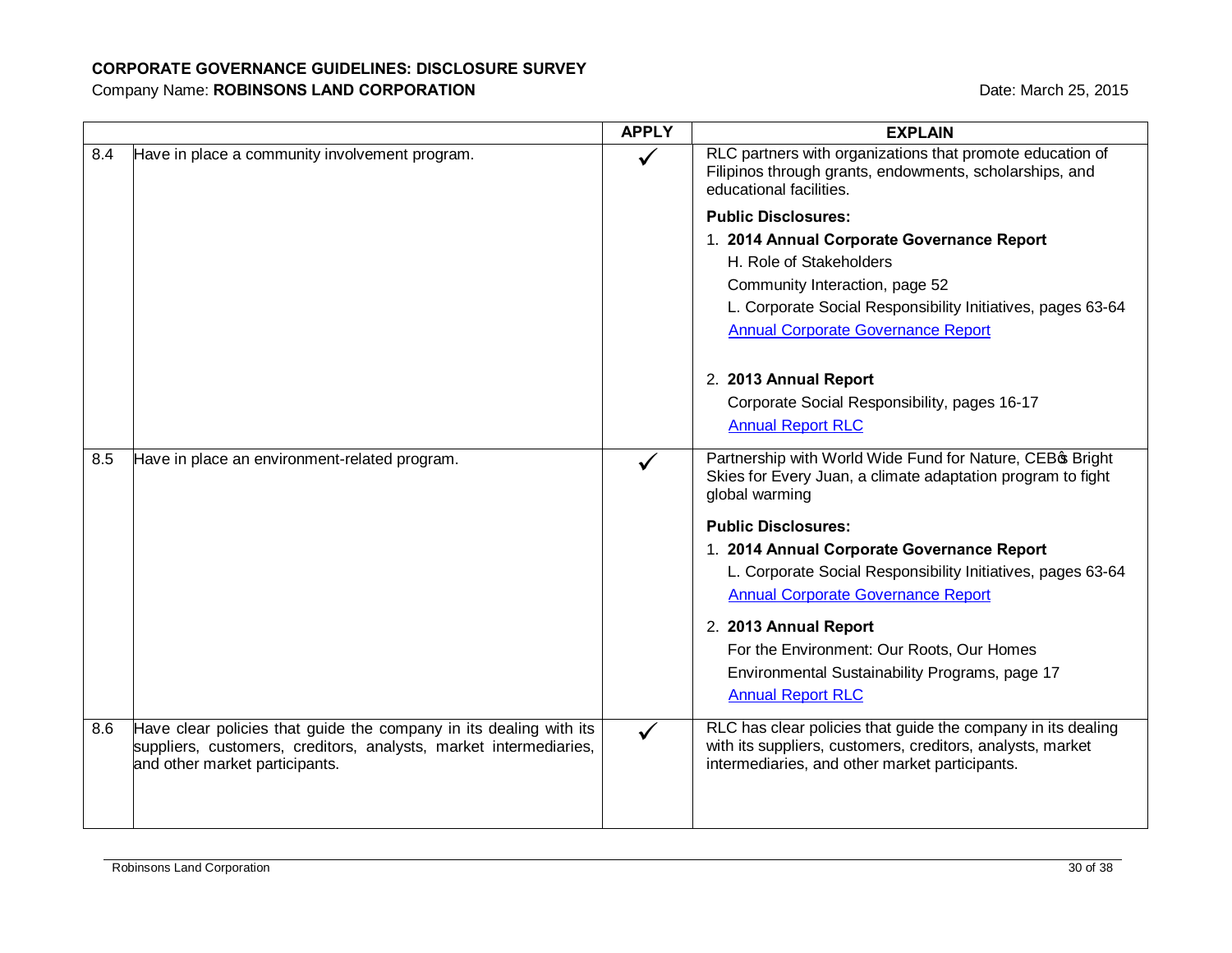|     |                                                                                           | <b>APPLY</b> | <b>EXPLAIN</b>                                                                                                                                                                                                                                                                                                                                                                                                                                                   |
|-----|-------------------------------------------------------------------------------------------|--------------|------------------------------------------------------------------------------------------------------------------------------------------------------------------------------------------------------------------------------------------------------------------------------------------------------------------------------------------------------------------------------------------------------------------------------------------------------------------|
|     |                                                                                           |              | <b>Public Disclosure:</b>                                                                                                                                                                                                                                                                                                                                                                                                                                        |
|     |                                                                                           |              | 1. 2014 Annual Corporate Governance Report                                                                                                                                                                                                                                                                                                                                                                                                                       |
|     |                                                                                           |              | B. Code of Business Conduct and Ethics, pages 24-25                                                                                                                                                                                                                                                                                                                                                                                                              |
|     |                                                                                           |              | H. Role of Stakeholders, page 52                                                                                                                                                                                                                                                                                                                                                                                                                                 |
|     |                                                                                           |              | <b>Annual Corporate Governance Report</b>                                                                                                                                                                                                                                                                                                                                                                                                                        |
|     | Guideline No. 9:                                                                          |              |                                                                                                                                                                                                                                                                                                                                                                                                                                                                  |
|     | DOES NOT ENGAGE IN ABUSIVE RELATED-PARTY TRANSACTIONS<br><b>AND INSIDER TRADING</b>       |              |                                                                                                                                                                                                                                                                                                                                                                                                                                                                  |
| 9.1 | Develop and disclose a policy governing the company<br>transactions with related parties. | $\checkmark$ | RLC formulates and implements policies and procedures that<br>would ensure the integrity and transparency of related party<br>transactions between and among the Corporation and its<br>parent company, joint ventures, subsidiaries, associates,<br>affiliates, major stockholders, officers and directors, including<br>their spouses, children, and dependent siblings and parents,<br>and of interlocking Director relationships by members of the<br>board. |
|     |                                                                                           |              | <b>Public Disclosures:</b>                                                                                                                                                                                                                                                                                                                                                                                                                                       |
|     |                                                                                           |              | 1. Corporate Governance Manual                                                                                                                                                                                                                                                                                                                                                                                                                                   |
|     |                                                                                           |              | Article II . Governance                                                                                                                                                                                                                                                                                                                                                                                                                                          |
|     |                                                                                           |              | 3. Duties and Functions of the Boards, 3.8, page 3                                                                                                                                                                                                                                                                                                                                                                                                               |
|     |                                                                                           |              | <b>Corporate Governance Manual</b>                                                                                                                                                                                                                                                                                                                                                                                                                               |
|     |                                                                                           |              | 2. 2014 Annual Corporate Governance Report                                                                                                                                                                                                                                                                                                                                                                                                                       |
|     |                                                                                           |              | B. Code of Business Conduct and Ethics                                                                                                                                                                                                                                                                                                                                                                                                                           |
|     |                                                                                           |              | 4) Related Party Transactions, (a) Policies and Procedures,<br>pages 25-26                                                                                                                                                                                                                                                                                                                                                                                       |
|     |                                                                                           |              | <b>Annual Corporate Governance Report</b>                                                                                                                                                                                                                                                                                                                                                                                                                        |
|     |                                                                                           |              | 3. 2013 Annual Report                                                                                                                                                                                                                                                                                                                                                                                                                                            |
|     |                                                                                           |              | 20. Related Party Transaction, page 71                                                                                                                                                                                                                                                                                                                                                                                                                           |
|     |                                                                                           |              | <b>Annual Report RLC</b>                                                                                                                                                                                                                                                                                                                                                                                                                                         |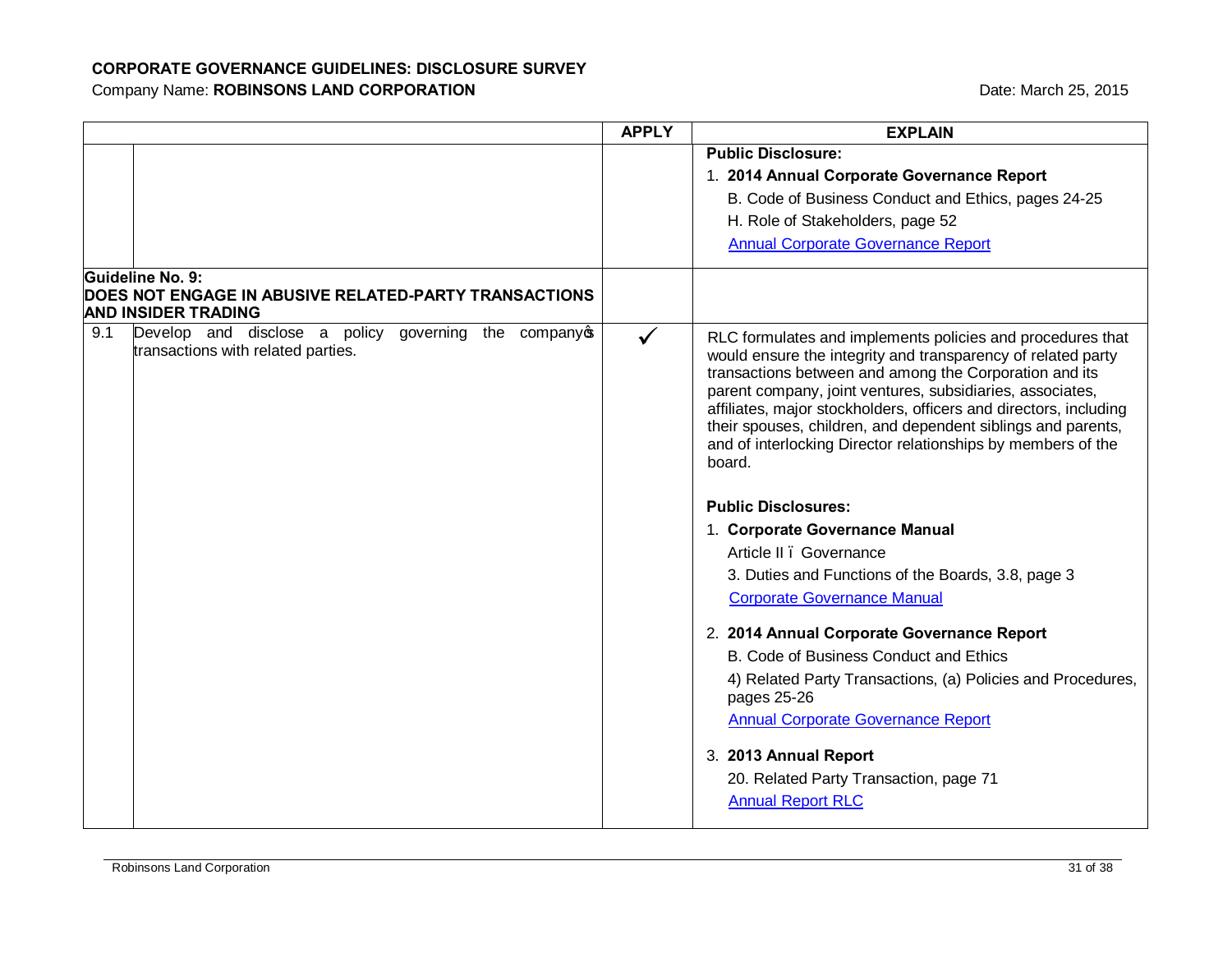|     |                                                                                                                                                                                                                                                                                                                                                                                                                                                                            | <b>APPLY</b> | <b>EXPLAIN</b>                                                                                                                                                                                                                                                                                                                                                                                                                                                                                                                                                                    |
|-----|----------------------------------------------------------------------------------------------------------------------------------------------------------------------------------------------------------------------------------------------------------------------------------------------------------------------------------------------------------------------------------------------------------------------------------------------------------------------------|--------------|-----------------------------------------------------------------------------------------------------------------------------------------------------------------------------------------------------------------------------------------------------------------------------------------------------------------------------------------------------------------------------------------------------------------------------------------------------------------------------------------------------------------------------------------------------------------------------------|
| 9.2 | Clearly define the thresholds for disclosure and approval for RPTs<br>and categorize such transactions according to those that are<br>considered de minimis or transactions that need not be reported or<br>announced, those that need to be disclosed, and those that need<br>prior shareholder approval. The aggregate amount of RPT within<br>any twelve (12) month period should be considered for purposes<br>of applying the thresholds for disclosure and approval. | $\checkmark$ | RLC <sub>C</sub> policy with respect to related party transactions is to<br>ensure that these transactions are entered into on terms<br>comparable to those available from unrelated third parties.<br><b>Public Disclosures:</b><br>1. Corporate Governance Manual<br>Article II . Governance<br>3. Duties and Functions of the Boards, 3.8, page 3<br><b>Corporate Governance Manual</b><br>2. 2014 Annual Corporate Governance Report<br>I. Disclosure and Transparency<br>7. Disclosure of RPT, page 56<br><b>Annual Corporate Governance Report</b><br>3. 2013 Annual Report |
|     |                                                                                                                                                                                                                                                                                                                                                                                                                                                                            |              | 20. Related Party Transaction, page 71<br><b>Annual Report RLC</b>                                                                                                                                                                                                                                                                                                                                                                                                                                                                                                                |
|     |                                                                                                                                                                                                                                                                                                                                                                                                                                                                            |              |                                                                                                                                                                                                                                                                                                                                                                                                                                                                                                                                                                                   |
| 9.3 | Establish a voting system whereby a majority of non-related party<br>shareholders approve specific types of related party transactions<br>in shareholders meetings.                                                                                                                                                                                                                                                                                                        |              | The Board is committed to respect the rights of stockholders to<br>vote on all matters that require their consent or approval.                                                                                                                                                                                                                                                                                                                                                                                                                                                    |
|     |                                                                                                                                                                                                                                                                                                                                                                                                                                                                            |              | <b>Public Disclosures:</b>                                                                                                                                                                                                                                                                                                                                                                                                                                                                                                                                                        |
|     |                                                                                                                                                                                                                                                                                                                                                                                                                                                                            |              | 1. Corporate Governance Manual                                                                                                                                                                                                                                                                                                                                                                                                                                                                                                                                                    |
|     |                                                                                                                                                                                                                                                                                                                                                                                                                                                                            |              | Article VII . StockholdersqRights and Protection of Minority<br>StockholdersqInterests                                                                                                                                                                                                                                                                                                                                                                                                                                                                                            |
|     |                                                                                                                                                                                                                                                                                                                                                                                                                                                                            |              | 2. Promotion of StockholdersqRights, page 19                                                                                                                                                                                                                                                                                                                                                                                                                                                                                                                                      |
|     |                                                                                                                                                                                                                                                                                                                                                                                                                                                                            |              | <b>Corporate Governance Manual</b>                                                                                                                                                                                                                                                                                                                                                                                                                                                                                                                                                |
|     |                                                                                                                                                                                                                                                                                                                                                                                                                                                                            |              |                                                                                                                                                                                                                                                                                                                                                                                                                                                                                                                                                                                   |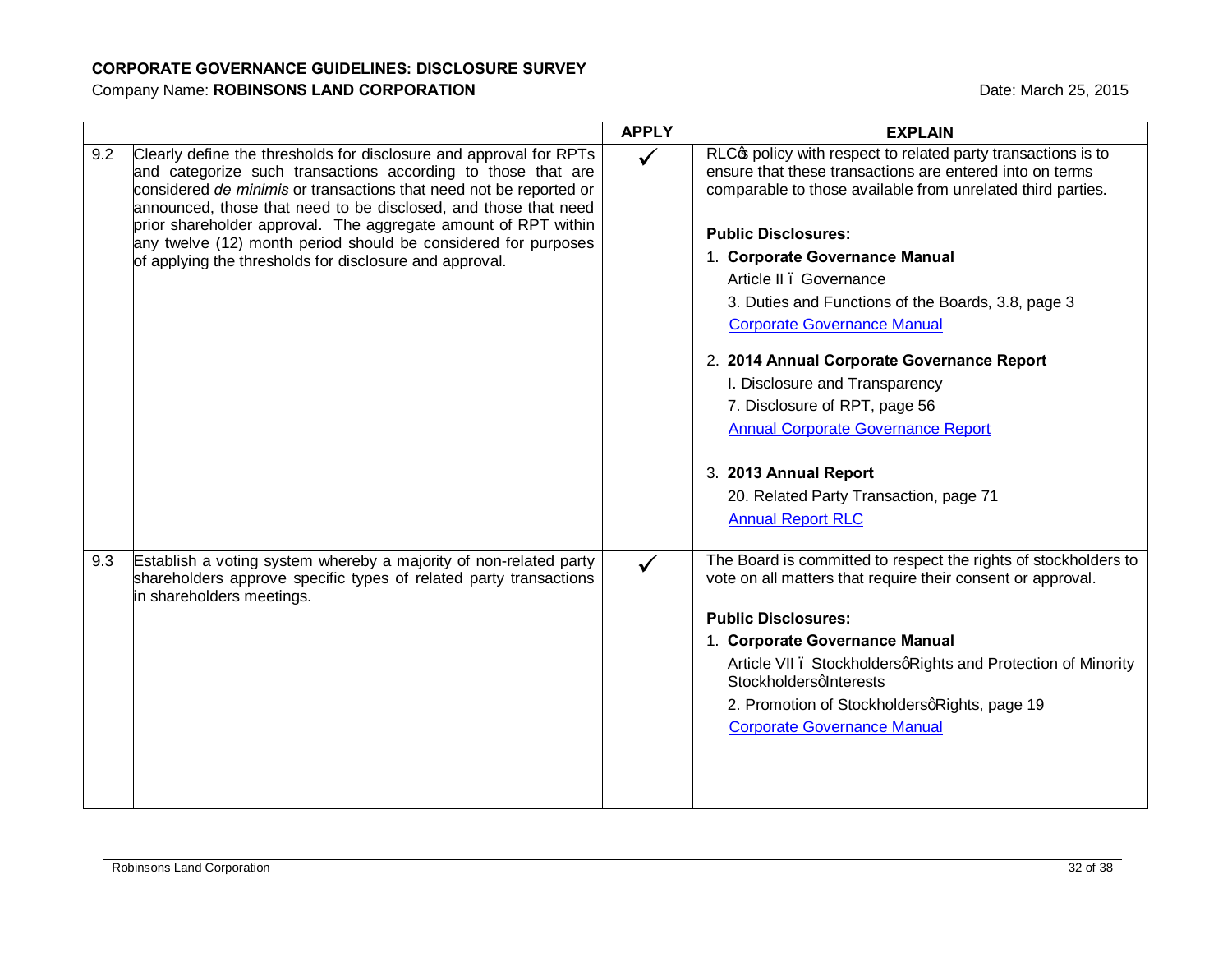|     |                                                                                                                                               | <b>APPLY</b> | <b>EXPLAIN</b>                                                                                                                                                                                                                                                                                                                                                                                                                                             |
|-----|-----------------------------------------------------------------------------------------------------------------------------------------------|--------------|------------------------------------------------------------------------------------------------------------------------------------------------------------------------------------------------------------------------------------------------------------------------------------------------------------------------------------------------------------------------------------------------------------------------------------------------------------|
| 9.4 | Have its independent directors or audit committee play an<br>important role in reviewing significant RPTs.                                    | $\checkmark$ | The members of the Board formulates and implements policies<br>and procedures that would ensure the integrity and<br>transparency of related party transactions between and among<br>the corporation and its parent company, joint ventures,<br>subsidiaries, associates, affiliates, major stockholders, officers<br>and directors, including their spouses, children, and dependent<br>siblings and parents, and of interlocking director relationships. |
|     |                                                                                                                                               |              | <b>Public Disclosure:</b>                                                                                                                                                                                                                                                                                                                                                                                                                                  |
|     |                                                                                                                                               |              | 1. Corporate Governance Manual                                                                                                                                                                                                                                                                                                                                                                                                                             |
|     |                                                                                                                                               |              | Article II . Governance                                                                                                                                                                                                                                                                                                                                                                                                                                    |
|     |                                                                                                                                               |              | 3. Duties and Functions of the Boards, 3.8, page 3                                                                                                                                                                                                                                                                                                                                                                                                         |
|     |                                                                                                                                               |              | <b>Corporate Governance Manual</b>                                                                                                                                                                                                                                                                                                                                                                                                                         |
| 9.5 | Be transparent and consistent in reporting its RPTs. A summary of<br>such transactions shall be published in the company op annual<br>report. | $\checkmark$ | Appropriate disclosures on the nature and amount of<br>transactions between related parties are shown in the financial<br>statements to be transparent to the stakeholders.                                                                                                                                                                                                                                                                                |
|     |                                                                                                                                               |              | <b>Public Disclosures:</b>                                                                                                                                                                                                                                                                                                                                                                                                                                 |
|     |                                                                                                                                               |              | 1. 2014 Annual Corporate Governance Report                                                                                                                                                                                                                                                                                                                                                                                                                 |
|     |                                                                                                                                               |              | I. Disclosure and Transparency                                                                                                                                                                                                                                                                                                                                                                                                                             |
|     |                                                                                                                                               |              | 7. Disclosure of RPT, page 56                                                                                                                                                                                                                                                                                                                                                                                                                              |
|     |                                                                                                                                               |              | <b>Annual Corporate Governance Report</b>                                                                                                                                                                                                                                                                                                                                                                                                                  |
|     |                                                                                                                                               |              | 2. 2013 Annual Report                                                                                                                                                                                                                                                                                                                                                                                                                                      |
|     |                                                                                                                                               |              | 20. Related Party Transaction, page 71<br><b>Annual Report RLC</b>                                                                                                                                                                                                                                                                                                                                                                                         |
| 9.6 | Have a clear policy in dealing with material non-public information<br>by company insiders.                                                   |              | The Corporation and its officers, staff and any other person<br>who are privy to the material non-public information are<br>prohibited to communicate material non-public information<br>about the Corporation to any person, unless the Corporation is<br>ready to simultaneously disclose the material non-public<br>information to the Commission and to the Exchanges.                                                                                 |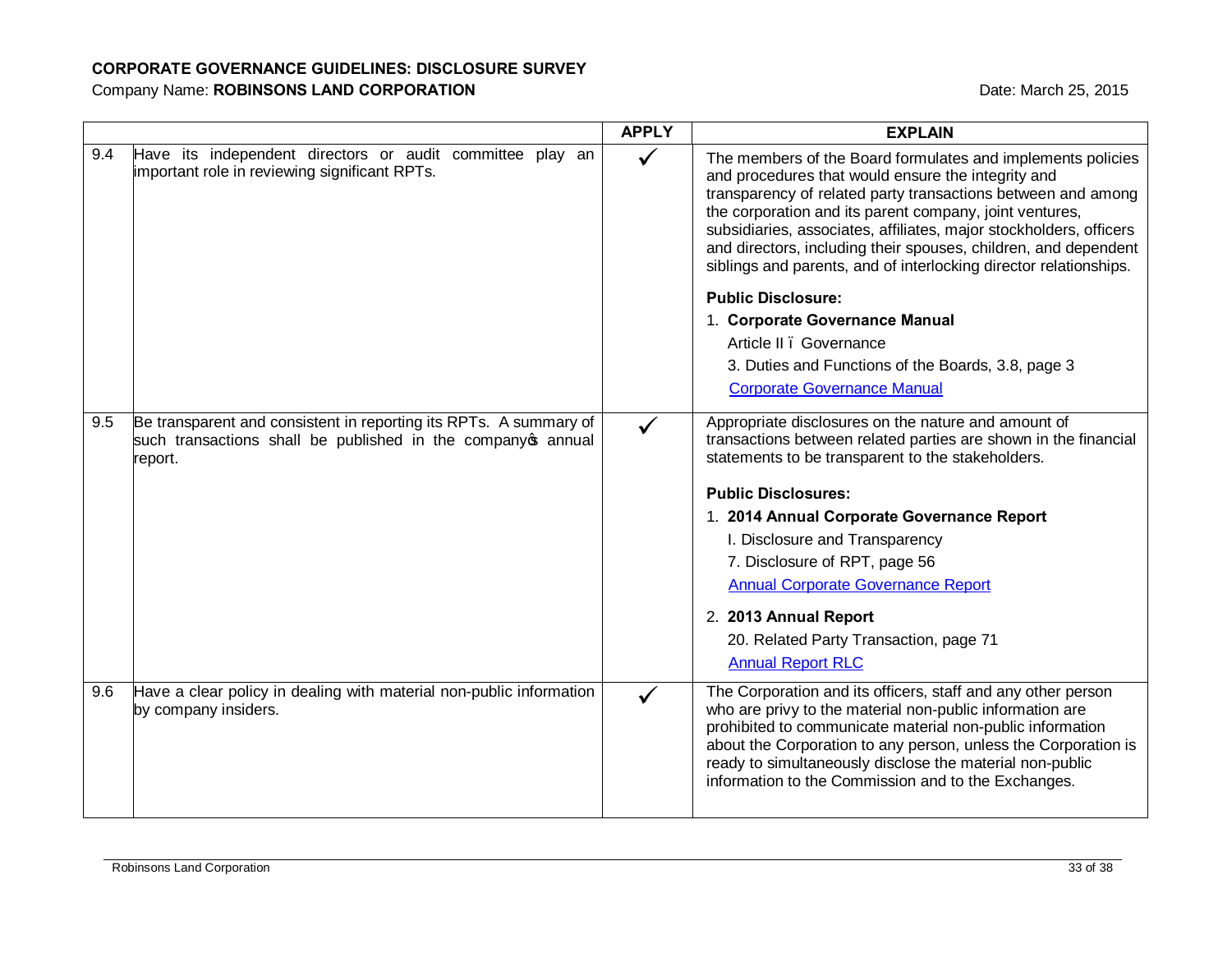|     |                                                                                                                                                                                                                               | <b>APPLY</b> | <b>EXPLAIN</b>                                                                                                                                                                                                                                                                                                                                                                                                                                                                                                                    |
|-----|-------------------------------------------------------------------------------------------------------------------------------------------------------------------------------------------------------------------------------|--------------|-----------------------------------------------------------------------------------------------------------------------------------------------------------------------------------------------------------------------------------------------------------------------------------------------------------------------------------------------------------------------------------------------------------------------------------------------------------------------------------------------------------------------------------|
|     |                                                                                                                                                                                                                               |              | <b>Public Disclosures:</b>                                                                                                                                                                                                                                                                                                                                                                                                                                                                                                        |
|     |                                                                                                                                                                                                                               |              | 1. Corporate Governance Manual                                                                                                                                                                                                                                                                                                                                                                                                                                                                                                    |
|     |                                                                                                                                                                                                                               |              | Article VI. Disclosure and Transparency, page 18                                                                                                                                                                                                                                                                                                                                                                                                                                                                                  |
|     |                                                                                                                                                                                                                               |              | <b>Corporate Governance Manual</b>                                                                                                                                                                                                                                                                                                                                                                                                                                                                                                |
|     |                                                                                                                                                                                                                               |              | 2. 2014 Annual Corporate Governance Report                                                                                                                                                                                                                                                                                                                                                                                                                                                                                        |
|     |                                                                                                                                                                                                                               |              | C. Code of Business Conduct and Ethics                                                                                                                                                                                                                                                                                                                                                                                                                                                                                            |
|     |                                                                                                                                                                                                                               |              | (e) Respect for Trade Secrets/Use of Non-public<br>Information, page 24                                                                                                                                                                                                                                                                                                                                                                                                                                                           |
|     |                                                                                                                                                                                                                               |              | 4) Related Party Transactions, pages 25-26                                                                                                                                                                                                                                                                                                                                                                                                                                                                                        |
|     |                                                                                                                                                                                                                               |              | <b>Annual Corporate Governance Report</b>                                                                                                                                                                                                                                                                                                                                                                                                                                                                                         |
| 9.7 | Have a clear policy and practice of full and timely disclosure to<br>shareholders of all material transactions with affiliates of the<br>controlling shareholders, directors, or management.                                  |              | All material information (i.e., anything that could potentially<br>affect share price) about the Corporation which could<br>adversely affect its viability or the interests of the stockholders<br>shall be publicly and timely disclosed. Material information<br>should be disclosed through the appropriate Exchange<br>mechanisms and submissions to the Commission.<br><b>Public Disclosure:</b><br>1. Corporate Governance Manual<br>Article VI. Disclosure and Transparency, page 18<br><b>Corporate Governance Manual</b> |
|     | Guideline No. 10:<br>DEVELOPS AND NURTURES A CULTURE OF ETHICS, COMPLIANCE,<br><b>&amp; ENFORCEMENT</b>                                                                                                                       |              |                                                                                                                                                                                                                                                                                                                                                                                                                                                                                                                                   |
|     | 10.1 Formally adopt a code of ethics and proper conduct that guides<br>individual behavior and decision making, clarify responsibilities,<br>and inform other stakeholders on the conduct expected from<br>company personnel. | $\checkmark$ | The fundamental principle of the Code is the expectation that<br>all employees are required to conduct their dealings in the<br>interest of the company and in accordance with the highest<br>legal and ethical standards. Thus, everyone must observe the<br>company's core values, acceptable norms, and the policies<br>indicated in the Code in all business activities and future<br>endeavors.                                                                                                                              |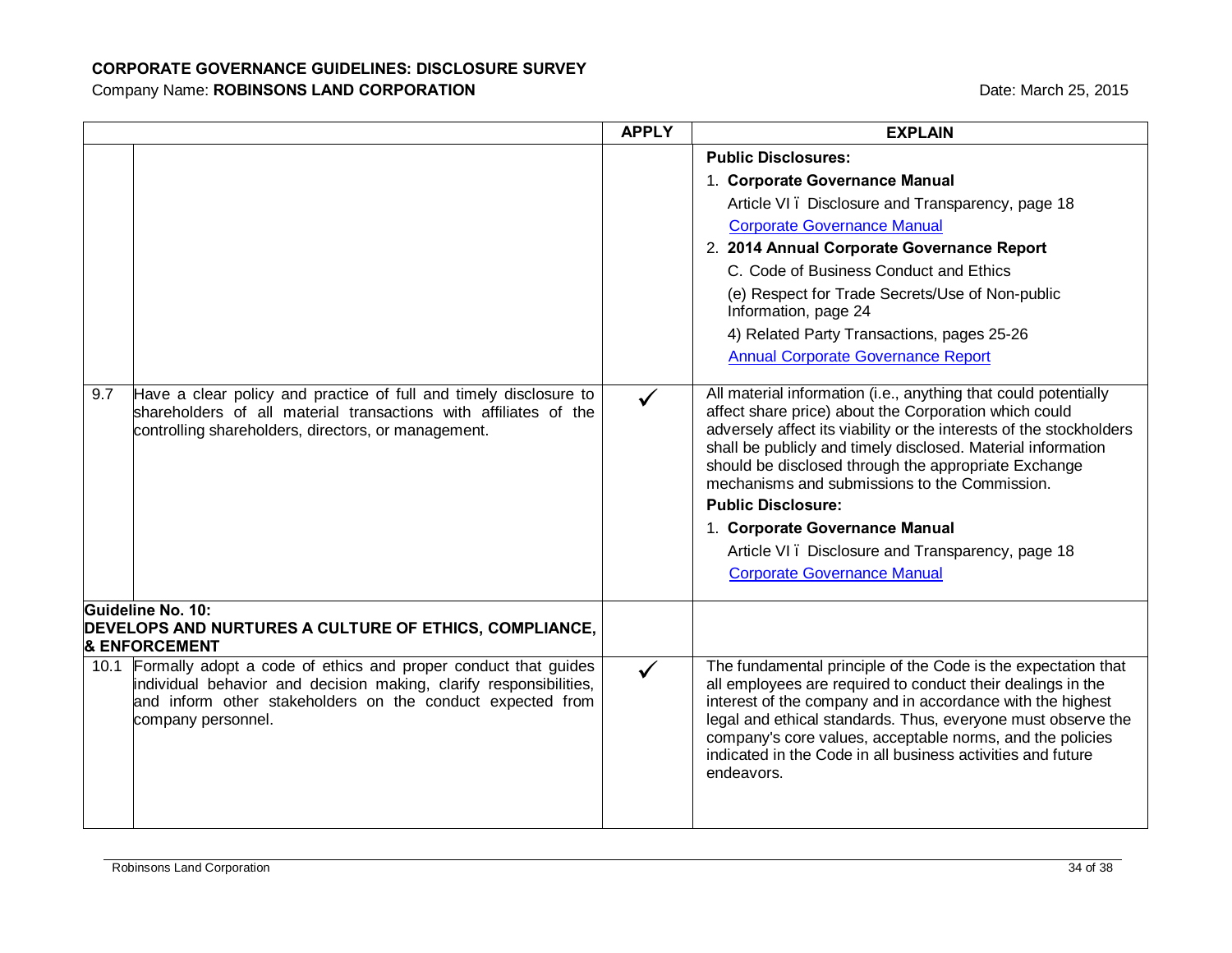|                                                                                                                                                                                                                                                                                    | <b>APPLY</b> | <b>EXPLAIN</b>                                                                                                                                                                                                                                                                                                                                                                                                                                                                                                                                                                                                                                                                                                                                                                                                                                                                                                                    |
|------------------------------------------------------------------------------------------------------------------------------------------------------------------------------------------------------------------------------------------------------------------------------------|--------------|-----------------------------------------------------------------------------------------------------------------------------------------------------------------------------------------------------------------------------------------------------------------------------------------------------------------------------------------------------------------------------------------------------------------------------------------------------------------------------------------------------------------------------------------------------------------------------------------------------------------------------------------------------------------------------------------------------------------------------------------------------------------------------------------------------------------------------------------------------------------------------------------------------------------------------------|
|                                                                                                                                                                                                                                                                                    |              | <b>Public Disclosure:</b>                                                                                                                                                                                                                                                                                                                                                                                                                                                                                                                                                                                                                                                                                                                                                                                                                                                                                                         |
|                                                                                                                                                                                                                                                                                    |              | 1. 2014 Annual Corporate Governance Report                                                                                                                                                                                                                                                                                                                                                                                                                                                                                                                                                                                                                                                                                                                                                                                                                                                                                        |
|                                                                                                                                                                                                                                                                                    |              | B. Code of Business Conduct and Ethics, pages 24-28                                                                                                                                                                                                                                                                                                                                                                                                                                                                                                                                                                                                                                                                                                                                                                                                                                                                               |
|                                                                                                                                                                                                                                                                                    |              | <b>Annual Corporate Governance Report</b>                                                                                                                                                                                                                                                                                                                                                                                                                                                                                                                                                                                                                                                                                                                                                                                                                                                                                         |
|                                                                                                                                                                                                                                                                                    |              |                                                                                                                                                                                                                                                                                                                                                                                                                                                                                                                                                                                                                                                                                                                                                                                                                                                                                                                                   |
| 10.2 Have a formal comprehensive compliance program covering<br>compliance with laws and relevant regulations. The program<br>should include appropriate training and awareness initiatives to<br>facilitate understanding, acceptance, and compliance with the said<br>issuances. |              | RLC ensures that all transactions comply with relevant laws<br>and regulations. Any deficiencies are immediately rectified.<br>All new employees undergo an orientation program to<br>familiarize themselves with the Code. Relevant disclosure and<br>compliance statements are likewise secured prior employment<br>or engagement with the Company. Employees are likewise<br>required to give relevant disclosures on an annual basis.<br><b>Public Disclosures:</b><br>1. Corporate Governance Manual<br>Article II . Governance<br>3. Duties and Functions of the Board, 3.3 and 3.6,<br>pages 2-3<br>Article III . Audit Committee<br>3. Function, 3.10, page 13<br>4. Meetings, 4.10, page 14<br><b>Corporate Governance Manual</b><br>2. 2014 Annual Corporate Governance Report<br>B. Code of Business Conduct and Ethics<br>4. Compliance with Laws & Regulations, page 24<br><b>Annual Corporate Governance Report</b> |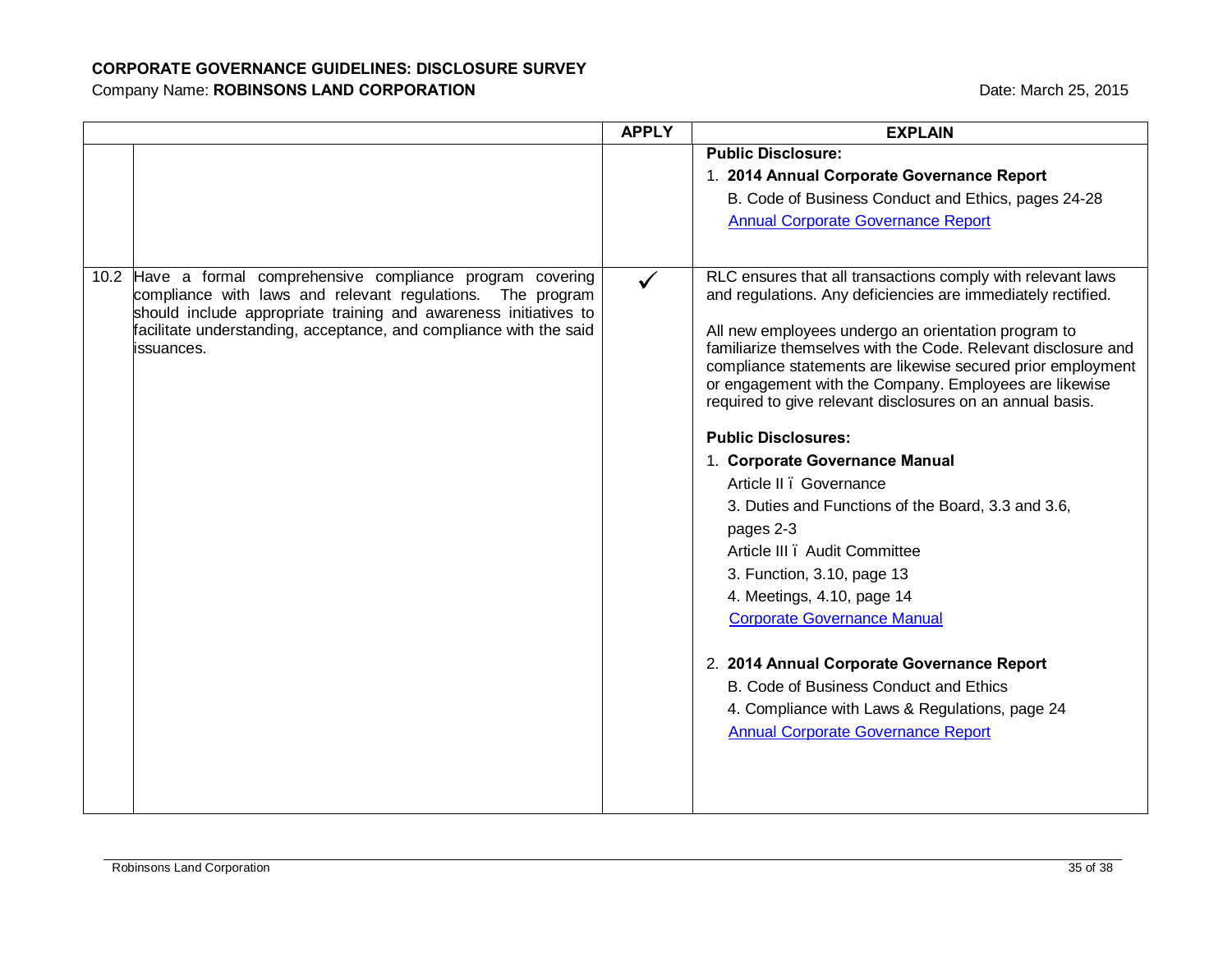|                                                                                                                                                                                                                                                                                                                                 | <b>APPLY</b> | <b>EXPLAIN</b>                                                                                                                                                                                                                                                                                                                                                                                                                                                                            |
|---------------------------------------------------------------------------------------------------------------------------------------------------------------------------------------------------------------------------------------------------------------------------------------------------------------------------------|--------------|-------------------------------------------------------------------------------------------------------------------------------------------------------------------------------------------------------------------------------------------------------------------------------------------------------------------------------------------------------------------------------------------------------------------------------------------------------------------------------------------|
| 10.3 Not seek exemption from the application of a law, rule, or<br>regulation especially when it refers to a corporate governance<br>issue. Should it do so, it has to disclose the reason for such action<br>as well present the specific steps being taken to finally comply with<br>the applicable law, rule, or regulation. | $\checkmark$ | The Board has strong adherence to the principles of<br>transparency, accountability and fairness in order to ensure<br>good corporate governance. The Board shall therefore commit<br>at all times to full disclosure of material information dealings. It<br>shall cause the filing of all required information through the<br>appropriate Exchange mechanisms for listed companies and<br>submissions to the Commission for the interest of its<br>stockholders and other shareholders. |
|                                                                                                                                                                                                                                                                                                                                 |              | <b>Public Disclosure:</b>                                                                                                                                                                                                                                                                                                                                                                                                                                                                 |
|                                                                                                                                                                                                                                                                                                                                 |              | 1. Corporate Governance Manual                                                                                                                                                                                                                                                                                                                                                                                                                                                            |
|                                                                                                                                                                                                                                                                                                                                 |              | Article VI. Disclosure and Transparency, page 18<br><b>Corporate Governance Manual</b>                                                                                                                                                                                                                                                                                                                                                                                                    |
| 10.4 Have clear and stringent policies and procedures on curbing and<br>penalizing company or employee involvement in offering, paying<br>and receiving bribes.                                                                                                                                                                 | $\checkmark$ | RLC ensures that all transactions comply with relevant laws<br>and regulations. Any deficiencies are immediately rectified.                                                                                                                                                                                                                                                                                                                                                               |
|                                                                                                                                                                                                                                                                                                                                 |              | In the conduct of fair dealings, RLC <sub>S</sub> employees that<br>recommend, endorse, or approve the procurement or / sale of<br>goods and services should make a conscious effort to avoid<br>any conflict of interest situation in transactions that they are<br>involved in.                                                                                                                                                                                                         |
|                                                                                                                                                                                                                                                                                                                                 |              | <b>Public Disclosure:</b>                                                                                                                                                                                                                                                                                                                                                                                                                                                                 |
|                                                                                                                                                                                                                                                                                                                                 |              | 1. 2014 Annual Corporate Governance Report                                                                                                                                                                                                                                                                                                                                                                                                                                                |
|                                                                                                                                                                                                                                                                                                                                 |              | B. Code of Business Conduct and Ethics<br>2. Conduct of Business and Fair Dealings, page 24<br><b>Annual Corporate Governance Report</b>                                                                                                                                                                                                                                                                                                                                                  |
|                                                                                                                                                                                                                                                                                                                                 |              |                                                                                                                                                                                                                                                                                                                                                                                                                                                                                           |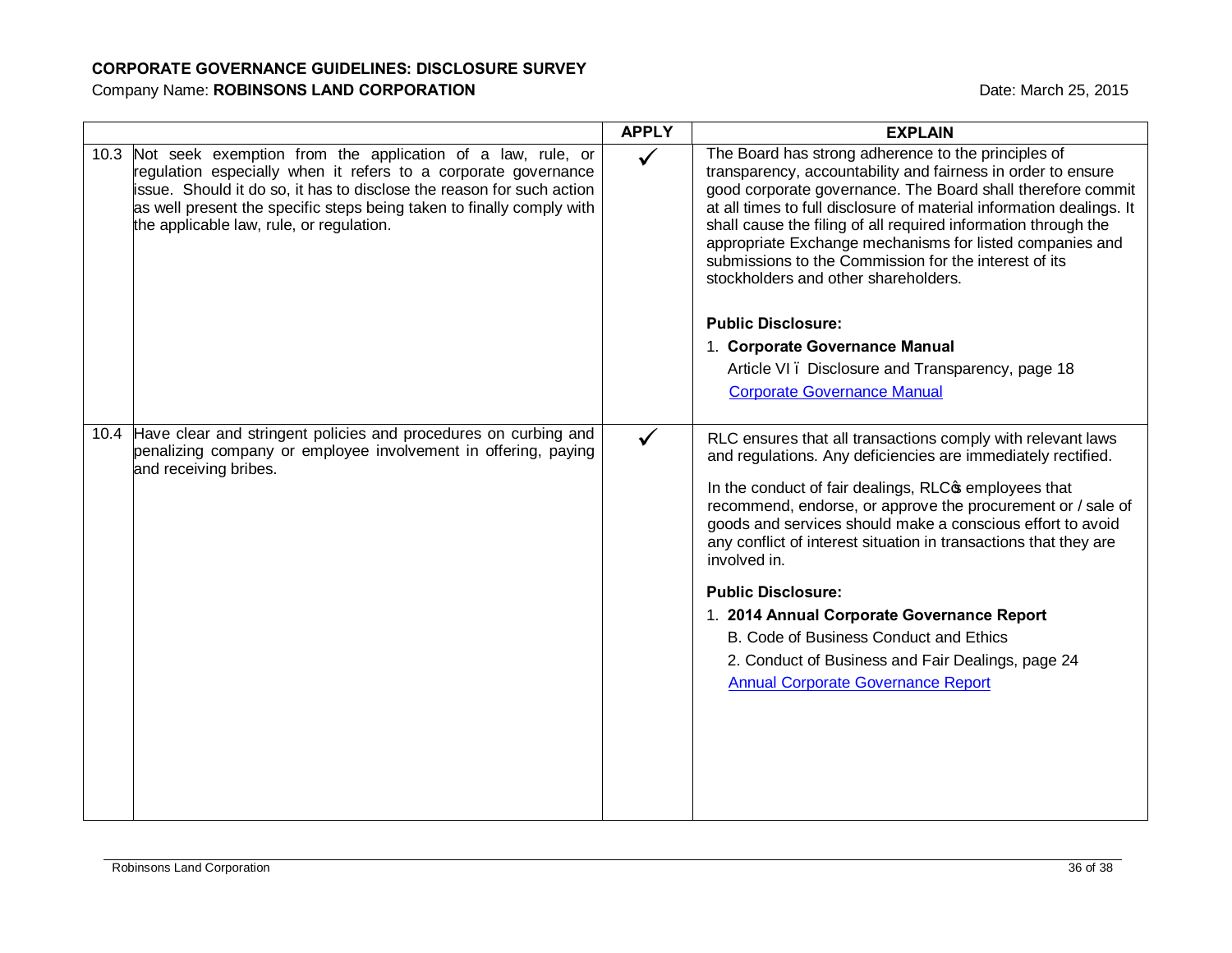|                                                                                                                                                                 | <b>APPLY</b> | <b>EXPLAIN</b>                                                                                                                                                                                                                                                                                                                                                                                                                                                                                                                                                                                                                                                                                                                                                                                                              |
|-----------------------------------------------------------------------------------------------------------------------------------------------------------------|--------------|-----------------------------------------------------------------------------------------------------------------------------------------------------------------------------------------------------------------------------------------------------------------------------------------------------------------------------------------------------------------------------------------------------------------------------------------------------------------------------------------------------------------------------------------------------------------------------------------------------------------------------------------------------------------------------------------------------------------------------------------------------------------------------------------------------------------------------|
| 10.5 Have a designated officer responsible for ensuring compliance<br>with all relevant laws, rules, and regulation, as well as all<br>regulatory requirements. | $\checkmark$ | The Board appoints a Compliance Officer who shall have<br>direct reporting responsibilities to the Chairman of the Board.<br>The Compliance Officer is responsible for monitoring the<br>actual compliance with the provisions and requirements of the<br>Corporate Governance Manual and other requirements on<br>good corporate governance, identifying and monitoring control<br>compliance risks, determining violations, and recommending<br>penalties on such infringements for further review and<br>approval of the BOD, among others.<br><b>Public Disclosures:</b><br>1. Corporate Governance Manual<br>Article X. Compliance Officer, page 23<br><b>Corporate Governance Manual</b><br>2. 2014 Annual Corporate Governance Report<br>F. Risk Management System<br>(c) Committee, Compliance Officer, pages 47-48 |
|                                                                                                                                                                 |              | <b>Annual Corporate Governance Report</b>                                                                                                                                                                                                                                                                                                                                                                                                                                                                                                                                                                                                                                                                                                                                                                                   |
| Respect intellectual property rights.<br>10.6                                                                                                                   |              | RLC has developed confidential business and technical<br>information over many years at considerable expense.<br>Because of this effort, the Company now owns or otherwise<br>possesses valuable confidential business and technical<br>information; hence, everyone is expected to protect it as<br>carefully similar to the protection of tangible property.<br><b>Public Disclosure:</b><br>1. 2014 Annual Corporate Governance Report<br>B. Code of Business Conduct and Ethics<br>1. Conflict of Interest, page 24<br><b>Annual Corporate Governance Report</b>                                                                                                                                                                                                                                                        |